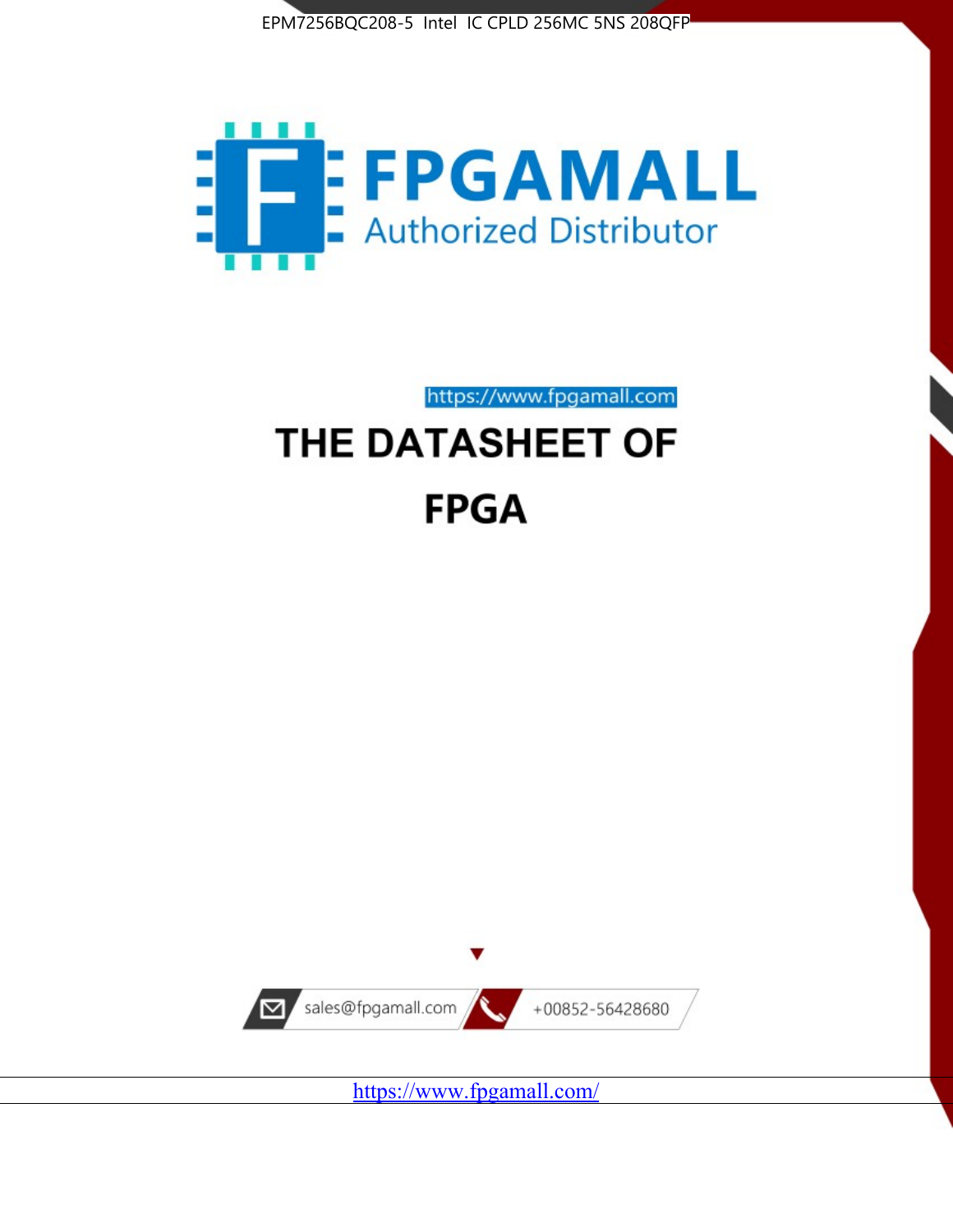

# **MAX 7000B**

### **Programmable Logic Device**

**September 2005, ver. 3.5 Data Sheet** Construction of the Construction of the Construction of the Data Sheet

- **Features...** High-performance 2.5-V CMOS EEPROM-based programmable logic devices (PLDs) built on second-generation Multiple Array MatriX (MAX®) architecture (see Table 1)
	- Pin-compatible with the popular 5.0-V MAX 7000S and 3.3-V MAX 7000A device families
	- High-density PLDs ranging from 600 to 10,000 usable gates
	- 3.5-ns pin-to-pin logic delays with counter frequencies in excess of 303.0 MHz
	- Advanced 2.5-V in-system programmability (ISP)
	- Programs through the built-in IEEE Std. 1149.1 Joint Test Action Group (JTAG) interface with advanced pin-locking capability
	- Enhanced ISP algorithm for faster programming
	- ISP\_Done bit to ensure complete programming
	- Pull-up resistor on I/O pins during in-system programming
	- ISP circuitry compliant with IEEE Std. 1532

For information on in-system programmable 5.0-V MAX 7000S or 3.3-V MAX 7000A devices, see the *MAX 7000 Programmable Logic Device Family Data Sheet* or the *MAX 7000A Programmable Logic Device Family Data Sheet*.

| <b>Table 1. MAX 7000B Device Features</b> |                 |                 |                 |                 |                 |  |  |  |
|-------------------------------------------|-----------------|-----------------|-----------------|-----------------|-----------------|--|--|--|
| <b>Feature</b>                            | <b>EPM7032B</b> | <b>EPM7064B</b> | <b>EPM7128B</b> | <b>EPM7256B</b> | <b>EPM7512B</b> |  |  |  |
| <b>Usable gates</b>                       | 600             | 1,250           | 2,500           | 5,000           | 10,000          |  |  |  |
| <b>Macrocells</b>                         | 32              | 64              | 128             | 256             | 512             |  |  |  |
| Logic array blocks                        | 2               | 4               | 8               | 16              | 32              |  |  |  |
| Maximum user I/O                          | 36              | 68              | 100             | 164             | 212             |  |  |  |
| pins                                      |                 |                 |                 |                 |                 |  |  |  |
| $t_{PD}$ (ns)                             | 3.5             | 3.5             | 4.0             | 5.0             | 5.5             |  |  |  |
| $t_{\text{SU}}$ (ns)                      | 2.1             | 2.1             | 2.5             | 3.3             | 3.6             |  |  |  |
| $t_{\text{FSU}}$ (ns)                     | 1.0             | 1.0             | 1.0             | 1.0             | 1.0             |  |  |  |
| $t_{CO1}$ (ns)                            | 2.4             | 2.4             | 2.8             | 3.3             | 3.7             |  |  |  |
| f <sub>CNT</sub> (MHz)                    | 303.0           | 303.0           | 243.9           | 188.7           | 163.9           |  |  |  |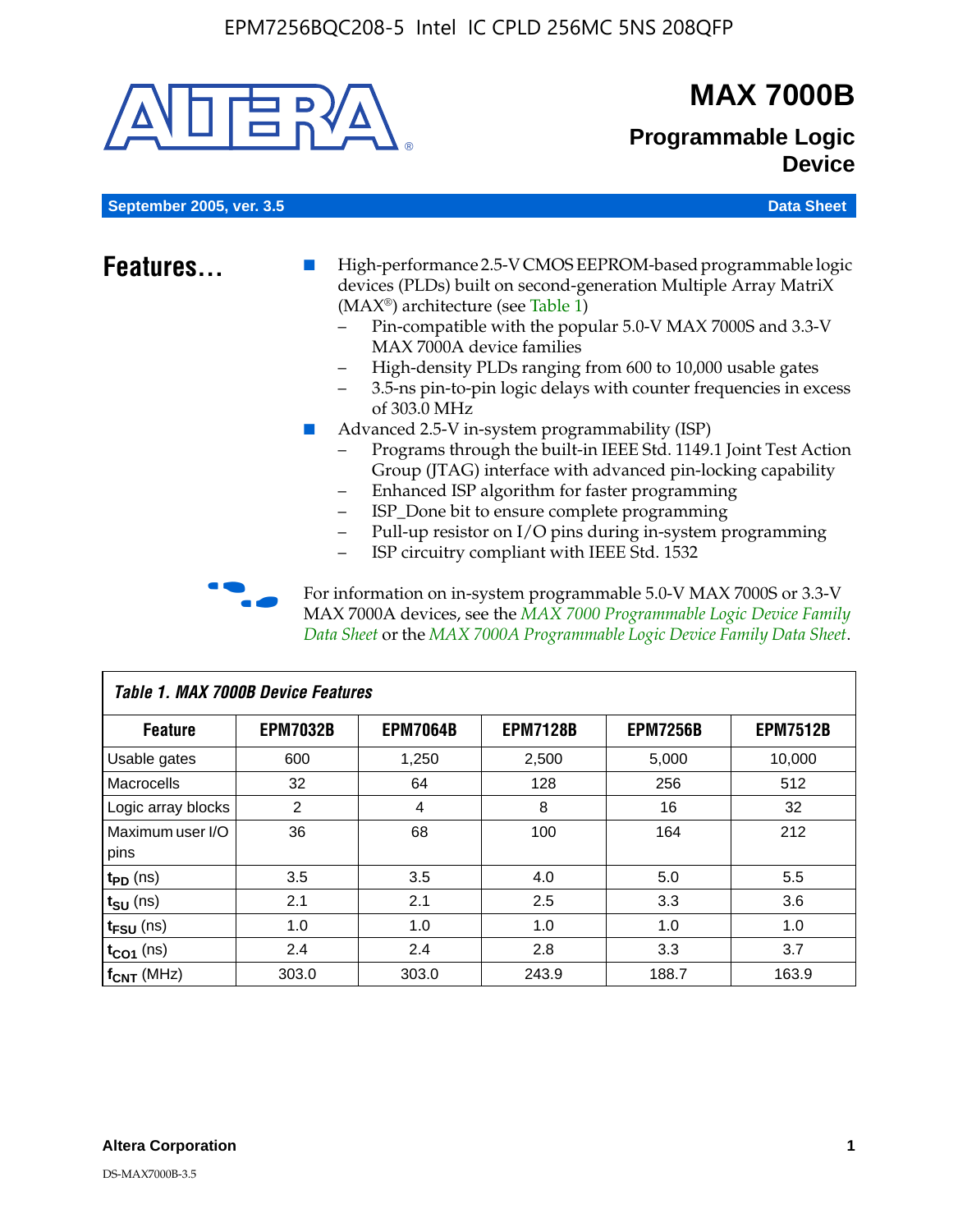| and More<br><b>Features</b> | System-level features<br>$\blacksquare$<br>MultiVolt <sup>™</sup> I/O interface enabling device core to run at $2.5 V$ ,<br>while I/O pins are compatible with 3.3-V, 2.5-V, and 1.8-V logic<br>levels<br>Programmable power-saving mode for 50% or greater power<br>- |
|-----------------------------|------------------------------------------------------------------------------------------------------------------------------------------------------------------------------------------------------------------------------------------------------------------------|
|                             | reduction in each macrocell                                                                                                                                                                                                                                            |
|                             | Fast input setup times provided by a dedicated path from I/O<br>pin to macrocell registers                                                                                                                                                                             |
|                             | Support for advanced I/O standards, including SSTL-2 and<br>SSTL-3, and GTL+                                                                                                                                                                                           |
|                             | Bus-hold option on I/O pins                                                                                                                                                                                                                                            |
|                             | PCI compatible<br>-                                                                                                                                                                                                                                                    |
|                             | Bus-friendly architecture including programmable slew-rate<br>-<br>control                                                                                                                                                                                             |
|                             | Open-drain output option<br>-                                                                                                                                                                                                                                          |
|                             | Programmable security bit for protection of proprietary designs<br>-<br>Built-in boundary-scan test circuitry compliant with                                                                                                                                           |
|                             | IEEE Std. 1149.1                                                                                                                                                                                                                                                       |
|                             | Supports hot-socketing operation                                                                                                                                                                                                                                       |
|                             | Programmable ground pins<br>Advanced architecture features<br>$\mathcal{C}^{\mathcal{A}}$                                                                                                                                                                              |
|                             | Programmable interconnect array (PIA) continuous routing                                                                                                                                                                                                               |
|                             | structure for fast, predictable performance                                                                                                                                                                                                                            |
|                             | Configurable expander product-term distribution, allowing up                                                                                                                                                                                                           |
|                             | to 32 product terms per macrocell                                                                                                                                                                                                                                      |
|                             | Programmable macrocell registers with individual clear, preset,<br>-<br>clock, and clock enable controls                                                                                                                                                               |
|                             | Two global clock signals with optional inversion                                                                                                                                                                                                                       |
|                             | Programmable power-up states for macrocell registers                                                                                                                                                                                                                   |
|                             | 6 to 10 pin- or logic-driven output enable signals                                                                                                                                                                                                                     |
|                             | Advanced package options<br>$\mathcal{L}_{\mathcal{A}}$                                                                                                                                                                                                                |
|                             | Pin counts ranging from 44 to 256 in a variety of thin quad flat<br>pack (TQFP), plastic quad flat pack (PQFP), ball-grid array<br>(BGA), space-saving FineLine BGA <sup>TM</sup> , 0.8-mm Ultra                                                                       |
|                             | FineLine BGA, and plastic J-lead chip carrier (PLCC) packages<br>Pin-compatibility with other MAX 7000B devices in the same                                                                                                                                            |
|                             | package<br>Advanced software support<br>×                                                                                                                                                                                                                              |
|                             | Software design support and automatic place-and-route<br>provided by Altera's MAX+PLUS® II development system for<br>Windows-based PCs and Sun SPARCstation, and HP 9000                                                                                               |
|                             | Series 700/800 workstations                                                                                                                                                                                                                                            |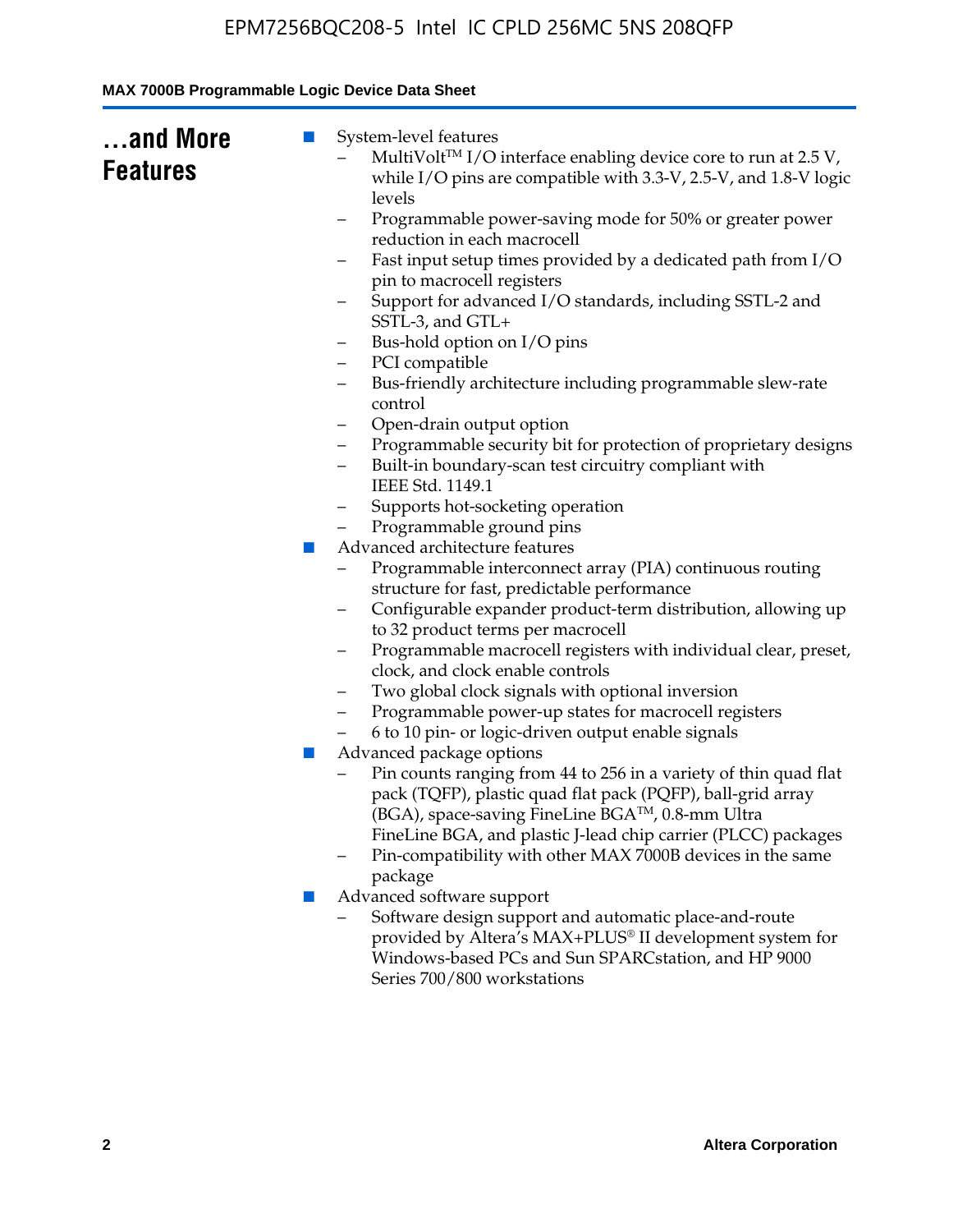#### **MAX 7000B Programmable Logic Device Data Sheet**

- Additional design entry and simulation support provided by EDIF 2 0 0 and 3 0 0 netlist files, library of parameterized modules (LPMs), Verilog HDL, VHDL, and other interfaces to popular EDA tools from manufacturers such as Cadence, Exemplar Logic, Mentor Graphics, OrCAD, Synopsys, Synplicity, and VeriBest
- Programming support with Altera's Master Programming Unit  $(MPU)$ , MasterBlaster<sup>TM</sup> serial/universal serial bus (USB) communications cable, and ByteBlasterMVTM parallel port download cable, as well as programming hardware from thirdparty manufacturers and any JamTM STAPL File (**.jam**), Jam Byte-Code File (**.jbc**), or Serial Vector Format File (**.svf**)-capable incircuit tester

# **General Description**

MAX 7000B devices are high-density, high-performance devices based on Altera's second-generation MAX architecture. Fabricated with advanced CMOS technology, the EEPROM-based MAX 7000B devices operate with a 2.5-V supply voltage and provide 600 to 10,000 usable gates, ISP, pin-to-pin delays as fast as 3.5 ns, and counter speeds up to 303.0 MHz. See Table 2.

| Table 2. MAX 7000B Speed Grades<br>Note $(1)$ |                    |    |    |    |     |  |  |
|-----------------------------------------------|--------------------|----|----|----|-----|--|--|
| <b>Device</b>                                 | <b>Speed Grade</b> |    |    |    |     |  |  |
|                                               | -3                 | -4 | -5 | -7 | -10 |  |  |
| <b>EPM7032B</b>                               |                    |    |    |    |     |  |  |
| <b>EPM7064B</b>                               |                    |    |    |    |     |  |  |
| <b>EPM7128B</b>                               |                    |    |    |    |     |  |  |
| <b>EPM7256B</b>                               |                    |    |    |    |     |  |  |
| <b>EPM7512B</b>                               |                    |    |    |    |     |  |  |

#### *Notes:*

(1) Contact Altera Marketing for up-to-date information on available device speed grades.

The MAX 7000B architecture supports 100% TTL emulation and highdensity integration of SSI, MSI, and LSI logic functions. It easily integrates multiple devices ranging from PALs, GALs, and 22V10s to MACH and pLSI devices. MAX 7000B devices are available in a wide range of packages, including PLCC, BGA, FineLine BGA, 0.8-mm Ultra FineLine BGA, PQFP, TQFP, and TQFP packages. See Table 3.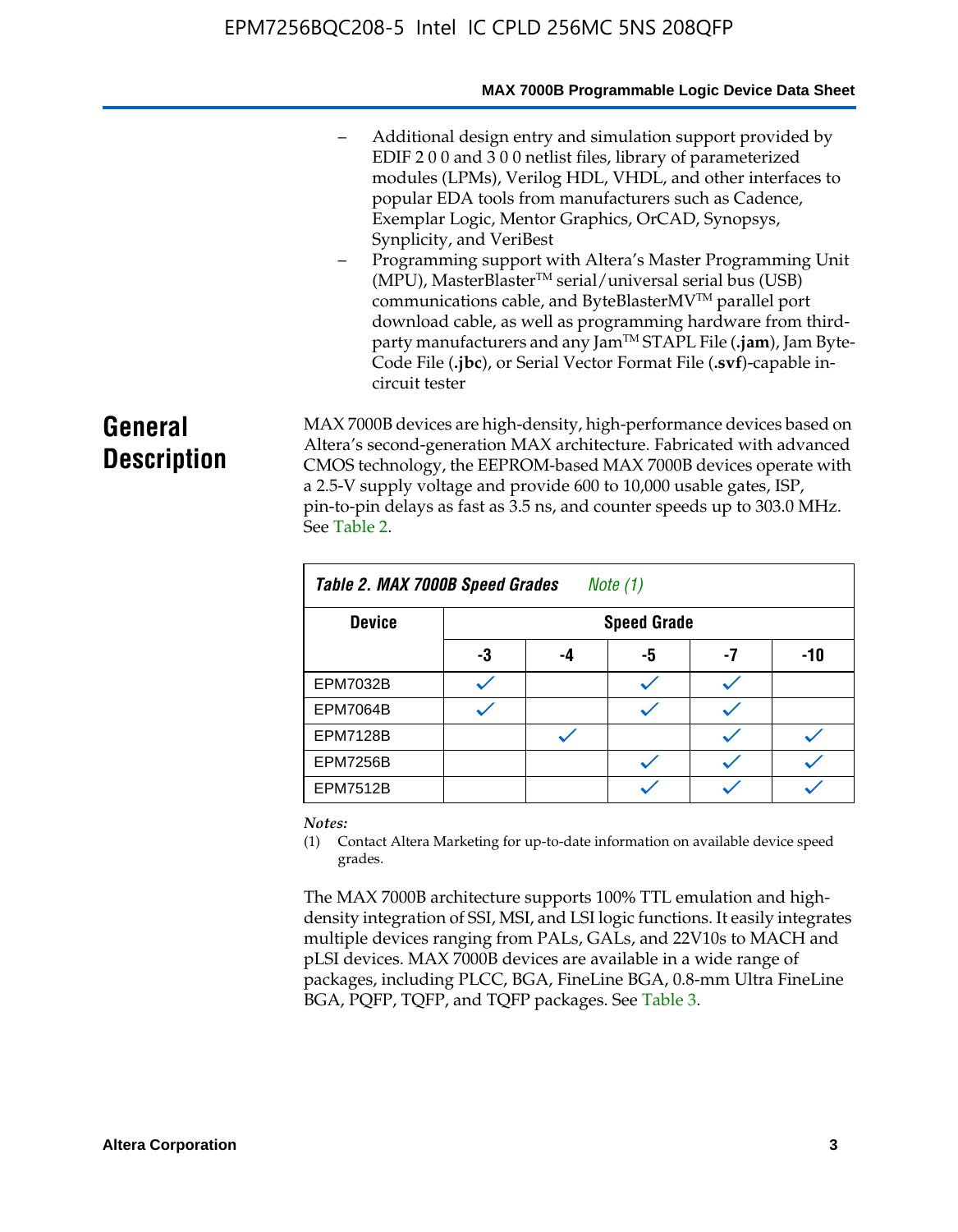#### **MAX 7000B Programmable Logic Device Data Sheet**

| Table 3. MAX 7000B Maximum User I/O Pins<br>Note (1) |                       |                       |                              |                                                        |                               |                                             |                               |                                                                    |                               |                    |                                      |
|------------------------------------------------------|-----------------------|-----------------------|------------------------------|--------------------------------------------------------|-------------------------------|---------------------------------------------|-------------------------------|--------------------------------------------------------------------|-------------------------------|--------------------|--------------------------------------|
| <b>Device</b>                                        | 44-Pin<br><b>PLCC</b> | 44-Pin<br><b>TOFP</b> | 48-Pin<br><b>TOFP</b><br>(2) | 49-Pin<br>0.8-mm<br>Ultra<br><b>FineLine</b><br>BGA(3) | $100 -$<br>Pin<br><b>TQFP</b> | <b>100-Pin</b><br><b>FineLine</b><br>BGA(4) | $144 -$<br>Pin<br><b>TOFP</b> | <b>169-Pin</b><br>$0.8 - mm$<br>Ultra<br><b>FineLine</b><br>BGA(3) | $208 -$<br>Pin<br><b>POFP</b> | 256-<br>Pin<br>BGA | 256-Pin<br><b>FineLine</b><br>BGA(4) |
| <b>EPM7032B</b>                                      | 36                    | 36                    | 36                           | 36                                                     |                               |                                             |                               |                                                                    |                               |                    |                                      |
| <b>EPM7064B</b>                                      | 36                    | 36                    | 40                           | 41                                                     | 68                            | 68                                          |                               |                                                                    |                               |                    |                                      |
| <b>EPM7128B</b>                                      |                       |                       |                              | 41                                                     | 84                            | 84                                          | 100                           | 100                                                                |                               |                    | 100                                  |
| <b>EPM7256B</b>                                      |                       |                       |                              |                                                        | 84                            |                                             | 120                           | 141                                                                | 164                           |                    | 164                                  |
| <b>EPM7512B</b>                                      |                       |                       |                              |                                                        |                               |                                             | 120                           | 141                                                                | 176                           | 212                | 212                                  |

*Notes:*

(1) When the IEEE Std. 1149.1 (JTAG) interface is used for in-system programming or boundary-scan testing, four I/O pins become JTAG pins.

(2) Contact Altera for up-to-date information on available device package options.

(3) All 0.8-mm Ultra FineLine BGA packages are footprint-compatible via the SameFrame<sup>TM</sup> pin-out feature. Therefore, designers can design a board to support a variety of devices, providing a flexible migration path across densities and pin counts. Device migration is fully supported by Altera development tools. See "SameFrame Pin-Outs" on page 14 for more details.

(4) All FineLine BGA packages are footprint-compatible via the SameFrame pin-out feature. Therefore, designers can design a board to support a variety of devices, providing a flexible migration path across densities and pin counts. Device migration is fully supported by Altera development tools. See "SameFrame Pin-Outs" on page 14 for more details.

> MAX 7000B devices use CMOS EEPROM cells to implement logic functions. The user-configurable MAX 7000B architecture accommodates a variety of independent combinatorial and sequential logic functions. The devices can be reprogrammed for quick and efficient iterations during design development and debug cycles, and can be programmed and erased up to 100 times.

> MAX 7000B devices contain 32 to 512 macrocells that are combined into groups of 16 macrocells, called logic array blocks (LABs). Each macrocell has a programmable-AND/fixed-OR array and a configurable register with independently programmable clock, clock enable, clear, and preset functions. To build complex logic functions, each macrocell can be supplemented with both shareable expander product terms and highspeed parallel expander product terms to provide up to 32 product terms per macrocell.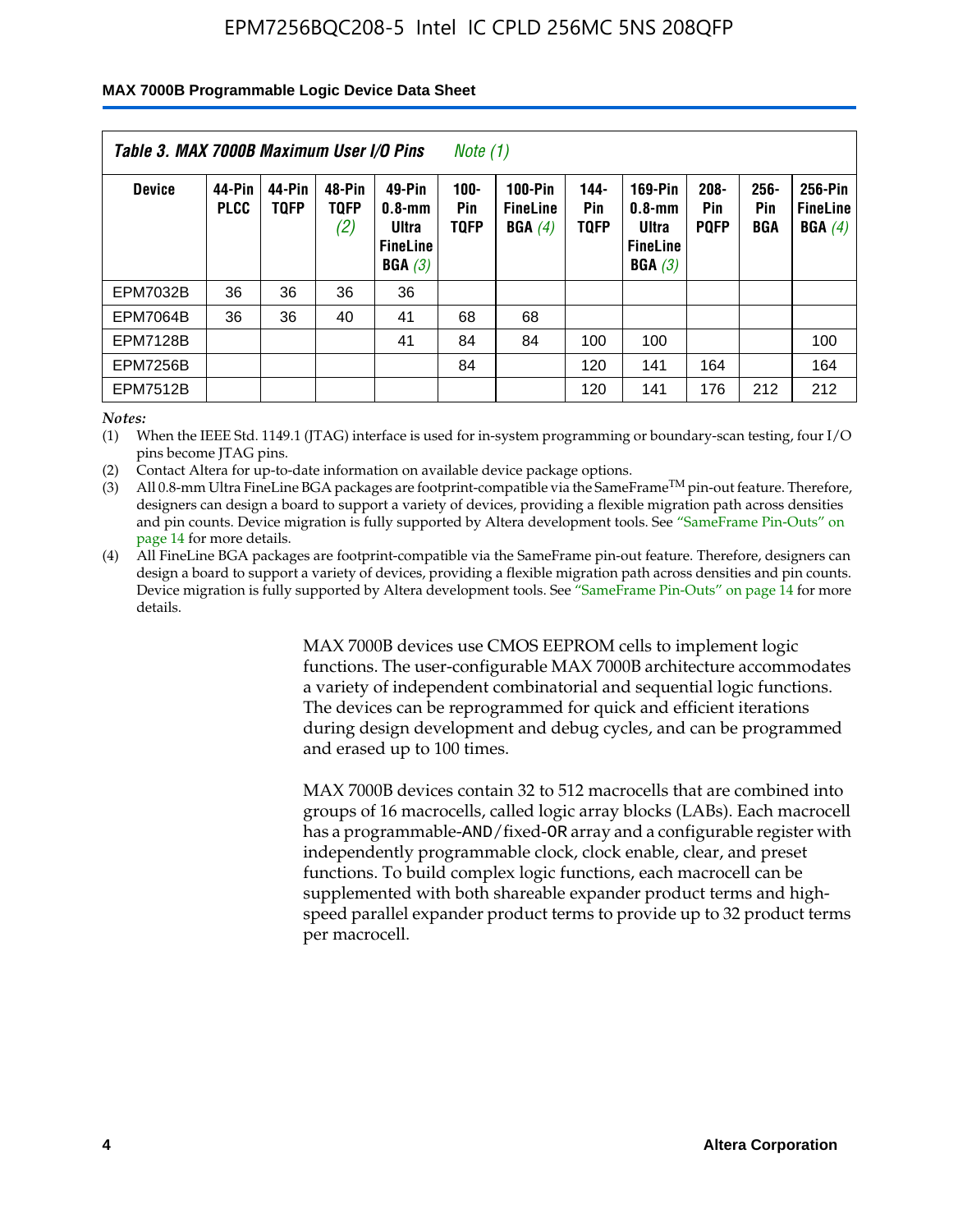MAX 7000B devices provide programmable speed/power optimization. Speed-critical portions of a design can run at high speed/full power, while the remaining portions run at reduced speed/low power. This speed/power optimization feature enables the designer to configure one or more macrocells to operate up to 50% lower power while adding only a nominal timing delay. MAX 7000B devices also provide an option that reduces the slew rate of the output buffers, minimizing noise transients when non-speed-critical signals are switching. The output drivers of all MAX 7000B devices can be set for 3.3 V, 2.5 V, or 1.8 V and all input pins are 3.3-V, 2.5-V, and 1.8-V tolerant, allowing MAX 7000B devices to be used in mixed-voltage systems.

MAX 7000B devices are supported by Altera development systems, which are integrated packages that offer schematic, text—including VHDL, Verilog HDL, and the Altera Hardware Description Language (AHDL) and waveform design entry, compilation and logic synthesis, simulation and timing analysis, and device programming. Altera software provides EDIF 2 0 0 and 3 0 0, LPM, VHDL, Verilog HDL, and other interfaces for additional design entry and simulation support from other industrystandard PC- and UNIX-workstation-based EDA tools. Altera software runs on Windows-based PCs, as well as Sun SPARCstation, and HP 9000 Series 700/800 workstations.



**For more information on development tools, see the** *MAX+PLUS II Programmable Logic Development System & Software Data Sheet* and the *Quartus Programmable Logic Development System & Software Data Sheet*.

# **Functional Description**

- LABs
- Macrocells
- Expander product terms (shareable and parallel)

The MAX 7000B architecture includes the following elements:

- PIA
- I/O control blocks

The MAX 7000B architecture includes four dedicated inputs that can be used as general-purpose inputs or as high-speed, global control signals (clock, clear, and two output enable signals) for each macrocell and I/O pin. Figure 1 shows the architecture of MAX 7000B devices.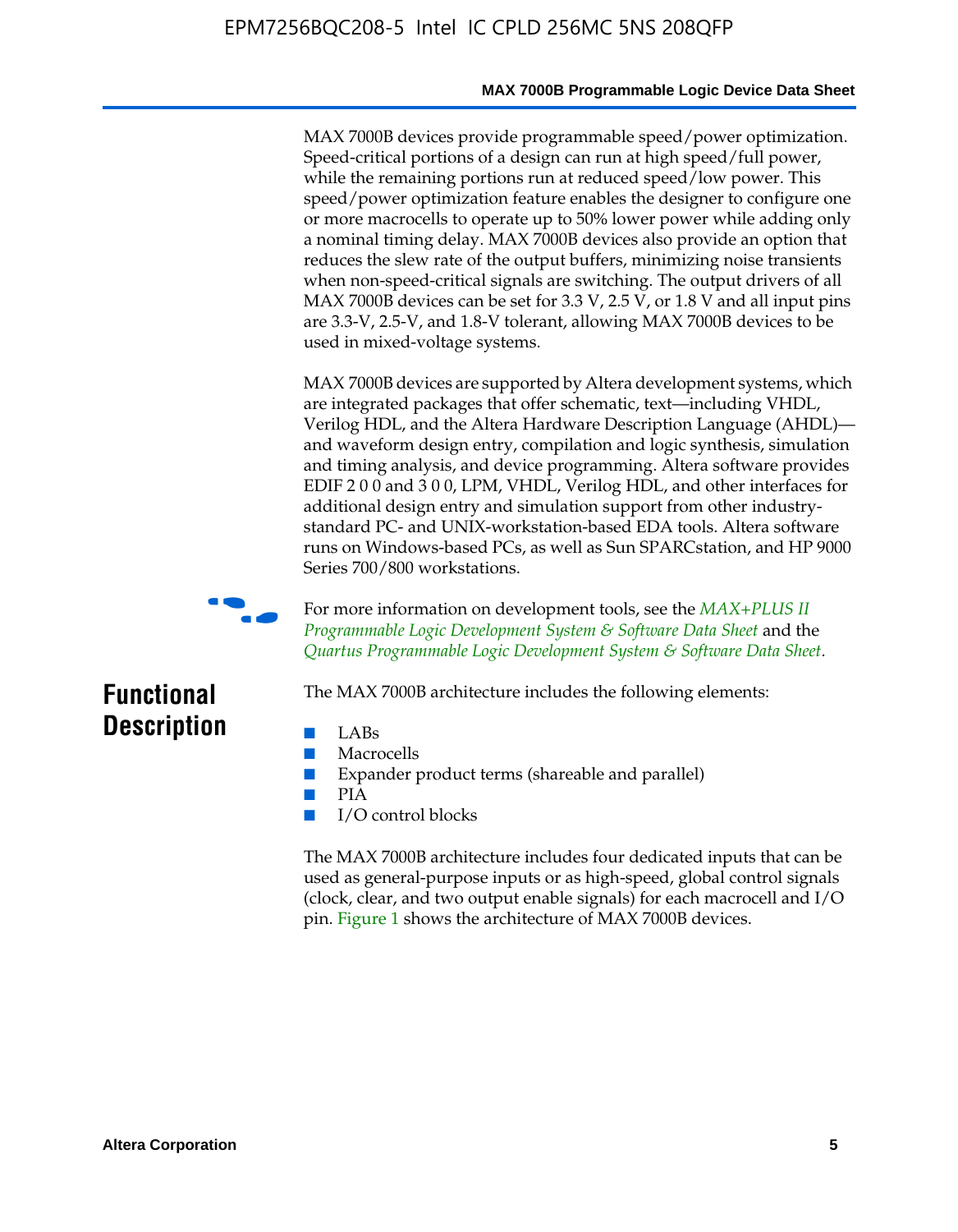#### **MAX 7000B Programmable Logic Device Data Sheet**



![](_page_6_Figure_3.jpeg)

#### *Note:*

(1) EPM7032B, EPM7064B, EPM7128B, and EPM7256B devices have six output enables. EPM7512B devices have ten output enables.

### **Logic Array Blocks**

The MAX 7000B device architecture is based on the linking of high-performance LABs. LABs consist of 16 macrocell arrays, as shown in Figure 1. Multiple LABs are linked together via the PIA, a global bus that is fed by all dedicated input pins,  $I/O$  pins, and macrocells.

Each LAB is fed by the following signals:

- 36 signals from the PIA that are used for general logic inputs
- Global controls that are used for secondary register functions
- Direct input paths from I/O pins to the registers that are used for fast setup times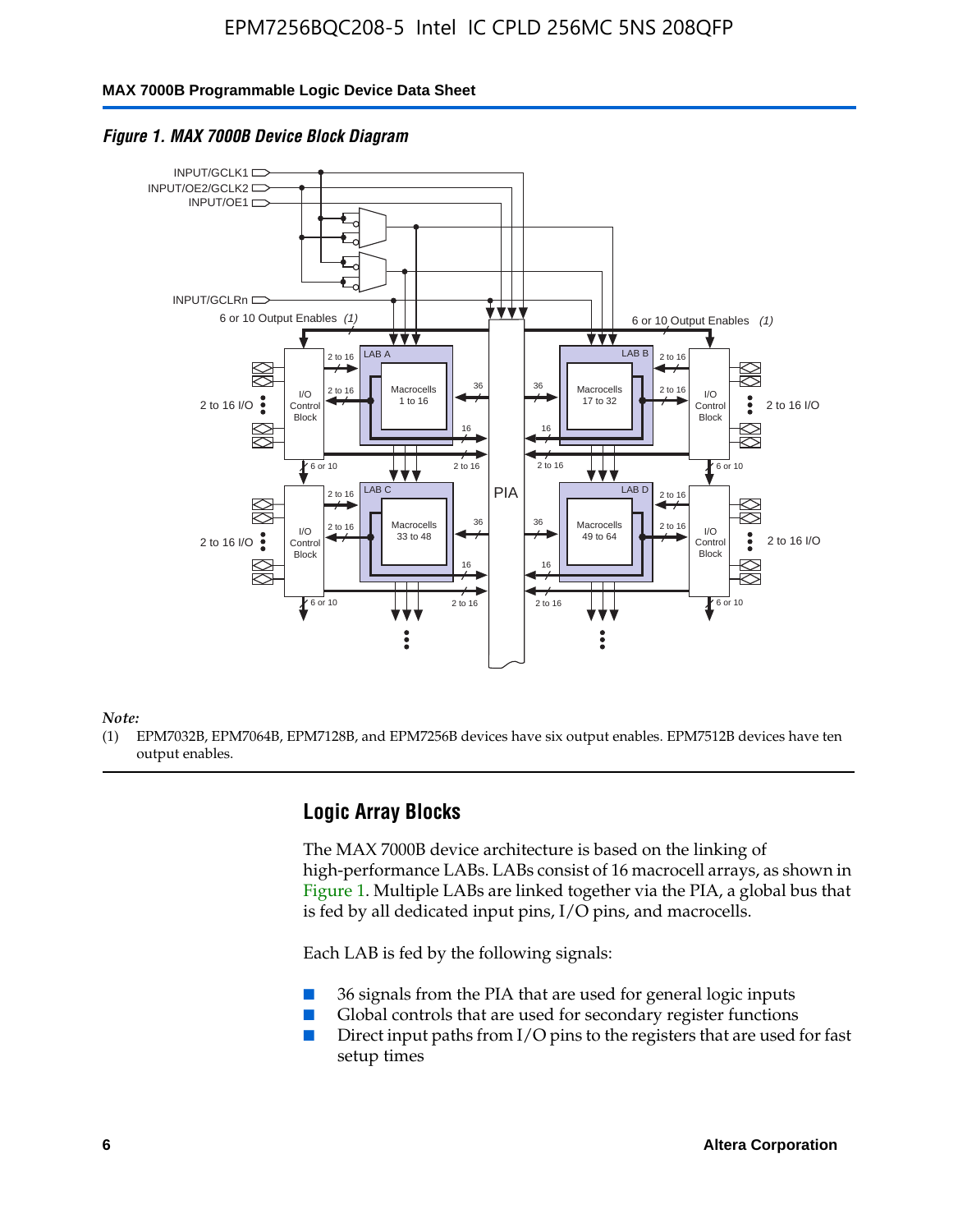### **Macrocells**

The MAX 7000B macrocell can be individually configured for either sequential or combinatorial logic operation. The macrocell consists of three functional blocks: the logic array, the product-term select matrix, and the programmable register. Figure 2 shows the MAX 7000B macrocell.

![](_page_7_Figure_4.jpeg)

![](_page_7_Figure_5.jpeg)

Combinatorial logic is implemented in the logic array, which provides five product terms per macrocell. The product-term select matrix allocates these product terms for use as either primary logic inputs (to the OR and XOR gates) to implement combinatorial functions, or as secondary inputs to the macrocell's register preset, clock, and clock enable control functions.

Two kinds of expander product terms ("expanders") are available to supplement macrocell logic resources:

- Shareable expanders, which are inverted product terms that are fed back into the logic array
- Parallel expanders, which are product terms borrowed from adjacent macrocells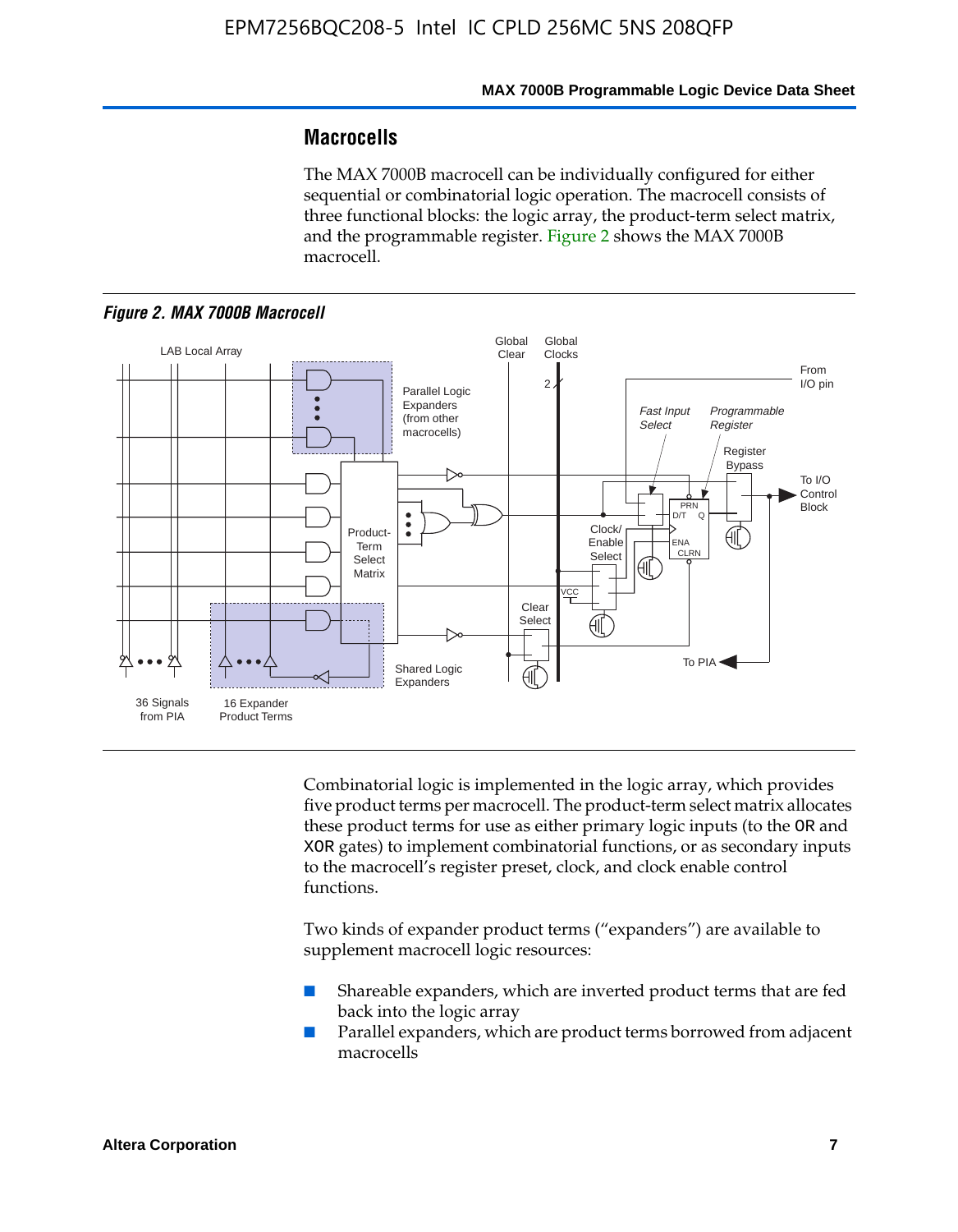The Altera development system automatically optimizes product-term allocation according to the logic requirements of the design.

For registered functions, each macrocell flipflop can be individually programmed to implement D, T, JK, or SR operation with programmable clock control. The flipflop can be bypassed for combinatorial operation. During design entry, the designer specifies the desired flipflop type; the MAX+PLUS II software then selects the most efficient flipflop operation for each registered function to optimize resource utilization.

Each programmable register can be clocked in three different modes:

- Global clock signal. This mode achieves the fastest clock-to-output performance.
- Global clock signal enabled by an active-high clock enable. A clock enable is generated by a product term. This mode provides an enable on each flipflop while still achieving the fast clock-to-output performance of the global clock.
- Array clock implemented with a product term. In this mode, the flipflop can be clocked by signals from buried macrocells or I/O pins.

Two global clock signals are available in MAX 7000B devices. As shown in Figure 1, these global clock signals can be the true or the complement of either of the global clock pins, GCLK1 or GCLK2.

Each register also supports asynchronous preset and clear functions. As shown in Figure 2, the product-term select matrix allocates product terms to control these operations. Although the product-term-driven preset and clear from the register are active high, active-low control can be obtained by inverting the signal within the logic array. In addition, each register clear function can be individually driven by the active-low dedicated global clear pin (GCLRn). Upon power-up, each register in a MAX 7000B device may be set to either a high or low state. This power-up state is specified at design entry.

All MAX 7000B I/O pins have a fast input path to a macrocell register. This dedicated path allows a signal to bypass the PIA and combinatorial logic and be clocked to an input D flipflop with an extremely fast input setup time. The input path from the I/O pin to the register has a programmable delay element that can be selected to either guarantee zero hold time or to get the fastest possible set-up time (as fast as 1.0 ns).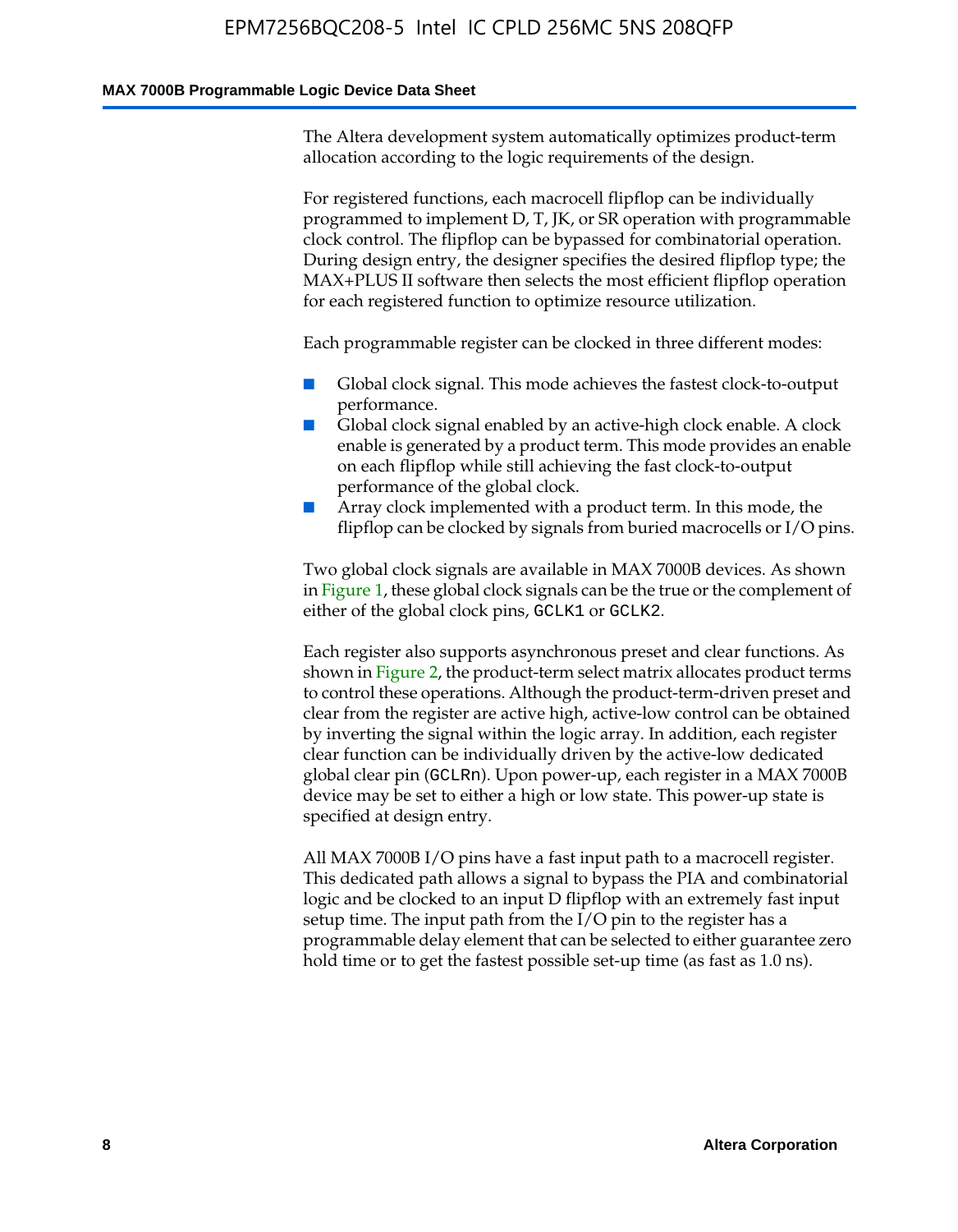### **Expander Product Terms**

Although most logic functions can be implemented with the five product terms available in each macrocell, more complex logic functions require additional product terms. Another macrocell can be used to supply the required logic resources. However, the MAX 7000B architecture also offers both shareable and parallel expander product terms ("expanders") that provide additional product terms directly to any macrocell in the same LAB. These expanders help ensure that logic is synthesized with the fewest possible logic resources to obtain the fastest possible speed.

#### *Shareable Expanders*

Each LAB has 16 shareable expanders that can be viewed as a pool of uncommitted single product terms (one from each macrocell) with inverted outputs that feed back into the logic array. Each shareable expander can be used and shared by any or all macrocells in the LAB to build complex logic functions. A small delay ( $t_{SEXP}$ ) is incurred when shareable expanders are used. Figure 3 shows how shareable expanders can feed multiple macrocells.

#### *Figure 3. MAX 7000B Shareable Expanders*

![](_page_9_Figure_7.jpeg)

![](_page_9_Figure_8.jpeg)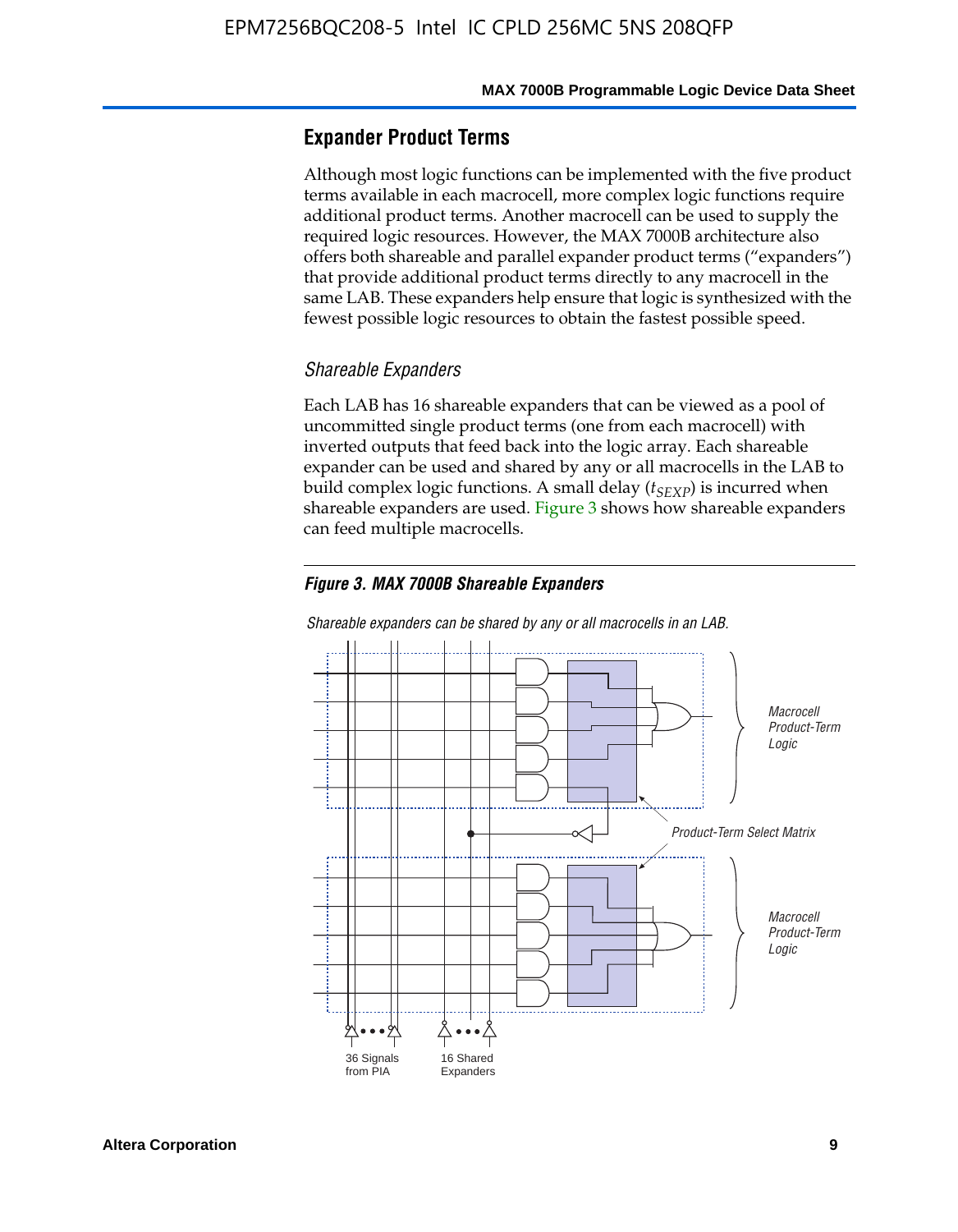#### **MAX 7000B Programmable Logic Device Data Sheet**

#### *Parallel Expanders*

Parallel expanders are unused product terms that can be allocated to a neighboring macrocell to implement fast, complex logic functions. Parallel expanders allow up to 20 product terms to directly feed the macrocell OR logic, with five product terms provided by the macrocell and 15 parallel expanders provided by neighboring macrocells in the LAB.

The Altera Compiler can automatically allocate up to three sets of up to five parallel expanders to the macrocells that require additional product terms. Each set of five parallel expanders incurs a small, incremental timing delay ( $t_{PEXP}$ ). For example, if a macrocell requires 14 product terms, the Compiler uses the five dedicated product terms within the macrocell and allocates two sets of parallel expanders; the first set includes five product terms and the second set includes four product terms, increasing the total delay by  $2 \times t_{PEXP}$ .

Two groups of eight macrocells within each LAB (e.g., macrocells 1 through 8, and 9 through 16) form two chains to lend or borrow parallel expanders. A macrocell borrows parallel expanders from lowernumbered macrocells. For example, macrocell 8 can borrow parallel expanders from macrocell 7, from macrocells 7 and 6, or from macrocells 7, 6, and 5. Within each group of eight, the lowest-numbered macrocell can only lend parallel expanders and the highest-numbered macrocell can only borrow them. Figure 4 shows how parallel expanders can be borrowed from a neighboring macrocell.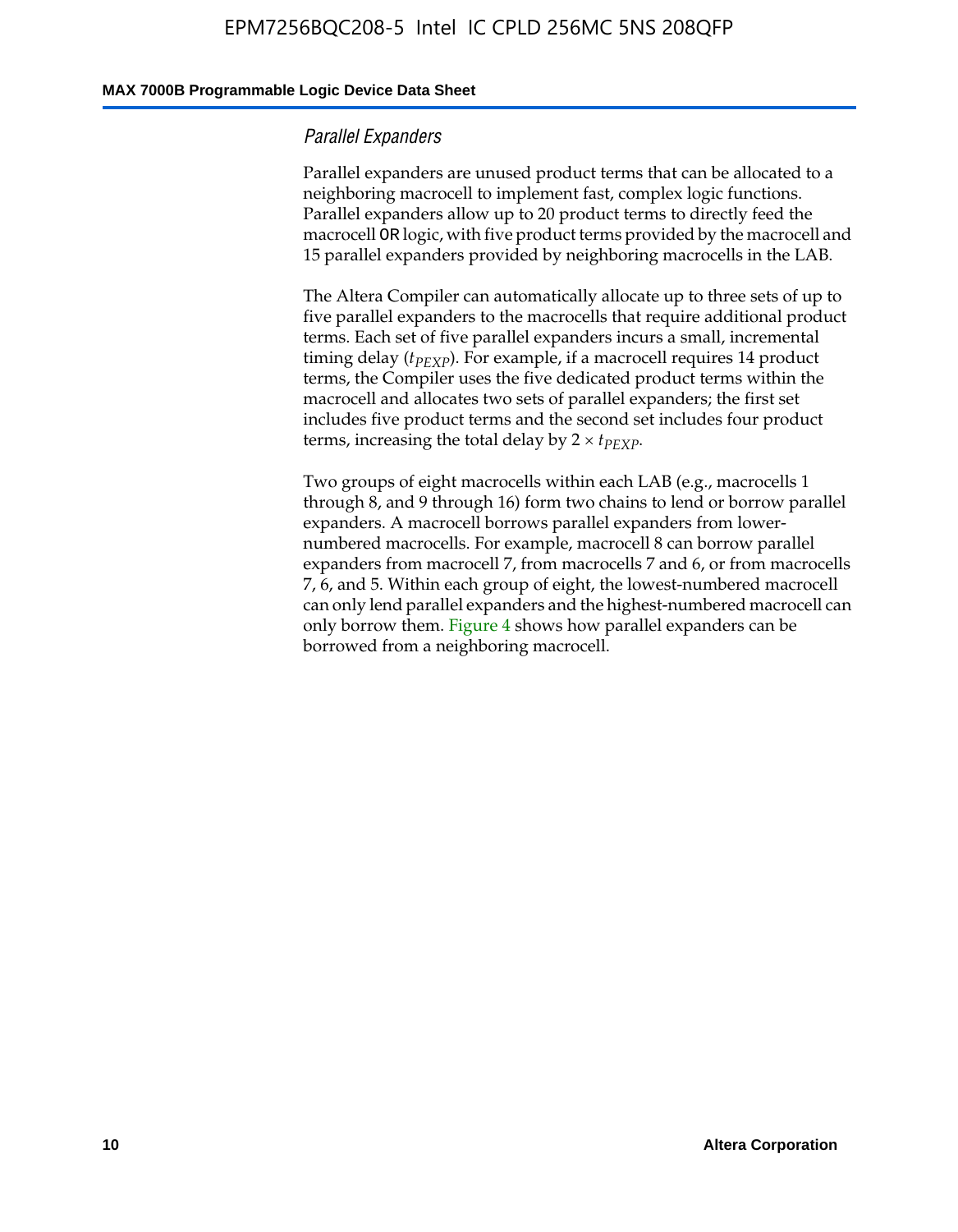![](_page_11_Figure_1.jpeg)

#### *Figure 4. MAX 7000B Parallel Expanders*

*Unused product terms in a macrocell can be allocated to a neighboring macrocell.*

![](_page_11_Figure_4.jpeg)

### **Programmable Interconnect Array**

Logic is routed between LABs on the PIA. This global bus is a programmable path that connects any signal source to any destination on the device. All MAX 7000B dedicated inputs, I/O pins, and macrocell outputs feed the PIA, which makes the signals available throughout the entire device. Only the signals required by each LAB are actually routed from the PIA into the LAB. Figure 5 shows how the PIA signals are routed into the LAB. An EEPROM cell controls one input to a two-input AND gate, which selects a PIA signal to drive into the LAB.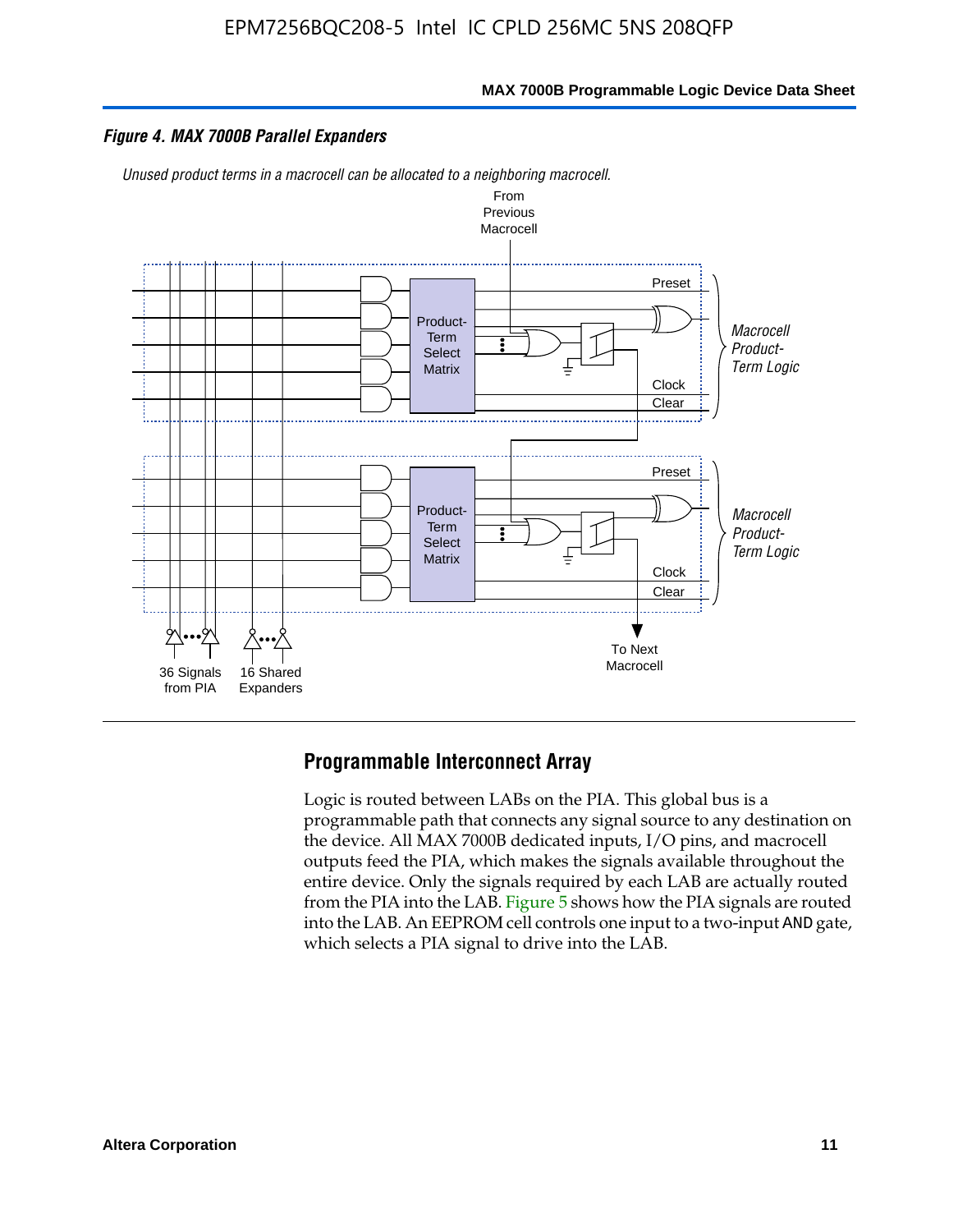### **MAX 7000B Programmable Logic Device Data Sheet**

![](_page_12_Figure_2.jpeg)

![](_page_12_Figure_3.jpeg)

While the routing delays of channel-based routing schemes in masked or field-programmable gate arrays (FPGAs) are cumulative, variable, and path-dependent, the MAX 7000B PIA has a predictable delay. The PIA makes a design's timing performance easy to predict.

### **I/O Control Blocks**

The I/O control block allows each I/O pin to be individually configured for input, output, or bidirectional operation. All I/O pins have a tri-state buffer that is individually controlled by one of the global output enable signals or directly connected to ground or  $V_{CC}$ . Figure 6 shows the I/O control block for MAX 7000B devices. The I/O control block has six or ten global output enable signals that are driven by the true or complement of two output enable signals, a subset of the I/O pins, or a subset of the I/O macrocells.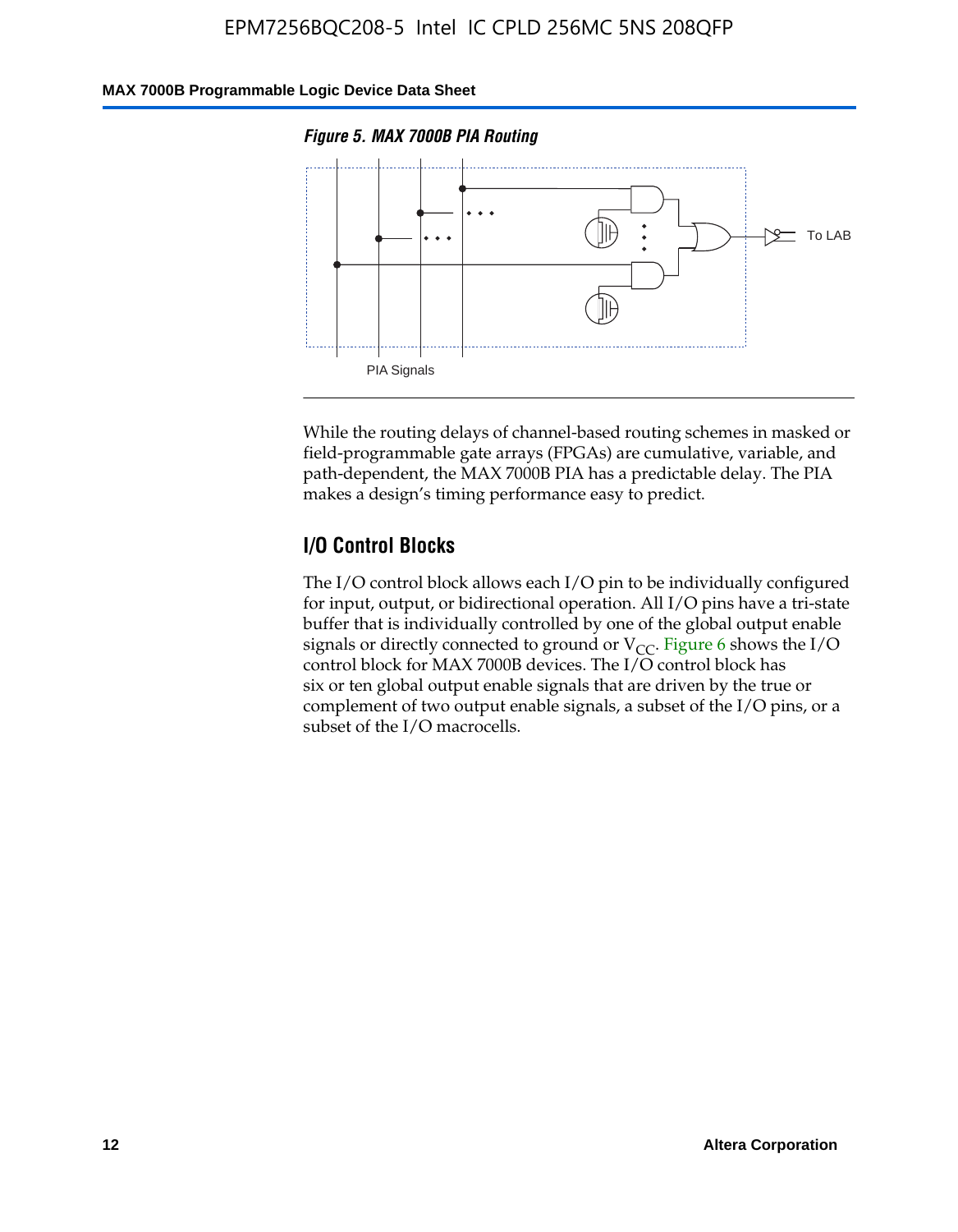![](_page_13_Figure_2.jpeg)

![](_page_13_Figure_3.jpeg)

#### *Note:*

(1) EPM7032B, EPM7064B, EPM7128B, and EPM7256B devices have six output enable signals. EPM7512B devices have ten output enable signals.

> When the tri-state buffer control is connected to ground, the output is tri-stated (high impedance) and the I/O pin can be used as a dedicated input. When the tri-state buffer control is connected to  $V_{CC}$ , the output is enabled.

The MAX 7000B architecture provides dual I/O feedback, in which macrocell and pin feedbacks are independent. When an I/O pin is configured as an input, the associated macrocell can be used for buried logic.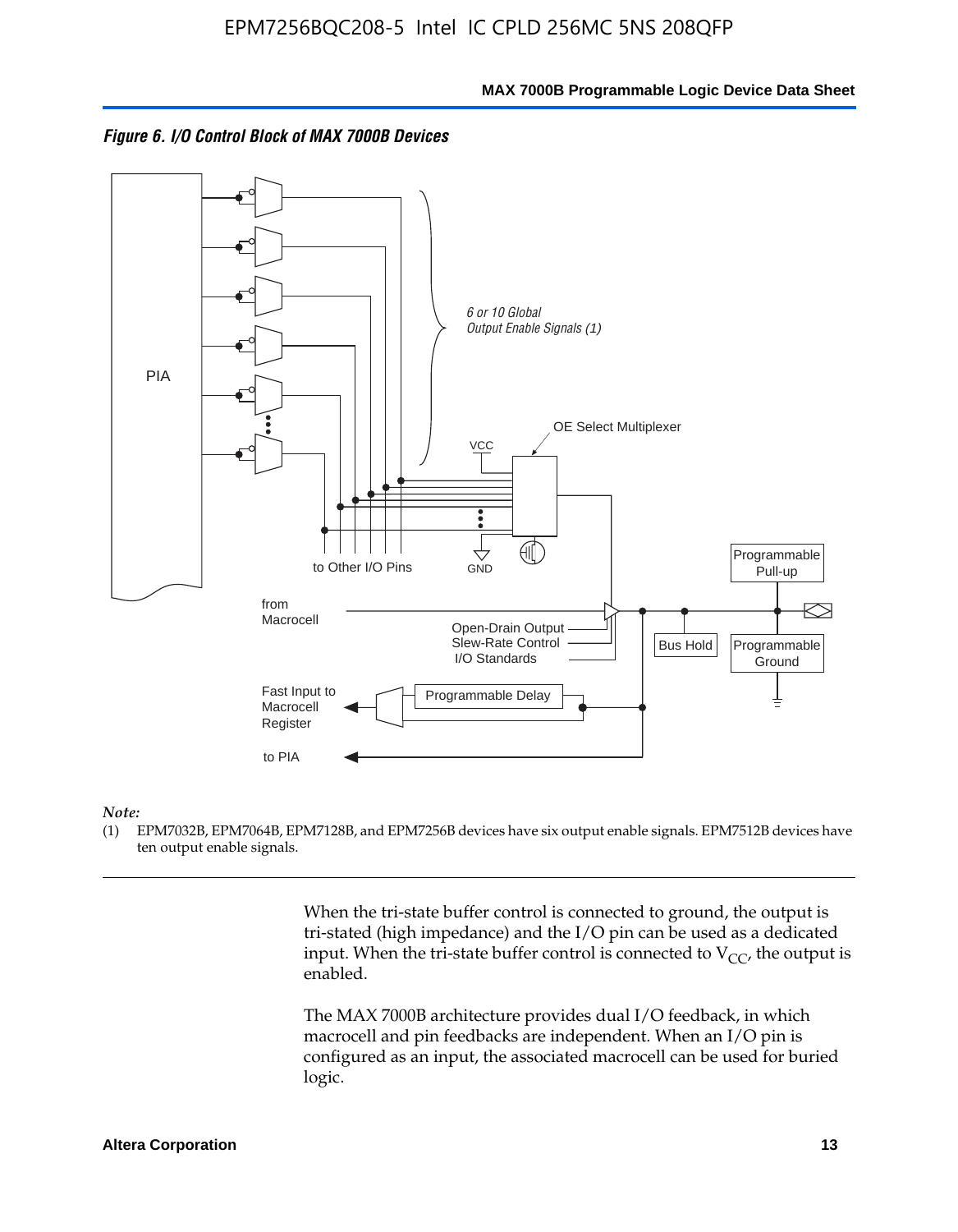**MAX 7000B Programmable Logic Device Data Sheet**

# **SameFrame Pin-Outs**

MAX 7000B devices support the SameFrame pin-out feature for FineLine BGA and 0.8-mm Ultra FineLine BGA packages. The SameFrame pin-out feature is the arrangement of balls on FineLine BGA and 0.8-mm Ultra FineLine BGA packages such that the lower-ball-count packages form a subset of the higher-ball-count packages. SameFrame pin-outs provide the flexibility to migrate not only from device to device within the same package, but also from one package to another. FineLine BGA packages are compatible with other FineLine BGA packages, and 0.8-mm Ultra FineLine BGA packages are compatible with other 0.8-mm Ultra FineLine BGA packages. A given printed circuit board (PCB) layout can support multiple device density/package combinations. For example, a single board layout can support a range of devices from an EPM7064B device in a 100-pin FineLine BGA package to an EPM7512B device in a 256-pin FineLine BGA package.

The Altera software provides support to design PCBs with SameFrame pin-out devices. Devices can be defined for present and future use. The Altera software generates pin-outs describing how to layout a board to take advantage of this migration (see Figure 7).

### *Figure 7. SameFrame Pin-Out Example*

| 0000000000000000<br>00000000000000000<br>0000000000000000<br><br><br>000000000000000<br><br>000000000000000<br> |
|-----------------------------------------------------------------------------------------------------------------|
| 000000000000000<br>000000000000000<br><br><b></b><br>000000000000000                                            |

Designed for 256-Pin FineLine BGA Package Printed Circuit Board

![](_page_14_Figure_8.jpeg)

100-Pin FineLine BGA Package (Reduced I/O Count or Logic Requirements)

256-Pin FineLine BGA Package (Increased I/O Count or Logic Requirements)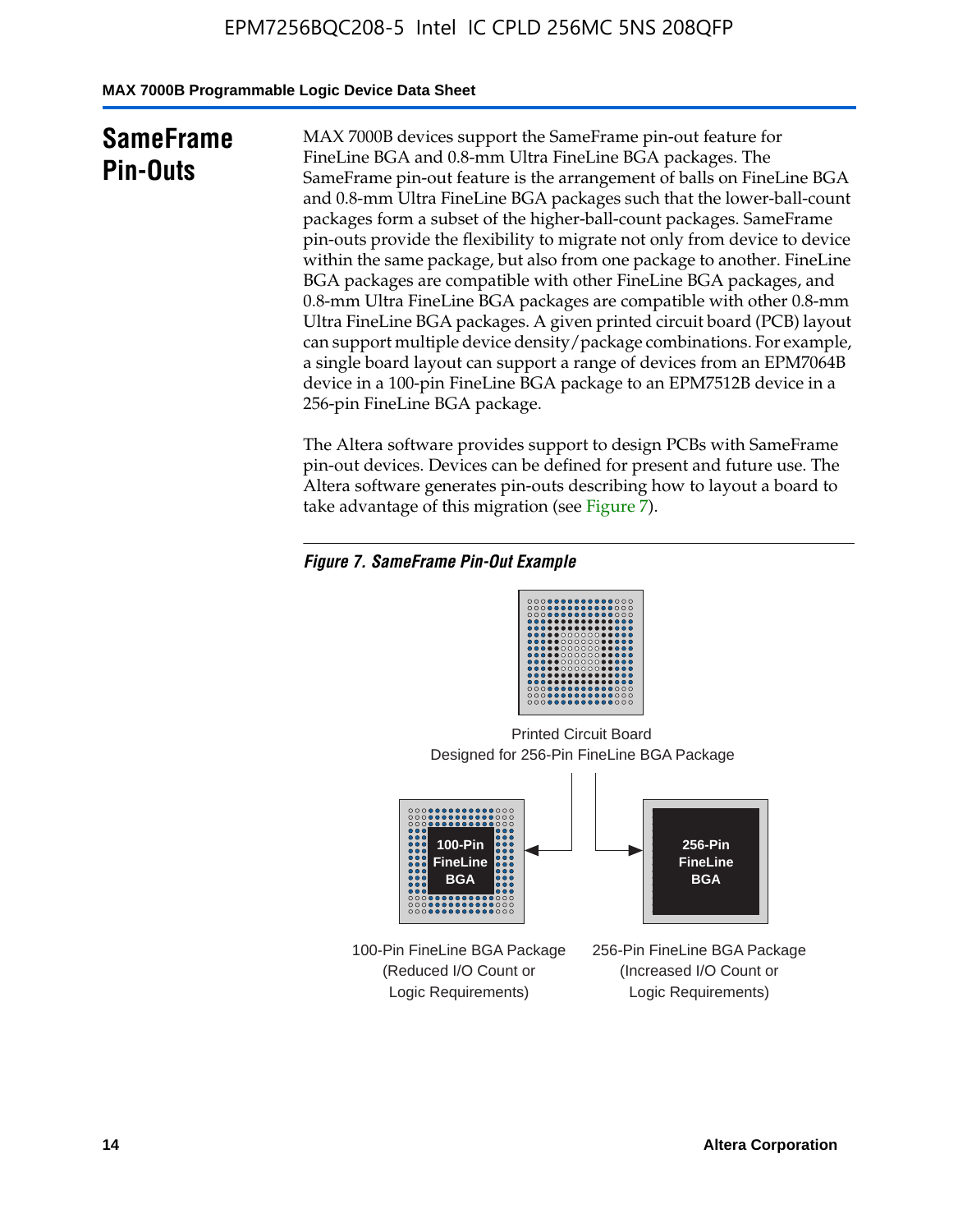# **In-System Programmability (ISP)**

MAX 7000B devices can be programmed in-system via an industrystandard 4-pin IEEE Std. 1149.1 (JTAG) interface. ISP offers quick, efficient iterations during design development and debugging cycles. The MAX 7000B architecture internally generates the high programming voltages required to program EEPROM cells, allowing in-system programming with only a single 2.5-V power supply. During in-system programming, the I/O pins are tri-stated and weakly pulled-up to eliminate board conflicts. The pull-up value is nominally 50 k¾.

MAX 7000B devices have an enhanced ISP algorithm for faster programming. These devices also offer an ISP\_Done bit that provides safe operation when in-system programming is interrupted. This ISP\_Done bit, which is the last bit programmed, prevents all I/O pins from driving until the bit is programmed.

ISP simplifies the manufacturing flow by allowing devices to be mounted on a PCB with standard pick-and-place equipment before they are programmed. MAX 7000B devices can be programmed by downloading the information via in-circuit testers, embedded processors, the Altera MasterBlaster communications cable, and the ByteBlasterMV parallel port download cable. Programming the devices after they are placed on the board eliminates lead damage on high-pin-count packages (e.g., QFP packages) due to device handling. MAX 7000B devices can be reprogrammed after a system has already shipped to the field. For example, product upgrades can be performed in the field via software or modem.

In-system programming can be accomplished with either an adaptive or constant algorithm. An adaptive algorithm reads information from the unit and adapts subsequent programming steps to achieve the fastest possible programming time for that unit. A constant algorithm uses a pre-defined (non-adaptive) programming sequence that does not take advantage of adaptive algorithm programming time improvements. Some in-circuit testers cannot program using an adaptive algorithm. Therefore, a constant algorithm must be used. MAX 7000B devices can be programmed with either an adaptive or constant (non-adaptive) algorithm.

The Jam Standard Test and Programming Language (STAPL), JEDEC standard JESD-71, can be used to program MAX 7000B devices with in-circuit testers, PCs, or embedded processors.

f For more information on using the Jam language, see *Application Note 88 (Using the Jam Language for ISP & ICR via an Embedded Processor)* and *Application Note 122 (Using STAPL for ISP & ICR via an Embedded Processor).*

The ISP circuitry in MAX 7000B devices is compliant with the IEEE Std. 1532 specification. The IEEE Std. 1532 is a standard developed to allow concurrent ISP between multiple PLD vendors.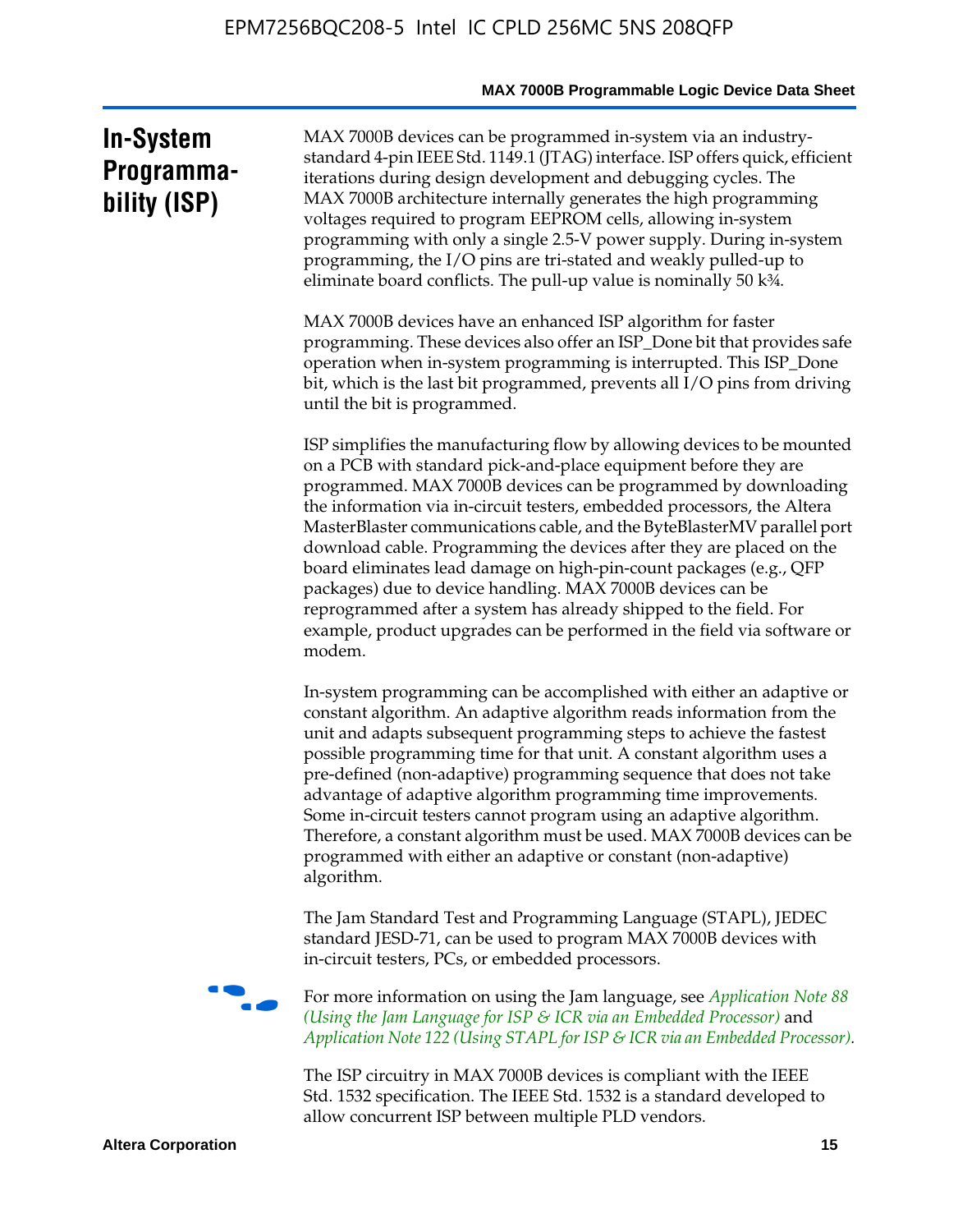### **Programming Sequence**

During in-system programming, instructions, addresses, and data are shifted into the MAX 7000B device through the TDI input pin. Data is shifted out through the TDO output pin and compared against the expected data.

Programming a pattern into the device requires the following six ISP stages. A stand-alone verification of a programmed pattern involves only stages 1, 2, 5, and 6.

- 1. *Enter ISP*. The enter ISP stage ensures that the I/O pins transition smoothly from user mode to ISP mode. The enter ISP stage requires 1 ms.
- 2. *Check ID*. Before any program or verify process, the silicon ID is checked. The time required to read this silicon ID is relatively small compared to the overall programming time.
- 3. *Bulk Erase*. Erasing the device in-system involves shifting in the instructions to erase the device and applying one erase pulse of 100 ms.
- 4. *Program*. Programming the device in-system involves shifting in the address and data and then applying the programming pulse to program the EEPROM cells. This process is repeated for each EEPROM address.
- 5. *Verify*. Verifying an Altera device in-system involves shifting in addresses, applying the read pulse to verify the EEPROM cells, and shifting out the data for comparison. This process is repeated for each EEPROM address.
- 6. *Exit ISP*. An exit ISP stage ensures that the I/O pins transition smoothly from ISP mode to user mode. The exit ISP stage requires 1 ms.

### **Programming Times**

The time required to implement each of the six programming stages can be broken into the following two elements:

- A pulse time to erase, program, or read the EEPROM cells.
- A shifting time based on the test clock (TCK) frequency and the number of TCK cycles to shift instructions, address, and data into the device.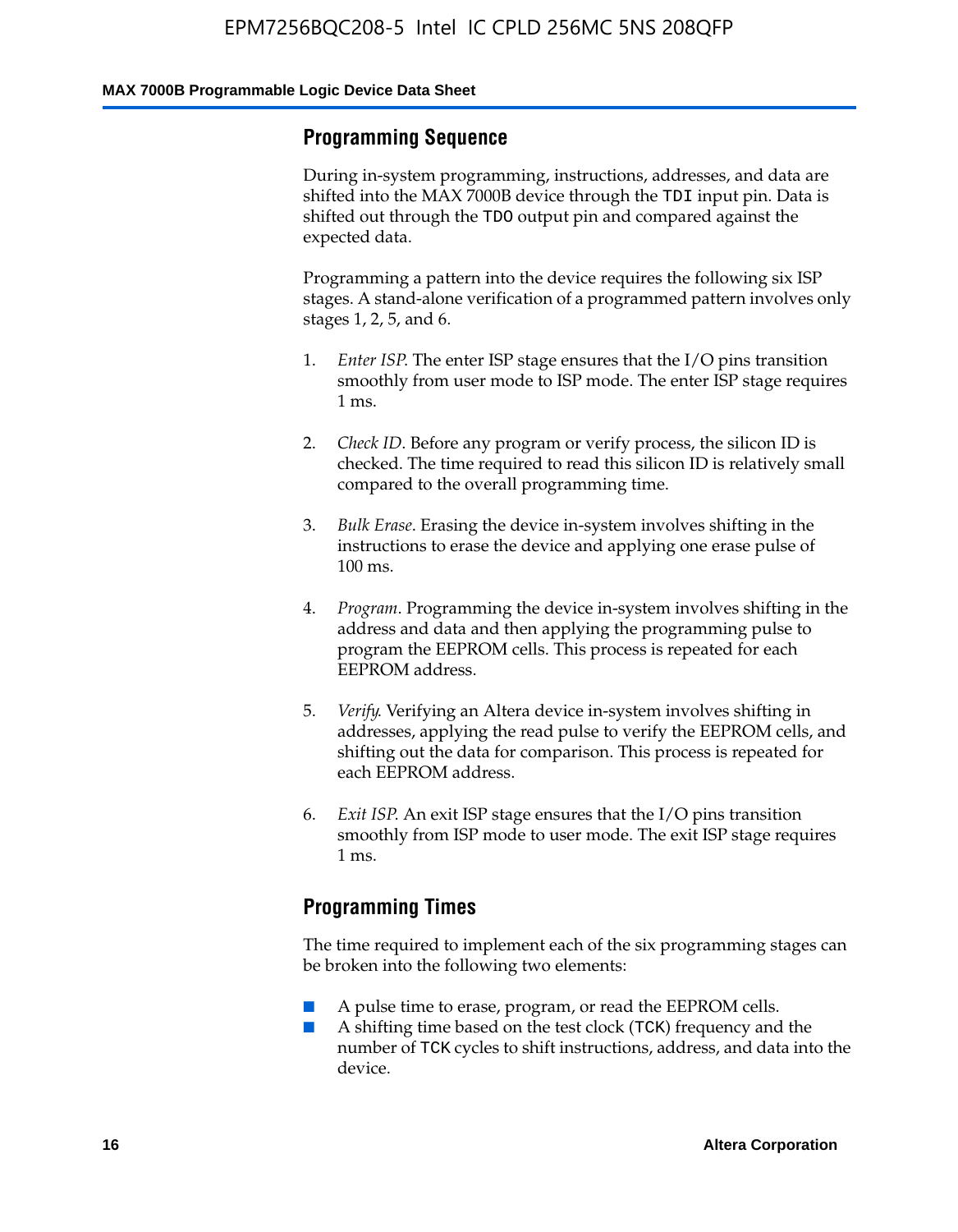By combining the pulse and shift times for each of the programming stages, the program or verify time can be derived as a function of the TCK frequency, the number of devices, and specific target device(s). Because different ISP-capable devices have a different number of EEPROM cells, both the total fixed and total variable times are unique for a single device.

### *Programming a Single MAX 7000B Device*

The time required to program a single MAX 7000B device in-system can be calculated from the following formula:

| $t_{PROG} = t_{PPULSE} + \frac{Cycle_{PTCK}}{f_{TCK}}$ |                                                                                                    |
|--------------------------------------------------------|----------------------------------------------------------------------------------------------------|
| where: $t_{PROG}$<br>$t_{PPULSE}$                      | $=$ Programming time<br>= Sum of the fixed times to erase, program, and<br>verify the EEPROM cells |
| $Cycle_{PTCK}$<br>fтск                                 | = Number of TCK cycles to program a device<br>$=$ TCK frequency                                    |

The ISP times for a stand-alone verification of a single MAX 7000B device can be calculated from the following formula:

| $t_{VER} = t_{VPULSE} + \frac{t_{TCK}}{f_{TCK}}$ | $Cycle_{VTCK}$                                                                                                                    |
|--------------------------------------------------|-----------------------------------------------------------------------------------------------------------------------------------|
| where: $t_{VFR}$<br>$t_{VPULSE}$                 | $=$ Verify time<br>$=$ Sum of the fixed times to verify the EEPROM cells<br>$CycleVTCK$ = Number of TCK cycles to verify a device |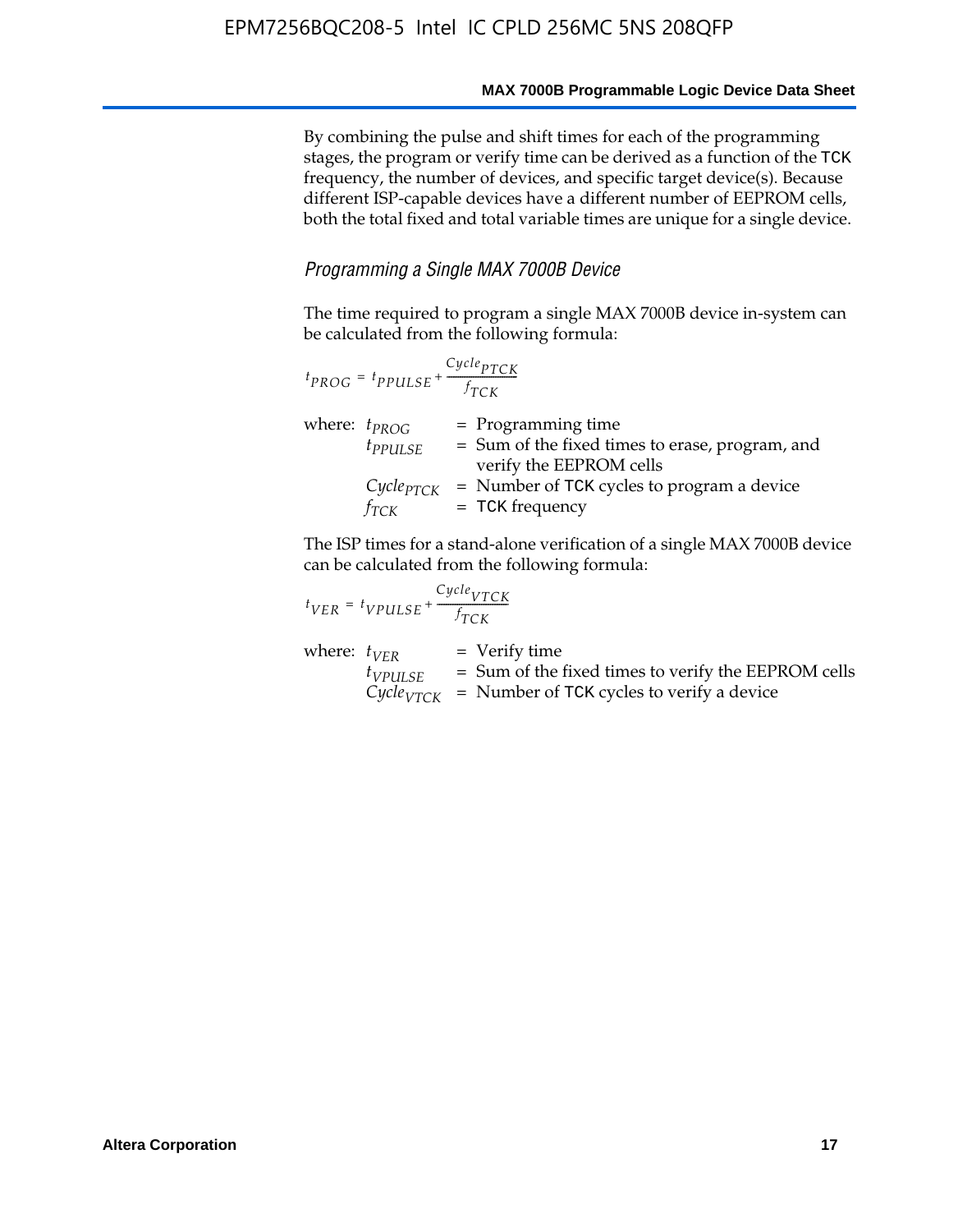### **MAX 7000B Programmable Logic Device Data Sheet**

The programming times described in Tables 4 through 6 are associated with the worst-case method using the enhanced ISP algorithm.

| Table 4. MAX 7000B t <sub>PULSE</sub> & Cycle <sub>TCK</sub> Values |                               |                       |                 |                                 |  |  |  |  |
|---------------------------------------------------------------------|-------------------------------|-----------------------|-----------------|---------------------------------|--|--|--|--|
| <b>Device</b>                                                       | <b>Programming</b>            |                       |                 | <b>Stand-Alone Verification</b> |  |  |  |  |
|                                                                     | <i>t<sub>PPULSE</sub></i> (s) | Cycle <sub>PTCK</sub> | $t_{VPULSE}(s)$ | Cycle <sub>vTCK</sub>           |  |  |  |  |
| EMP7032B                                                            | 2.12                          | 70,000                | 0.002           | 18,000                          |  |  |  |  |
| <b>EMP7064B</b>                                                     | 2.12                          | 120,000               | 0.002           | 35,000                          |  |  |  |  |
| <b>EMP7128B</b>                                                     | 2.12                          | 222,000               | 0.002           | 69,000                          |  |  |  |  |
| <b>EMP7256B</b>                                                     | 2.12                          | 466,000               | 0.002           | 151,000                         |  |  |  |  |
| <b>EMP7512B</b>                                                     | 2.12                          | 914,000               | 0.002           | 300,000                         |  |  |  |  |

Tables 5 and 6 show the in-system programming and stand alone verification times for several common test clock frequencies.

| Table 5. MAX 7000B In-System Programming Times for Different Test Clock Frequencies |        |       |       |       |                |                |                |               |              |
|-------------------------------------------------------------------------------------|--------|-------|-------|-------|----------------|----------------|----------------|---------------|--------------|
| <b>Device</b>                                                                       | İтск   |       |       |       |                |                |                |               | <b>Units</b> |
|                                                                                     | 10 MHz | 5 MHz | 2 MHz | 1 MHz | <b>500 kHz</b> | <b>200 kHz</b> | <b>100 kHz</b> | <b>50 kHz</b> |              |
| <b>EMP7032B</b>                                                                     | 2.13   | 2.13  | 2.15  | 2.19  | 2.26           | 2.47           | 2.82           | 3.52          | s            |
| <b>EMP7064B</b>                                                                     | 2.13   | 2.14  | 2.18  | 2.24  | 2.36           | 2.72           | 3.32           | 4.52          | s            |
| <b>EMP7128B</b>                                                                     | 2.14   | 2.16  | 2.23  | 2.34  | 2.56           | 3.23           | 4.34           | 6.56          | s            |
| <b>EMP7256B</b>                                                                     | 2.17   | 2.21  | 2.35  | 2.58  | 3.05           | 4.45           | 6.78           | 11.44         | s            |
| <b>EMP7512B</b>                                                                     | 2.21   | 2.30  | 2.58  | 3.03  | 3.95           | 6.69           | 11.26          | 20.40         | s            |

| Table 1. MAX 7000B Stand-Alone Verification Times for Different Test Clock Frequencies |                  |       |       |       |                |                |         |               |   |
|----------------------------------------------------------------------------------------|------------------|-------|-------|-------|----------------|----------------|---------|---------------|---|
| <b>Device</b>                                                                          | t <sub>тск</sub> |       |       |       |                |                |         |               |   |
|                                                                                        | <b>10 MHz</b>    | 5 MHz | 2 MHz | 1 MHz | <b>500 kHz</b> | <b>200 kHz</b> | 100 kHz | <b>50 kHz</b> |   |
| <b>EMP7032B</b>                                                                        | 0.00             | 0.01  | 0.01  | 0.02  | 0.04           | 0.09           | 0.18    | 0.36          | s |
| <b>EMP7064B</b>                                                                        | 0.01             | 0.01  | 0.02  | 0.04  | 0.07           | 0.18           | 0.35    | 0.70          | s |
| <b>EMP7128B</b>                                                                        | 0.01             | 0.02  | 0.04  | 0.07  | 0.14           | 0.35           | 0.69    | 1.38          | s |
| <b>EMP7256B</b>                                                                        | 0.02             | 0.03  | 0.08  | 0.15  | 0.30           | 0.76           | 1.51    | 3.02          | s |
| <b>EMP7512B</b>                                                                        | 0.03             | 0.06  | 0.15  | 0.30  | 0.60           | 1.50           | 3.00    | 6.00          | s |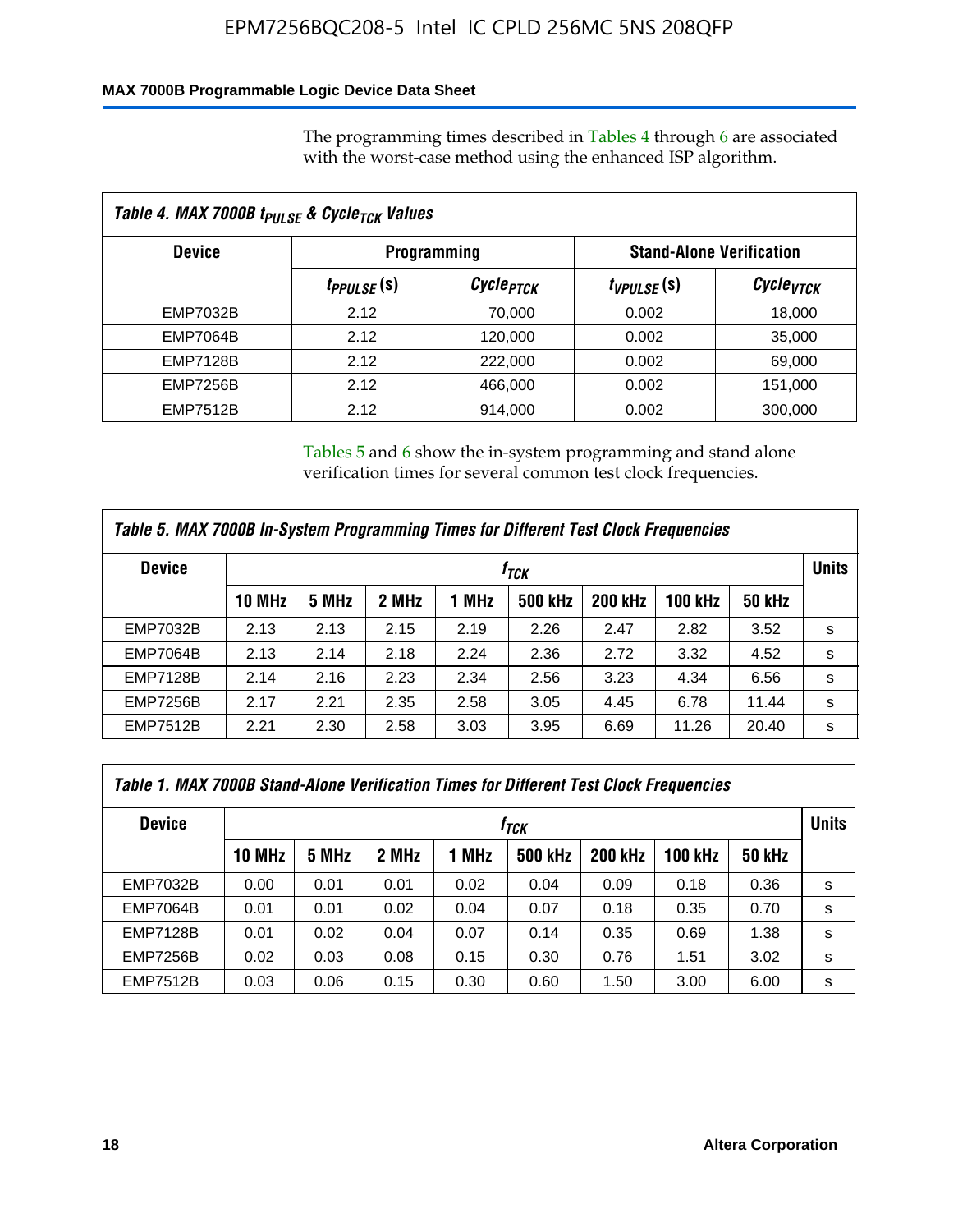|                                                                             | MAX 7000B Programmable Logic Device Data Sheet                                                                                                                                                                                                                                                                                                                                                 |
|-----------------------------------------------------------------------------|------------------------------------------------------------------------------------------------------------------------------------------------------------------------------------------------------------------------------------------------------------------------------------------------------------------------------------------------------------------------------------------------|
| <b>Programming</b><br>with External<br><b>Hardware</b>                      | MAX 7000B devices can be programmed on Windows-based PCs with an<br>Altera Logic Programmer card, the Master Programming Unit (MPU),<br>and the appropriate device adapter. The MPU performs continuity<br>checking to ensure adequate electrical contact between the adapter and<br>the device.                                                                                               |
|                                                                             | For more information, see the Altera Programming Hardware Data Sheet.                                                                                                                                                                                                                                                                                                                          |
|                                                                             | The Altera software can use text- or waveform-format test vectors created<br>with the Altera Text Editor or Waveform Editor to test the programmed<br>device. For added design verification, designers can perform functional<br>testing to compare the functional device behavior with the results of<br>simulation.                                                                          |
|                                                                             | Data I/O, BP Microsystems, and other programming hardware<br>manufacturers provide programming support for Altera devices. For<br>more information, see Programming Hardware Manufacturers.                                                                                                                                                                                                    |
| <b>IEEE Std.</b><br>1149.1 (JTAG)<br><b>Boundary-Scan</b><br><b>Support</b> | MAX 7000B devices include the JTAG boundary-scan test circuitry<br>defined by IEEE Std. 1149.1. Table 6 describes the JTAG instructions<br>supported by MAX 7000B devices. The pin-out tables starting on page 59<br>of this data sheet show the location of the JTAG control pins for each<br>device. If the JTAG interface is not required, the JTAG pins are available<br>as user I/O pins. |

| Table 6. MAX 7000B JTAG Instructions |                                                                                                                                                                                                                                                                                            |  |  |  |  |  |
|--------------------------------------|--------------------------------------------------------------------------------------------------------------------------------------------------------------------------------------------------------------------------------------------------------------------------------------------|--|--|--|--|--|
| <b>JTAG Instruction</b>              | <b>Description</b>                                                                                                                                                                                                                                                                         |  |  |  |  |  |
| SAMPLE/PRELOAD                       | Allows a snapshot of signals at the device pins to be captured and examined during<br>normal device operation, and permits an initial data pattern output at the device pins.                                                                                                              |  |  |  |  |  |
| <b>EXTEST</b>                        | Allows the external circuitry and board-level interconnections to be tested by forcing a<br>test pattern at the output pins and capturing test results at the input pins.                                                                                                                  |  |  |  |  |  |
| <b>BYPASS</b>                        | Places the 1-bit bypass register between the TDI and TDO pins, which allows the<br>boundary-scan test data to pass synchronously through a selected device to adjacent<br>devices during normal operation.                                                                                 |  |  |  |  |  |
| <b>CLAMP</b>                         | Allows the values in the boundary-scan register to determine pin states while placing the<br>1-bit bypass register between the TDI and TDO pins.                                                                                                                                           |  |  |  |  |  |
| <b>IDCODE</b>                        | Selects the IDCODE register and places it between the TDI and TDO pins, allowing the<br><b>IDCODE</b> to be serially shifted out of TDO.                                                                                                                                                   |  |  |  |  |  |
| <b>USERCODE</b>                      | Selects the 32-bit USERCODE register and places it between the TDI and TDO pins,<br>allowing the USERCODE value to be shifted out of TDO.                                                                                                                                                  |  |  |  |  |  |
| <b>ISP</b> Instructions              | These instructions are used when programming MAX 7000B devices via the JTAG ports<br>with the MasterBlaster or ByteBlasterMV download cable, or using a Jam File (.jam),<br>Jam Byte-Code File (.jbc), or Serial Vector Format File (.svf) via an embedded<br>processor or test equipment. |  |  |  |  |  |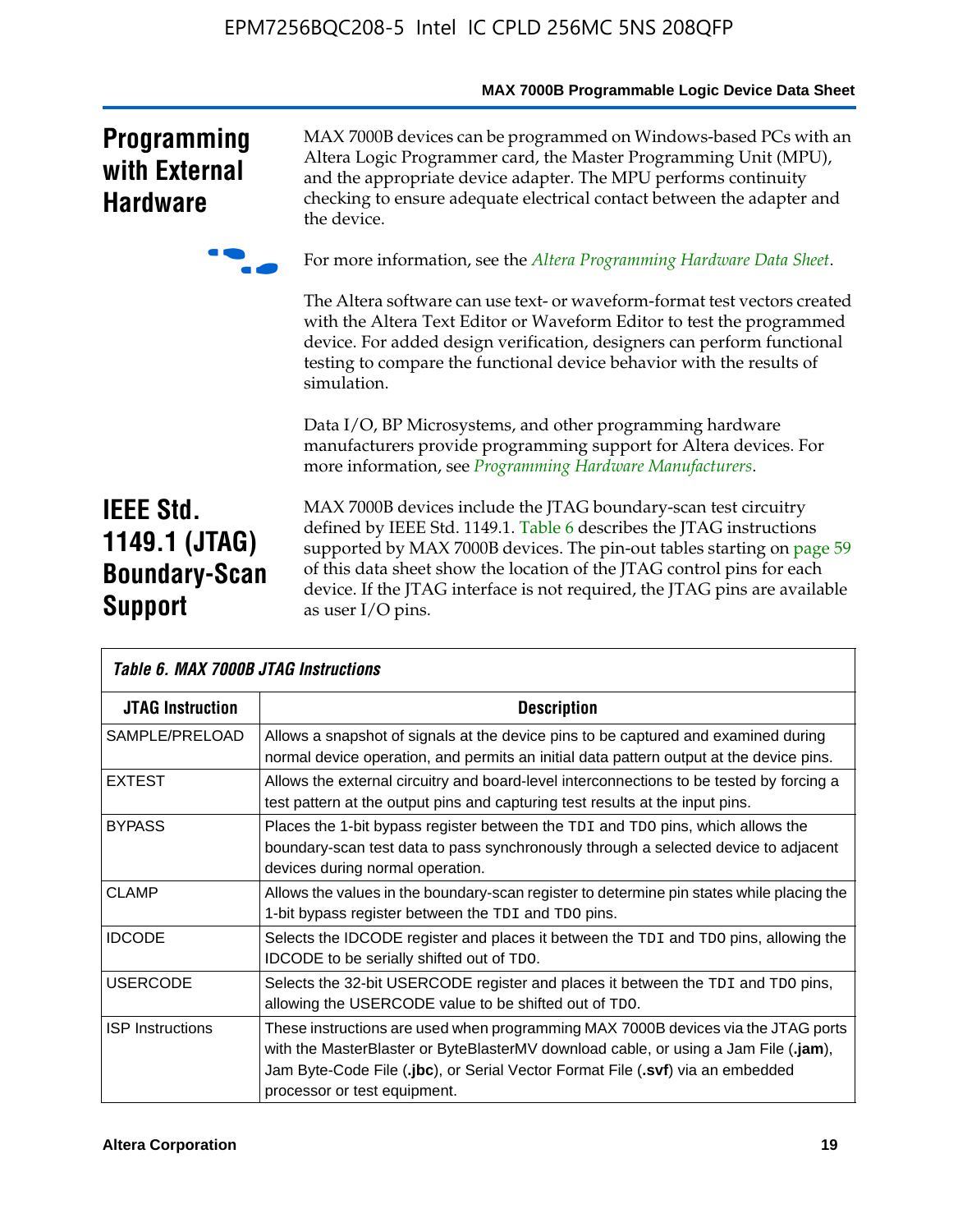### **MAX 7000B Programmable Logic Device Data Sheet**

The instruction register length of MAX 7000B devices is ten bits. The MAX 7000B USERCODE register length is 32 bits. Tables 7 and 8 show the boundary-scan register length and device IDCODE information for MAX 7000B devices.

| Table 7. MAX 7000B Boundary-Scan Register Length |                                      |  |  |  |  |
|--------------------------------------------------|--------------------------------------|--|--|--|--|
| <b>Device</b>                                    | <b>Boundary-Scan Register Length</b> |  |  |  |  |
| EPM7032B                                         | 96                                   |  |  |  |  |
| <b>EPM7064B</b>                                  | 192                                  |  |  |  |  |
| <b>EPM7128B</b>                                  | 288                                  |  |  |  |  |
| <b>EPM7256B</b>                                  | 480                                  |  |  |  |  |
| <b>EPM7512B</b>                                  | 624                                  |  |  |  |  |

| Table 8. 32-Bit MAX 7000B Device IDCODE<br>Note (1) |                            |                           |                                             |                          |  |  |  |
|-----------------------------------------------------|----------------------------|---------------------------|---------------------------------------------|--------------------------|--|--|--|
| <b>Device</b>                                       |                            | <b>IDCODE (32 Bits)</b>   |                                             |                          |  |  |  |
|                                                     | <b>Version</b><br>(4 Bits) | Part Number (16 Bits)     | Manufacturer's<br><b>Identity (11 Bits)</b> | $(1 \text{ Bit})$<br>(2) |  |  |  |
| EPM7032B                                            | 0010                       | 0111 0000 0011 0010       | 00001101110                                 | 1                        |  |  |  |
| <b>EPM7064B</b>                                     | 0010                       | 0111 0000 0110 0100       | 00001101110                                 | 1                        |  |  |  |
| <b>EPM7128B</b>                                     | 0010                       | 0001 0010 1000<br>0111    | 00001101110                                 | 1                        |  |  |  |
| <b>EPM7256B</b>                                     | 0010                       | 0111 0010 0101 0110       | 00001101110                                 | 1                        |  |  |  |
| <b>EPM7512B</b>                                     | 0010                       | 0010<br>0111 0101<br>0001 | 00001101110                                 | 1                        |  |  |  |

*Notes:*

(1) The most significant bit (MSB) is on the left.

(2) The least significant bit (LSB) for all JTAG IDCODEs is 1.

![](_page_20_Picture_8.jpeg)

**f See Application Note 39 (IEEE 1149.1 (JTAG) Boundary-Scan Testing in Altera** *Devices)* for more information on JTAG boundary-scan testing.

Figure 8 shows the timing information for the JTAG signals.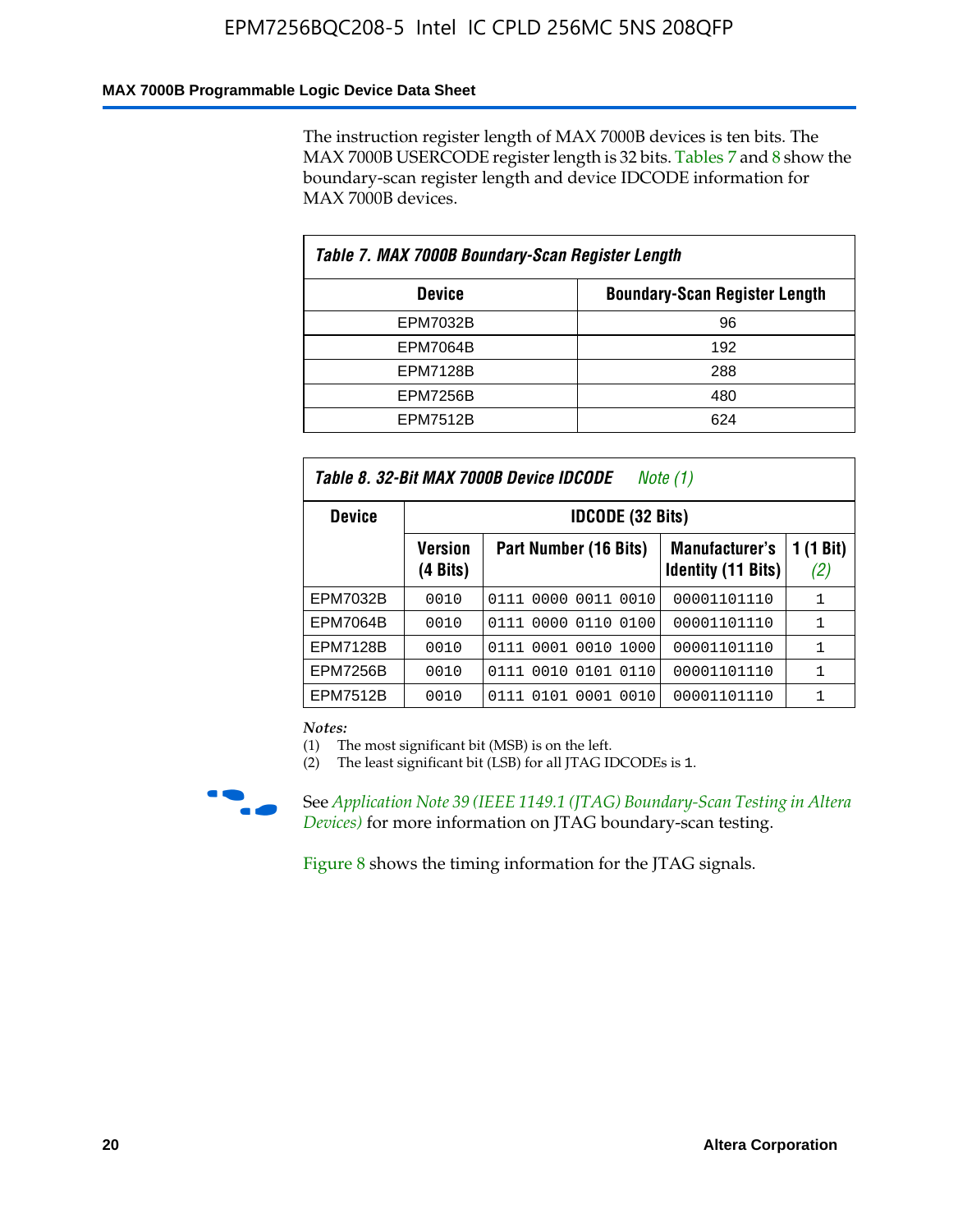![](_page_21_Figure_1.jpeg)

**MAX 7000B Programmable Logic Device Data Sheet**

Table 9 shows the JTAG timing parameters and values for MAX 7000B devices.

| Note (1)          | Table 9. JTAG Timing Parameters & Values for MAX 7000B Devices |     |     |      |
|-------------------|----------------------------------------------------------------|-----|-----|------|
| Symbol            | <b>Parameter</b>                                               | Min | Max | Unit |
| t <sub>JCP</sub>  | TCK clock period                                               | 100 |     | ns   |
| $t_{\rm JCH}$     | TCK clock high time                                            | 50  |     | ns   |
| tjcl              | <b>TCK clock low time</b>                                      | 50  |     | ns   |
| tjesu             | JTAG port setup time                                           | 20  |     | ns   |
| t <sub>JPH</sub>  | JTAG port hold time                                            | 45  |     | ns   |
| tjpco             | JTAG port clock to output                                      |     | 25  | ns   |
| t <sub>JPZX</sub> | JTAG port high impedance to valid output                       |     | 25  | ns   |
| t <sub>JPXZ</sub> | JTAG port valid output to high impedance                       |     | 25  | ns   |
| t <sub>JSSU</sub> | Capture register setup time                                    | 20  |     | ns   |
| tjsh              | Capture register hold time                                     | 45  |     | ns   |
| t <sub>JSCO</sub> | Update register clock to output                                |     | 25  | ns   |
| t <sub>JSZX</sub> | Update register high impedance to valid output                 |     | 25  | ns   |
| t <sub>JSXZ</sub> | Update register valid output to high impedance                 |     | 25  | ns   |

*Note:*

Г

(1) Timing parameters in this table apply to all  $V_{\text{CCIO}}$  levels.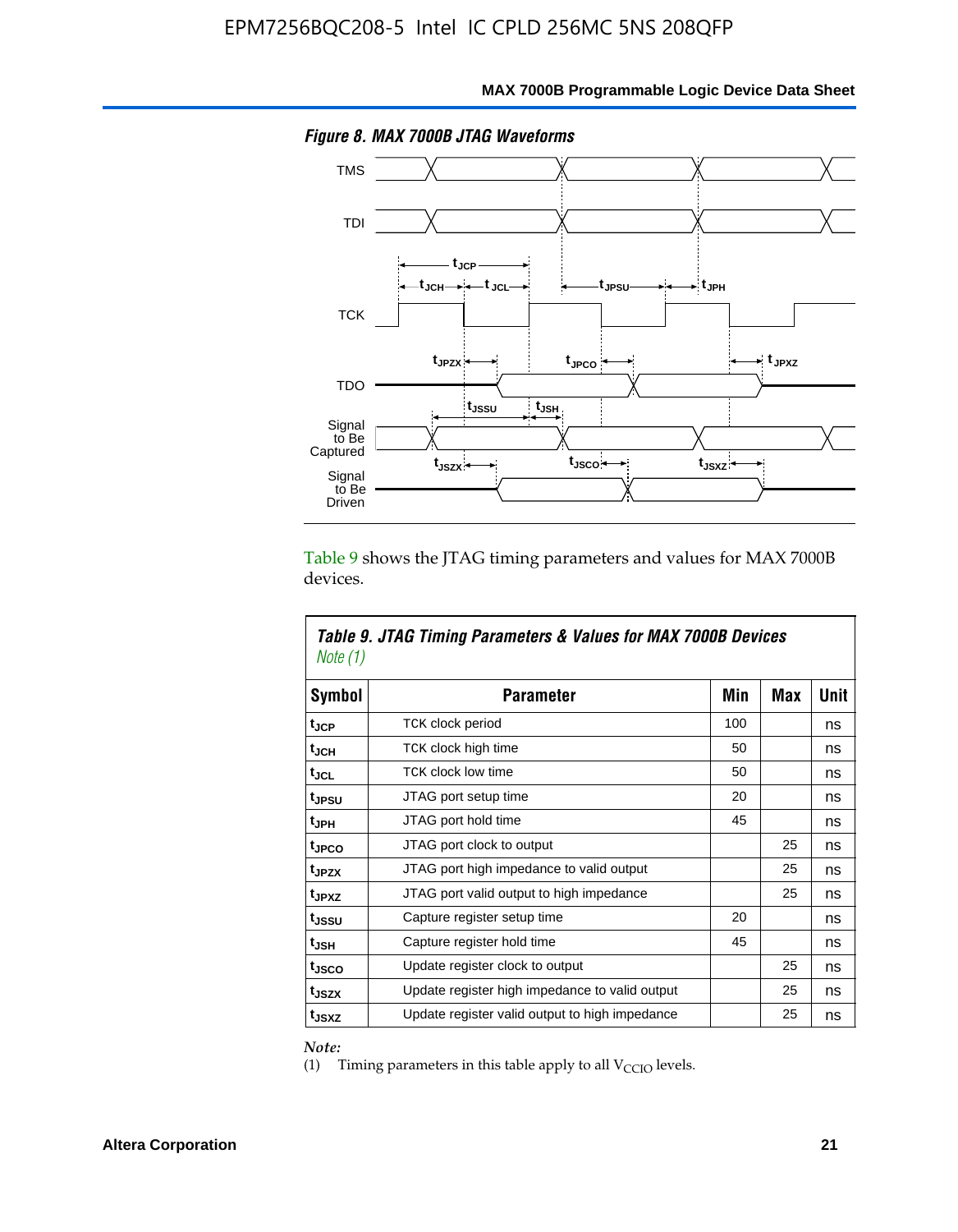**MAX 7000B Programmable Logic Device Data Sheet**

| <b>Programmable</b><br><b>Speed/Power</b><br><b>Control</b> | MAX 7000B devices offer a power-saving mode that supports low-power<br>operation across user-defined signal paths or the entire device. This<br>feature allows total power dissipation to be reduced by 50% or more,<br>because most logic applications require only a small fraction of all gates to<br>operate at maximum frequency.                                                                                                                          |
|-------------------------------------------------------------|-----------------------------------------------------------------------------------------------------------------------------------------------------------------------------------------------------------------------------------------------------------------------------------------------------------------------------------------------------------------------------------------------------------------------------------------------------------------|
|                                                             | The designer can program each individual macrocell in a MAX 7000B<br>device for either high-speed or low-power operation. As a result, speed-<br>critical paths in the design can run at high speed, while the remaining<br>paths can operate at reduced power. Macrocells that run at low power<br>incur a nominal timing delay adder $(t_{LPA})$ for the $t_{LAD}$ , $t_{LAC}$ , $t_{IC}$ , $t_{ACL}$ ,<br>$t_{CPPW}$ , $t_{EN}$ , and $t_{SEXP}$ parameters. |
| <b>Output</b><br><b>Configuration</b>                       | MAX 7000B device outputs can be programmed to meet a variety of<br>system-level requirements.                                                                                                                                                                                                                                                                                                                                                                   |
|                                                             | <b>MultiVolt I/O Interface</b>                                                                                                                                                                                                                                                                                                                                                                                                                                  |
|                                                             | The MAX 7000B device architecture supports the MultiVolt I/O interface<br>feature, which allows MAX 7000B devices to connect to systems with<br>differing supply voltages. MAX 7000B devices in all packages can be set<br>for 3.3-V, 2.5-V, or 1.8-V pin operation. These devices have one set of $V_{CC}$<br>pins for internal operation and input buffers (VCCINT), and another set for<br>I/O output drivers (VCCIO).                                       |

The VCCIO pins can be connected to either a 3.3-V, 2.5-V, or 1.8-V power supply, depending on the output requirements. When the VCCIO pins are connected to a 1.8-V power supply, the output levels are compatible with 1.8-V systems. When the VCCIO pins are connected to a 2.5- $\hat{V}$  power supply, the output levels are compatible with 2.5-V systems. When the VCCIO pins are connected to a 3.3-V power supply, the output high is at 3.3 V and is therefore compatible with 3.3-V or 5.0-V systems. Devices operating with  $V_{\text{CCIO}}$  levels of 2.5 V or 1.8 V incur a nominal timing delay adder.

Table 10 describes the MAX 7000B MultiVolt I/O support.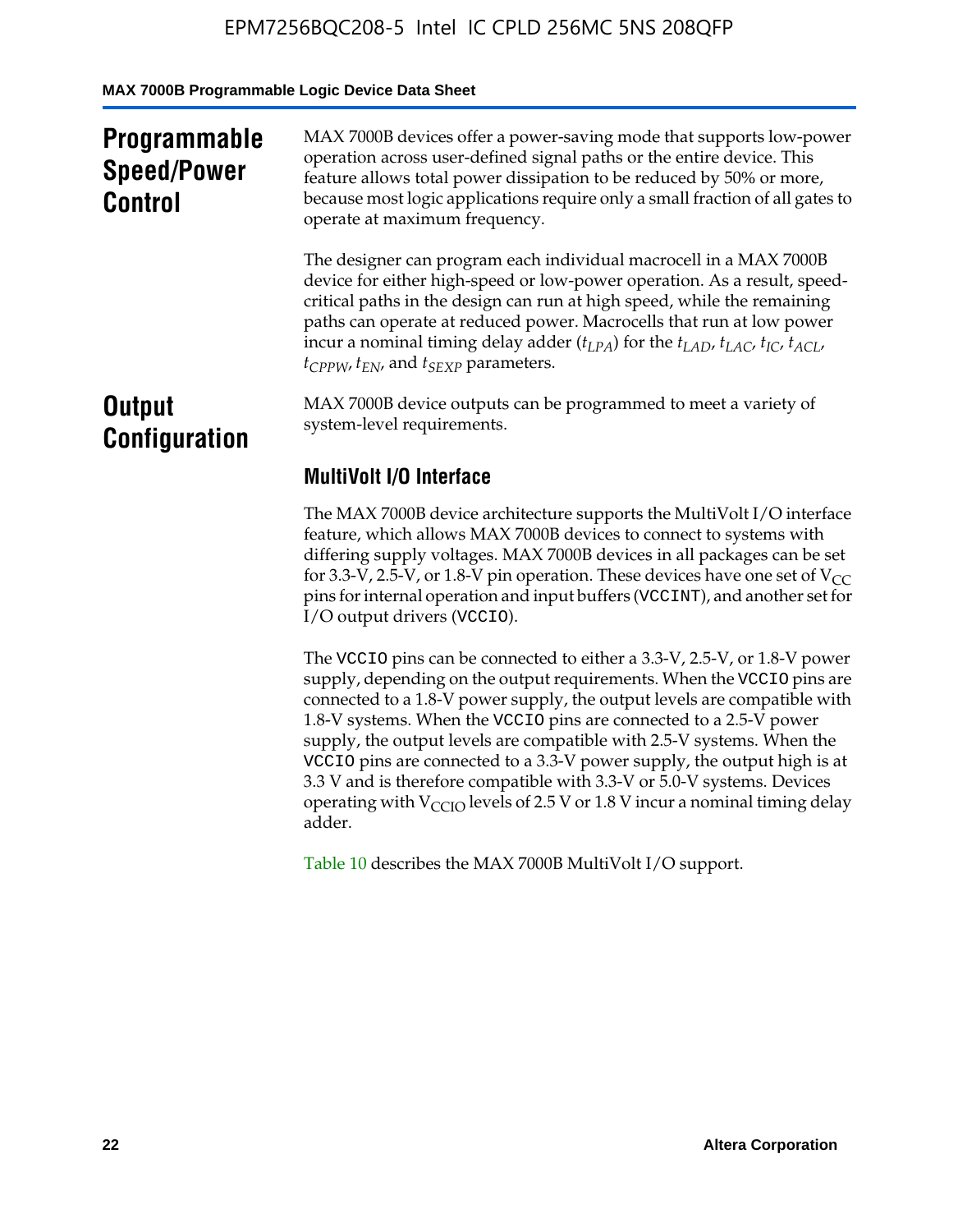| Table 10. MAX 7000B MultiVolt I/O Support |     |     |                  |     |     |     |                          |     |
|-------------------------------------------|-----|-----|------------------|-----|-----|-----|--------------------------|-----|
| $V_{\text{CCIO}}(V)$                      |     |     | Input Signal (V) |     |     |     | <b>Output Signal (V)</b> |     |
|                                           | 1.8 | 2.5 | 3.3              | 5.0 | 1.8 | 2.5 | 3.3                      | 5.0 |
| 1.8                                       |     |     |                  |     |     |     |                          |     |
| 2.5                                       |     |     |                  |     |     |     |                          |     |
| 3.3                                       |     |     |                  |     |     |     |                          |     |

### **Open-Drain Output Option**

MAX 7000B devices provide an optional open-drain (equivalent to open-collector) output for each I/O pin. This open-drain output enables the device to provide system-level control signals (e.g., interrupt and write enable signals) that can be asserted by any of several devices. It can also provide an additional wired-OR plane.

### **Programmable Ground Pins**

Each unused I/O pin on MAX 7000B devices may be used as an additional ground pin. This programmable ground feature does not require the use of the associated macrocell; therefore, the buried macrocell is still available for user logic.

### **Slew-Rate Control**

The output buffer for each MAX 7000B I/O pin has an adjustable output slew rate that can be configured for low-noise or high-speed performance. A faster slew rate provides high-speed transitions for high-performance systems. However, these fast transitions may introduce noise transients into the system. A slow slew rate reduces system noise, but adds a nominal delay of 4 to 5 ns. When the configuration cell is turned off, the slew rate is set for low-noise performance. Each I/O pin has an individual EEPROM bit that controls the slew rate, allowing designers to specify the slew rate on a pin-by-pin basis. The slew rate control affects both the rising and falling edges of the output signal.

### **Advanced I/O Standard Support**

The MAX 7000B I/O pins support the following I/O standards: LVTTL, LVCMOS, 1.8-V I/O, 2.5-V I/O, GTL+, SSTL-3 Class I and II, and SSTL-2 Class I and II.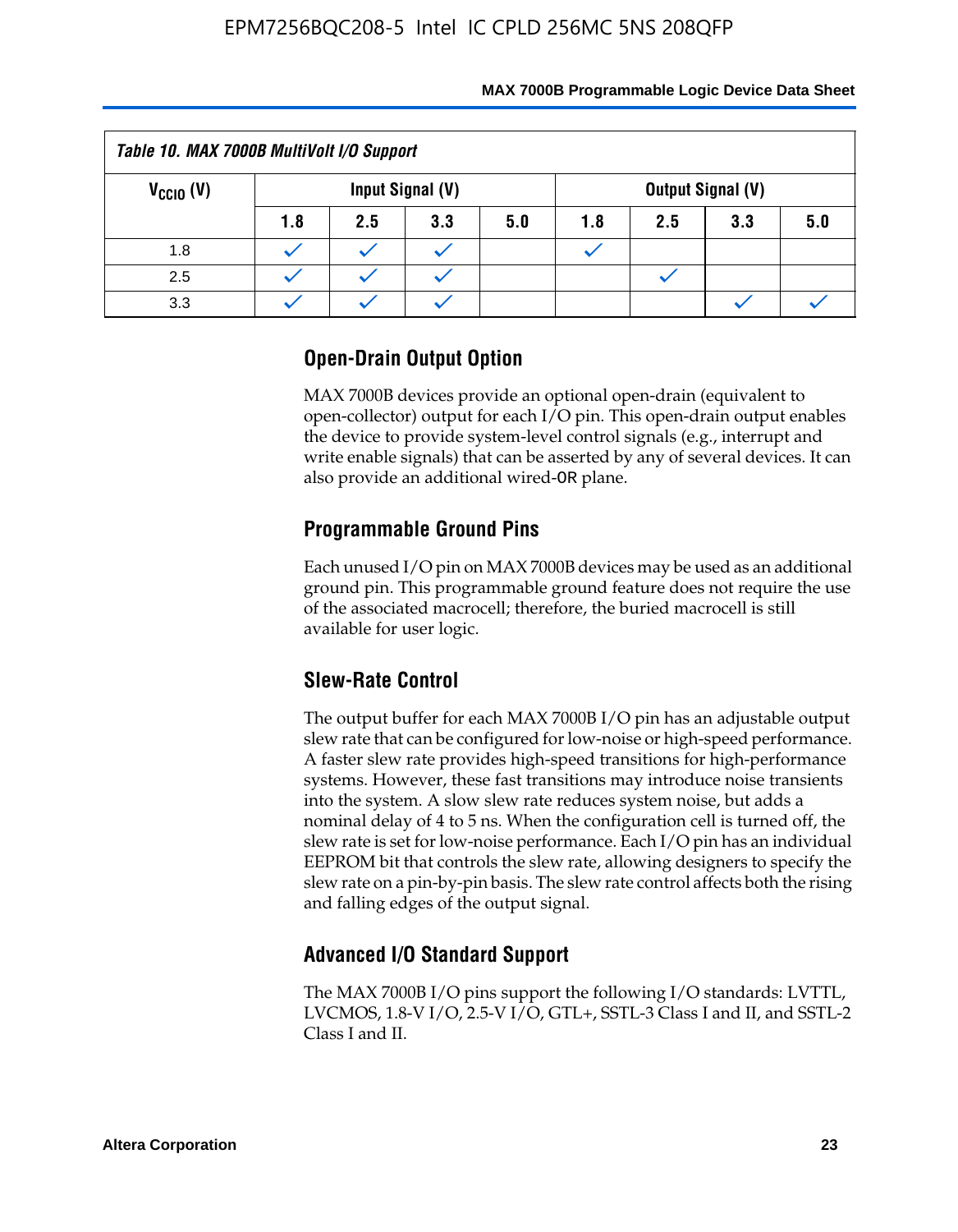#### **MAX 7000B Programmable Logic Device Data Sheet**

MAX 7000B devices contain two I/O banks. Both banks support all standards. Each I/O bank has its own VCCIO pins. A single device can support 1.8-V, 2.5-V, and 3.3-V interfaces; each bank can support a different standard independently. Within a bank, any one of the terminated standards can be supported.

Figure 9 shows the arrangement of the MAX 7000B I/O banks.

![](_page_24_Figure_4.jpeg)

*Figure 9. MAX 7000B I/O Banks for Various Advanced I/O Standards*

Table 11 shows which macrocells have pins in each I/O bank.

| Table 11. Macrocell Pins Contained in Each I/O Bank |                |                  |  |  |
|-----------------------------------------------------|----------------|------------------|--|--|
| <b>Device</b>                                       | Bank 1         | <b>Bank 2</b>    |  |  |
| <b>EPM7032B</b>                                     | $1 - 16$       | 17-32            |  |  |
| <b>EPM7064B</b>                                     | $1 - 32$       | 33-64            |  |  |
| <b>EPM7128B</b>                                     | $1 - 64$       | 65-128           |  |  |
| <b>EPM7256B</b>                                     | 1-128, 177-181 | 129-176, 182-256 |  |  |
| <b>EPM7512B</b>                                     | 1-265          | 266-512          |  |  |

Each MAX 7000B device has two VREF pins. Each can be set to a separate  $V_{REF}$  level. Any I/O pin that uses one of the voltage-referenced standards (GTL+, SSTL-2, or SSTL-3) may use either of the two VREF pins. If these pins are not required as VREF pins, they may be individually programmed to function as user I/O pins.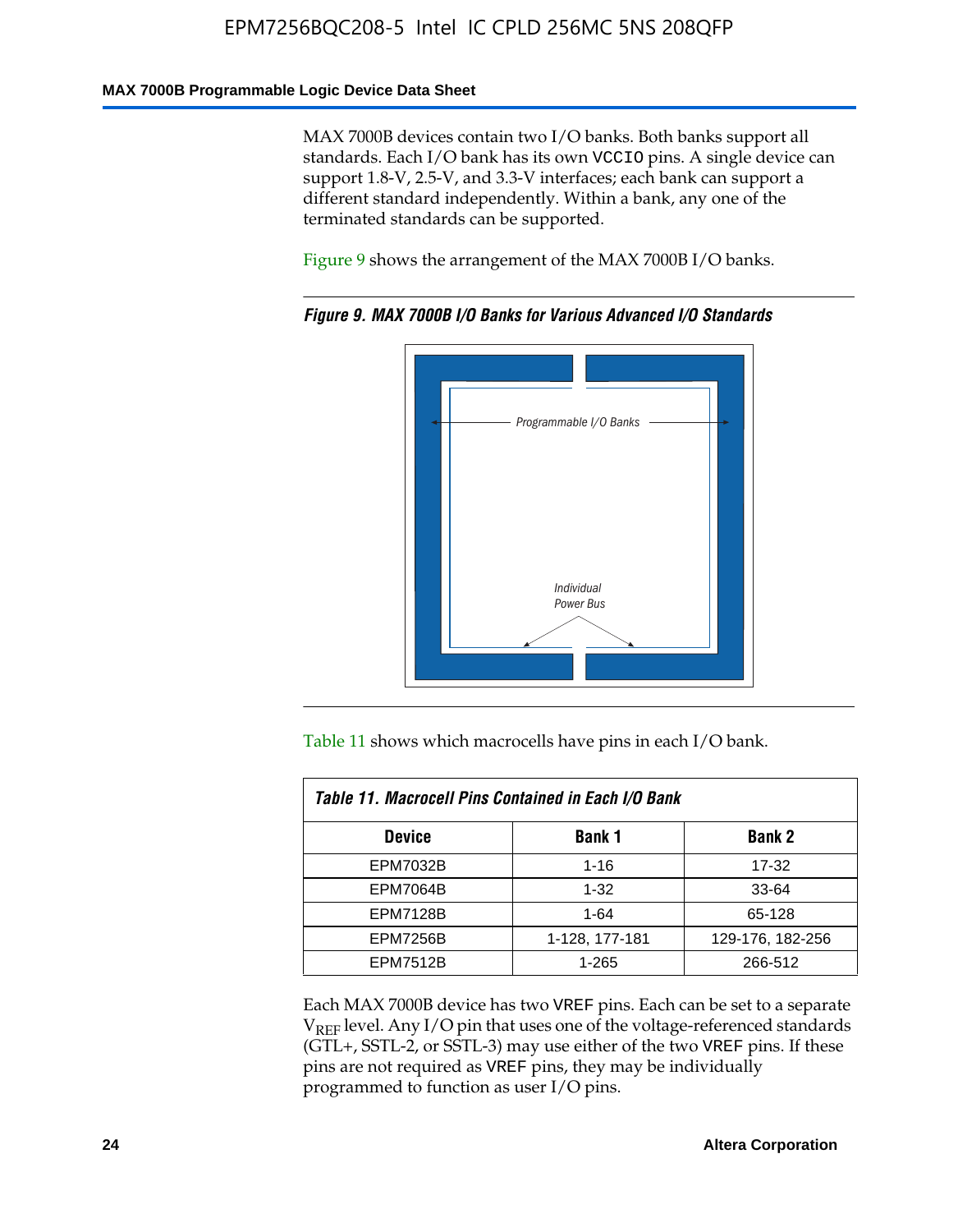### **Programmable Pull-Up Resistor**

Each MAX 7000B device I/O pin provides an optional programmable pull-up resistor during user mode. When this feature is enabled for an I/O pin, the pull-up resistor (typically 50 k¾) weakly holds the output to  $V_{\text{CCIO}}$  level.

### **Bus Hold**

Each MAX 7000B device I/O pin provides an optional bus-hold feature. When this feature is enabled for an I/O pin, the bus-hold circuitry weakly holds the signal at its last driven state. By holding the last driven state of the pin until the next input signals is present, the bus-hold feature can eliminate the need to add external pull-up or pull-down resistors to hold a signal level when the bus is tri-stated. The bus-hold circuitry also pulls undriven pins away from the input threshold voltage where noise can cause unintended high-frequency switching. This feature can be selected individually for each I/O pin. The bus-hold output will drive no higher than  $V_{\text{C}CD}$  to prevent overdriving signals. The propagation delays through the input and output buffers in MAX 7000B devices are not affected by whether the bus-hold feature is enabled or disabled.

The bus-hold circuitry weakly pulls the signal level to the last driven state through a resistor with a nominal resistance  $(R<sub>BH</sub>)$  of approximately 8.5 k¾. Table 12 gives specific sustaining current that will be driven through this resistor and overdrive current that will identify the next driven input level. This information is provided for each VCCIO voltage level.

| <b>Table 12. Bus Hold Parameters</b> |                           |       |            |       |                    |       |            |              |
|--------------------------------------|---------------------------|-------|------------|-------|--------------------|-------|------------|--------------|
| <b>Parameter</b>                     | <b>Conditions</b>         |       |            |       | <b>VCCIO Level</b> |       |            | <b>Units</b> |
|                                      |                           |       | 1.8V       |       | 2.5V               |       | 3.3V       |              |
|                                      |                           | Min   | <b>Max</b> | Min   | <b>Max</b>         | Min   | <b>Max</b> |              |
| Low sustaining current               | $V_{IN}$ > $V_{II}$ (max) | 30    |            | 50    |                    | 70    |            | μA           |
| High sustaining current              | $V_{IN}$ < $V_{IH}$ (min) | $-30$ |            | $-50$ |                    | $-70$ |            | μA           |
| Low overdrive current                | $0 V < V_{IN} < V_{CCIO}$ |       | 200        |       | 300                |       | 500        | μA           |
| High overdrive current               | $0 V < V_{IN} < V_{CCIO}$ |       | $-295$     |       | $-435$             |       | $-680$     | μA           |

The bus-hold circuitry is active only during user operation. At power-up, the bus-hold circuit initializes its initial hold value as  $V_{CC}$  approaches the recommended operation conditions. When transitioning from ISP to User Mode with bus hold enabled, the bus-hold circuit captures the value present on the pin at the end of programming.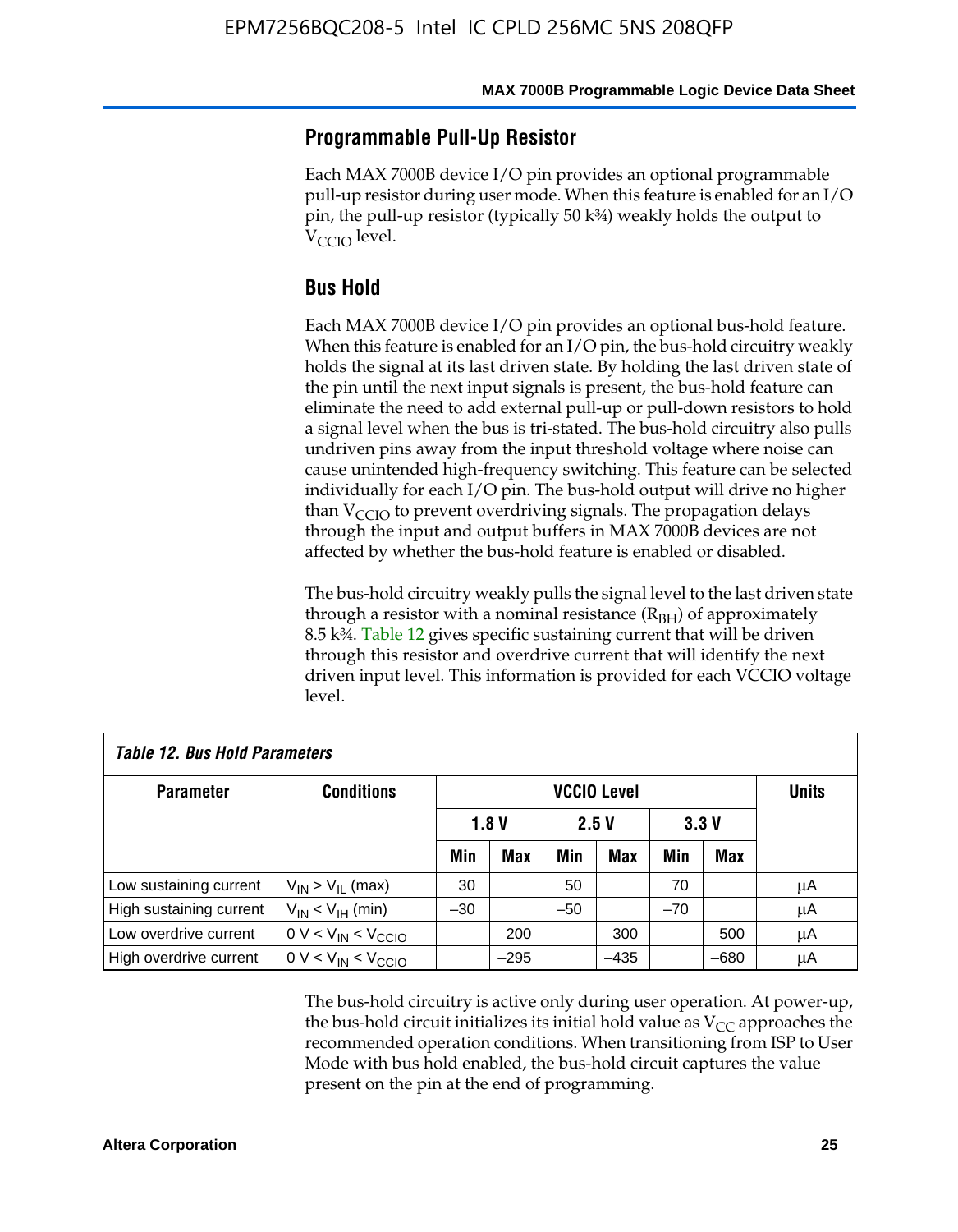#### **MAX 7000B Programmable Logic Device Data Sheet**

Two inverters implement the bus-hold circuitry in a loop that weakly drives back to the I/O pin in user mode.

Figure 10 shows a block diagram of the bus-hold circuit.

*Figure 10. Bus-Hold Circuit*

![](_page_26_Figure_5.jpeg)

# **PCI Compatibility**

MAX 7000B devices are compatible with PCI applications as well as all 3.3-V electrical specifications in the *PCI Local Bus Specification Revision 2.2* except for the clamp diode. While having multiple clamp diodes on a signal trace may be redundant, designers can add an external clamp diode to meet the specification. Table 13 shows the MAX 7000B device speed grades that meet the PCI timing specifications.

| Table 13. MAX 7000B Device Speed Grades that Meet PCI Timing<br><b>Specifications</b> |                  |            |  |  |
|---------------------------------------------------------------------------------------|------------------|------------|--|--|
| <b>Device</b><br><b>Specification</b>                                                 |                  |            |  |  |
|                                                                                       | 33-MHz PCI       | 66-MHz PCI |  |  |
| EPM7032B                                                                              | All speed grades | -3         |  |  |
| <b>EPM7064B</b>                                                                       | All speed grades | -3         |  |  |
| <b>EPM7128B</b>                                                                       | All speed grades | $-4$       |  |  |
| <b>EPM7256B</b>                                                                       | All speed grades | $-5(1)$    |  |  |
| <b>EPM7512B</b>                                                                       | All speed grades | $-5(1)$    |  |  |

#### *Note:*

(1) The EPM7256B and EPM7512B devices in a -5 speed grade meet all PCI timing specifications for 66-MHz operation except the Input Setup Time to CLK—Bused Signal parameter. However, these devices are within 1 ns of that parameter. EPM7256B and EPM7512B devices meet all other 66-MHz PCI timing specifications.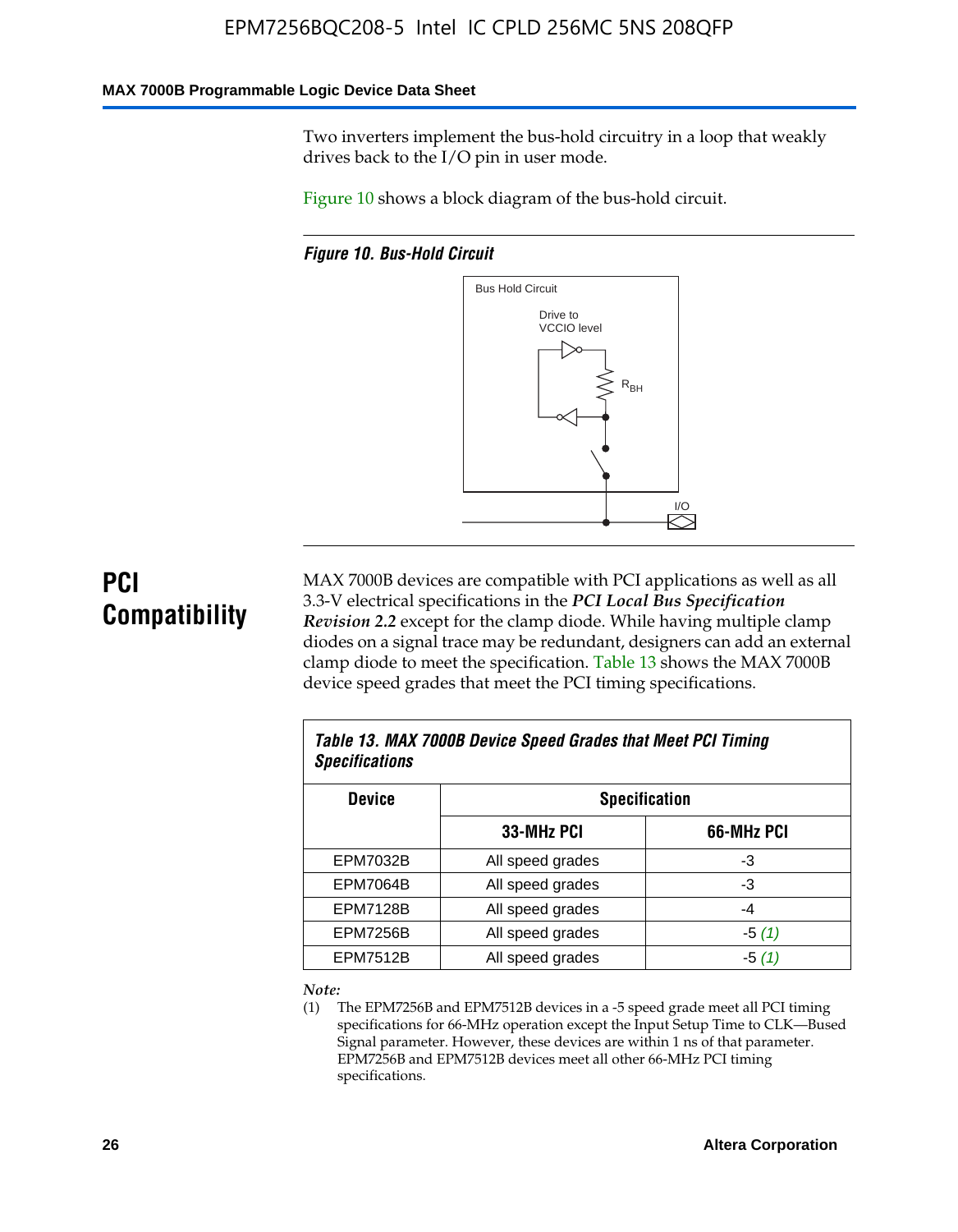|                                                                 | MAX 7000B Programmable Logic Device Data Sheet                                                                                                                                                                                                                                                                                                                                                                                                                                              |
|-----------------------------------------------------------------|---------------------------------------------------------------------------------------------------------------------------------------------------------------------------------------------------------------------------------------------------------------------------------------------------------------------------------------------------------------------------------------------------------------------------------------------------------------------------------------------|
| <b>Power</b><br><b>Sequencing &amp;</b><br><b>Hot-Socketing</b> | Because MAX 7000B devices can be used in a mixed-voltage environment,<br>they have been designed specifically to tolerate any possible power-up<br>sequence. The V <sub>CCIO</sub> and V <sub>CCINT</sub> power planes can be powered in any<br>order.                                                                                                                                                                                                                                      |
|                                                                 | Signals can be driven into MAX 7000B devices before and during power-<br>up (and power-down) without damaging the device. Additionally,<br>MAX 7000B devices do not drive out during power-up. Once operating<br>conditions are reached, MAX 7000B devices operate as specified by the<br>user.                                                                                                                                                                                             |
|                                                                 | MAX 7000B device I/O pins will not source or sink more than 300 $\mu$ A of<br>DC current during power-up. All pins can be driven up to 4.1 V during<br>hot-socketing.                                                                                                                                                                                                                                                                                                                       |
| <b>Design Security</b>                                          | All MAX 7000B devices contain a programmable security bit that controls<br>access to the data programmed into the device. When this bit is<br>programmed, a design implemented in the device cannot be copied or<br>retrieved. This feature provides a high level of design security, because<br>programmed data within EEPROM cells is invisible. The security bit that<br>controls this function, as well as all other programmed data, is reset only<br>when the device is reprogrammed. |
| <b>Generic Testing</b>                                          | MAX 7000B devices are fully functionally tested. Complete testing of each<br>programmable EEPROM bit and all internal logic elements ensures 100%<br>programming yield. AC test measurements are taken under conditions<br>equivalent to those shown in Figure 11. Test patterns can be used and then<br>erased during early stages of the production flow.                                                                                                                                 |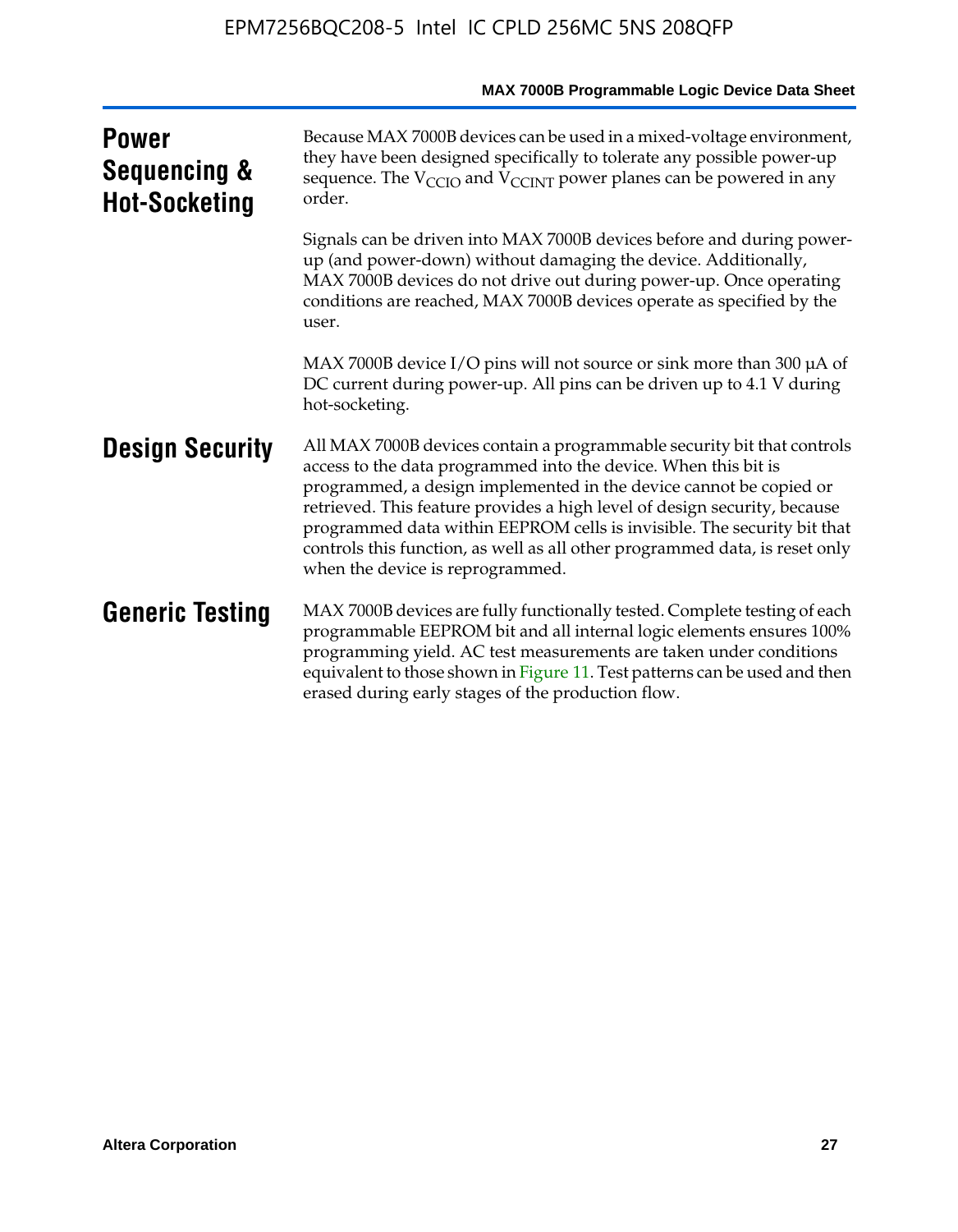#### **MAX 7000B Programmable Logic Device Data Sheet**

#### *Figure 11. MAX 7000B AC Test Conditions*

![](_page_28_Figure_3.jpeg)

# **Operating Conditions**

Tables 14 through 17 provide information on absolute maximum ratings, recommended operating conditions, operating conditions, and capacitance for MAX 7000B devices.

|                          | Table 14. MAX 7000B Device Absolute Maximum Ratings<br>Note $(1)$ |                   |        |     |              |  |  |  |
|--------------------------|-------------------------------------------------------------------|-------------------|--------|-----|--------------|--|--|--|
| Symbol                   | <b>Parameter</b>                                                  | <b>Conditions</b> | Min    | Max | Unit         |  |  |  |
| <b>V<sub>CCINT</sub></b> | Supply voltage                                                    |                   | $-0.5$ | 3.6 | v            |  |  |  |
| V <sub>CCIO</sub>        | Supply voltage                                                    |                   | $-0.5$ | 3.6 | $\vee$       |  |  |  |
| $V_1$                    | DC input voltage                                                  | (2)               | $-2.0$ | 4.6 | V            |  |  |  |
| $I_{OUT}$                | DC output current, per pin                                        |                   | $-33$  | 50  | mA           |  |  |  |
| $T_{STG}$                | Storage temperature                                               | No bias           | $-65$  | 150 | $^{\circ}$ C |  |  |  |
| $T_A$                    | Ambient temperature                                               | Under bias        | $-65$  | 135 | $^{\circ}$ C |  |  |  |
| $T_{\text{J}}$           | Junction temperature                                              | Under bias        | $-65$  | 135 | ° C          |  |  |  |

To Test System

 $\overline{\phantom{a}}$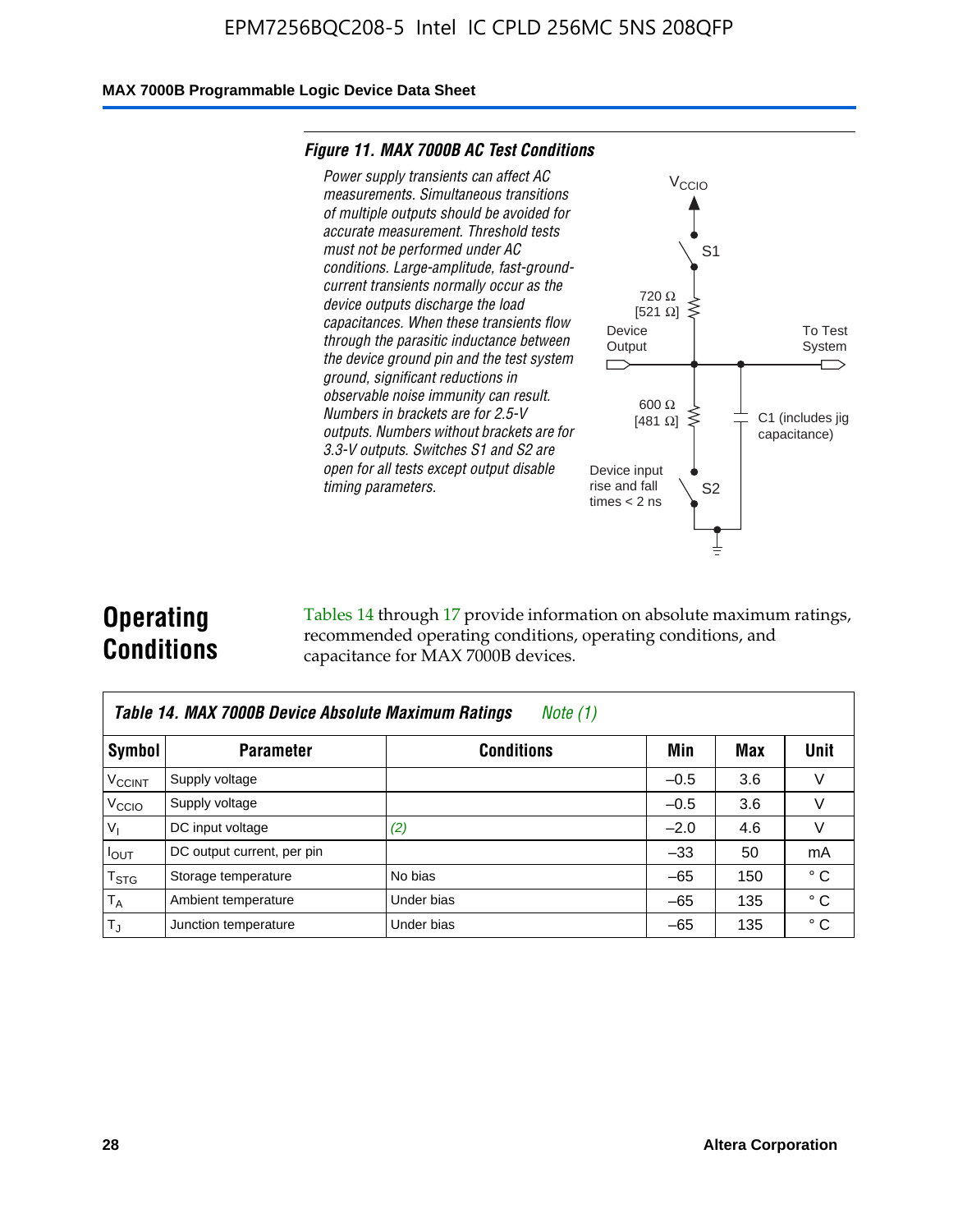|                    | <b>Table 15. MAX 7000B Device Recommended Operating Conditions</b> |                         |          |                   |              |  |  |
|--------------------|--------------------------------------------------------------------|-------------------------|----------|-------------------|--------------|--|--|
| Symbol             | <b>Parameter</b>                                                   | <b>Conditions</b>       | Min      | Max               | Unit         |  |  |
| $V_{\text{CCINT}}$ | Supply voltage for internal logic and<br>input buffers             | (10)                    | 2.375    | 2.625             | $\vee$       |  |  |
| V <sub>CCIO</sub>  | Supply voltage for output drivers,<br>3.3-V operation              |                         | 3.0      | 3.6               | $\vee$       |  |  |
|                    | Supply voltage for output drivers,<br>2.5-V operation              |                         | 2.375    | 2.625             | $\vee$       |  |  |
|                    | Supply voltage for output drivers,<br>1.8-V operation              |                         | 1.71     | 1.89              | $\vee$       |  |  |
| $V_{\text{CCISP}}$ | Supply voltage during in-system<br>programming                     |                         | 2.375    | 2.625             | $\vee$       |  |  |
| $V_{I}$            | Input voltage                                                      | (3)                     | $-0.5$   | 3.9               | $\vee$       |  |  |
| $V_{\rm O}$        | Output voltage                                                     |                         | 0        | $V_{\text{CCIO}}$ | $\vee$       |  |  |
| $T_A$              | Ambient temperature                                                | For commercial use      | $\Omega$ | 70                | $^{\circ}$ C |  |  |
|                    |                                                                    | For industrial use (11) | $-40$    | 85                | $^{\circ}$ C |  |  |
| $T_J$              | Junction temperature                                               | For commercial use      | $\Omega$ | 90                | $^{\circ}$ C |  |  |
|                    |                                                                    | For industrial use (11) | $-40$    | 105               | °C           |  |  |
| $t_{R}$            | Input rise time                                                    |                         |          | 40                | ns           |  |  |
| $t_F$              | Input fall time                                                    |                         |          | 40                | ns           |  |  |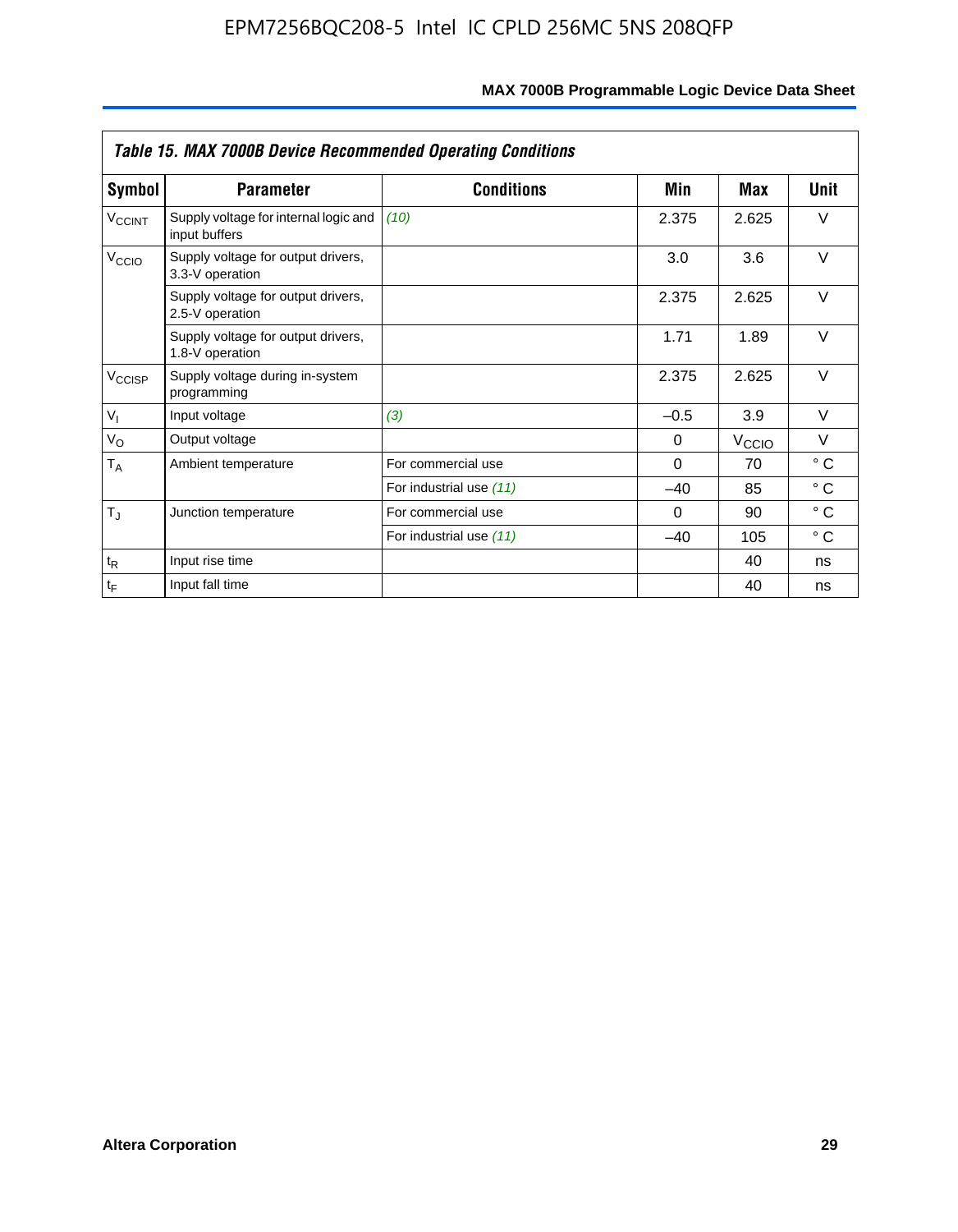|                 | Table 16. MAX 7000B Device DC Operating Conditions                                      | Note $(4)$                                     |                                    |                             |                |
|-----------------|-----------------------------------------------------------------------------------------|------------------------------------------------|------------------------------------|-----------------------------|----------------|
| <b>Symbol</b>   | <b>Parameter</b>                                                                        | <b>Conditions</b>                              | Min                                | <b>Max</b>                  | <b>Unit</b>    |
| $V_{\text{IH}}$ | High-level input voltage for 3.3-V<br><b>TTL/CMOS</b>                                   |                                                | 2.0                                | 3.9                         | V              |
|                 | High-level input voltage for 2.5-V<br>TTL/CMOS                                          |                                                | 1.7                                | 3.9                         | V              |
|                 | High-level input voltage for 1.8-V<br><b>TTL/CMOS</b>                                   |                                                | $0.65 \times$<br>$V_{\text{CCIQ}}$ | 3.9                         | $\vee$         |
| $V_{IL}$        | Low-level input voltage for 3.3-V<br>TTL/CMOS and PCI compliance                        |                                                | $-0.5$                             | 0.8                         | V              |
|                 | Low-level input voltage for 2.5-V<br><b>TTL/CMOS</b>                                    |                                                | $-0.5$                             | 0.7                         | V              |
|                 | Low-level input voltage for 1.8-V<br><b>TTL/CMOS</b>                                    |                                                | $-0.5$                             | $0.35 \times$<br>$V_{CCIO}$ |                |
| V <sub>OH</sub> | 3.3-V high-level TTL output voltage                                                     | $I_{OH} = -8$ mA DC, $V_{CCIO} = 3.00$ V (5)   | 2.4                                |                             | V              |
|                 | 3.3-V high-level CMOS output<br>voltage                                                 | $I_{OH} = -0.1$ mA DC, $V_{CClO} = 3.00$ V (5) | $V_{\text{CCIO}}-$<br>0.2          |                             | $\vee$         |
|                 | 2.5-V high-level output voltage                                                         | $I_{OH}$ = -100 µA DC, $V_{CClO}$ = 2.30 V (5) | 2.1                                |                             | $\vee$         |
|                 |                                                                                         | $I_{OH} = -1$ mA DC, $V_{CClO} = 2.30$ V (5)   | 2.0                                |                             | V              |
|                 |                                                                                         | $I_{OH} = -2$ mA DC, $V_{CCIO} = 2.30$ V (5)   | 1.7                                |                             | V              |
|                 | 1.8-V high-level output voltage                                                         | $I_{OH} = -2$ mA DC, $V_{CClO} = 1.65$ V (5)   | 1.2                                |                             | V              |
| $\rm V_{OL}$    | 3.3-V low-level TTL output voltage                                                      | $I_{OL}$ = 8 mA DC, $V_{CCIO}$ = 3.00 V (6)    |                                    | 0.4                         | V              |
|                 | 3.3-V low-level CMOS output<br>voltage                                                  | $I_{OL}$ = 0.1 mA DC, $V_{CCIO}$ = 3.00 V (6)  |                                    | 0.2                         | V              |
|                 | 2.5-V low-level output voltage                                                          | $I_{OL}$ = 100 µA DC, $V_{CCIO}$ = 2.30 V (6)  |                                    | 0.2                         | $\vee$         |
|                 |                                                                                         | $I_{OL}$ = 1 mA DC, $V_{CCIO}$ = 2.30 V (6)    |                                    | 0.4                         | V              |
|                 |                                                                                         | $I_{OL}$ = 2 mA DC, $V_{CCIO}$ = 2.30 V (6)    |                                    | 0.7                         | V              |
|                 | 1.8-V low-level output voltage                                                          | $I_{OL}$ = 2 mA DC, $V_{CCIO}$ = 1.7 V (6)     |                                    | 0.4                         | $\vee$         |
| 4               | Input leakage current                                                                   | $V_1 = -0.5$ to 3.9 V (7)                      | $-10$                              | 10                          | μA             |
| $I_{OZ}$        | Tri-state output off-state current                                                      | $V_1 = -0.5$ to 3.9 V (7)                      | $-10$                              | 10                          | μA             |
| $R_{ISP}$       | Value of I/O pin pull-up resistor<br>during in-system programming or<br>during power up | $V_{\text{CCIO}} = 1.7$ to 3.6 V (8)           | 20                                 | 74                          | $k\frac{3}{4}$ |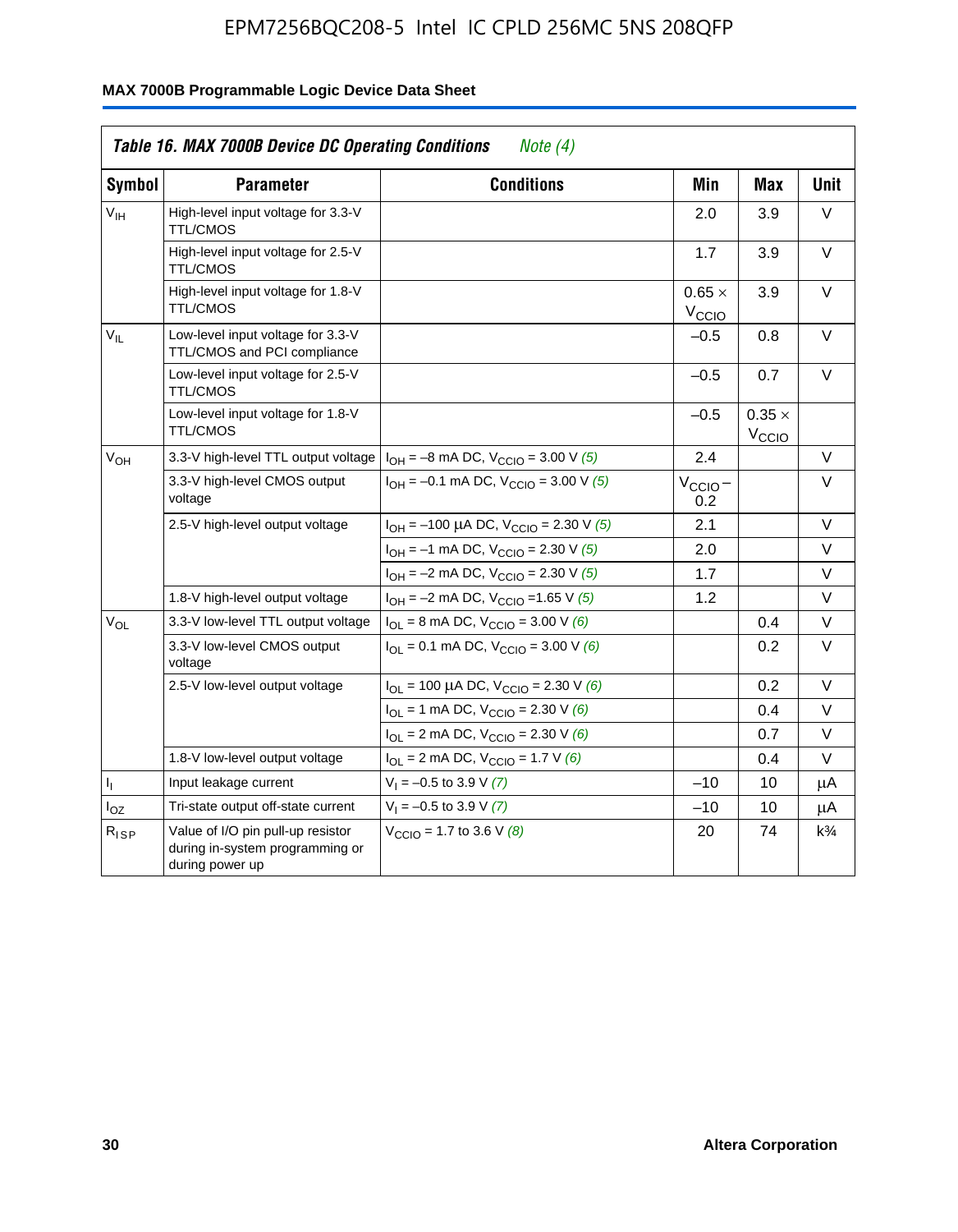|                 | Table 17. MAX 7000B Device Capacitance | Note (9)                            |     |     |      |
|-----------------|----------------------------------------|-------------------------------------|-----|-----|------|
| Symbol          | <b>Parameter</b>                       | <b>Conditions</b>                   | Min | Max | Unit |
| $C_{\sf IN}$    | Input pin capacitance                  | $V_{IN} = 0 V$ , f = 1.0 MHz        |     | 8   | pF   |
| $C_{\text{IO}}$ | I/O pin capacitance                    | $V_{\text{OUT}} = 0 V, f = 1.0 MHz$ |     | 8   | pF   |

#### **MAX 7000B Programmable Logic Device Data Sheet**

*Notes to tables:*

(3) All pins, including dedicated inputs, I/O pins, and JTAG pins, may be driven before V<sub>CCINT</sub> and V<sub>CCIO</sub> are powered.

(4) These values are specified under the Recommended Operating Conditions in Table 15 on page 29.

(5) The parameter is measured with 50% of the outputs each sourcing the specified current. The  $I_{OH}$  parameter refers to high-level TTL or CMOS output current.

(6) The parameter is measured with 50% of the outputs each sinking the specified current. The  $I_{OL}$  parameter refers to low-level TTL or CMOS output current.

This value is specified for normal device operation. During power-up, the maximum leakage current is  $\pm 300$   $\mu$ A. (7) This value is specified for normal device operation. During power-up, the maximum leakage current is  $\pm 3$  (8) This pull-up exists while devices are being programmed in-system and in unprogrammed devices during

power-up. The pull-up resistor is from the pins to  $V_{\text{CCIO}}$ .

(9) Capacitance is measured at 25° C and is sample-tested only. Two of the dedicated input pins (OE1 and GCLRN) have a maximum capacitance of 15 pF.

(10) The POR time for all 7000B devices does not exceed 100 μs. The sufficient  $V_{\text{CCINT}}$  voltage level for POR is 2.375 V.

The device is fully initialized within the POR time after  $V_{\text{CCINT}}$  reaches the sufficient POR voltage level.<br>(11) These devices support in-system programming for  $-40^{\circ}$  to 100° C. For in-system programming support be –40° and 0° C, contact Altera Applications.

<sup>(1)</sup> See the *Operating Requirements for Altera Devices Data Sheet*.

<sup>(2)</sup> Minimum DC input voltage is –0.5 V. During transitions, the inputs may undershoot to –2.0 V or overshoot to 4.6 V for input currents less than 100 mA and periods shorter than 20 ns.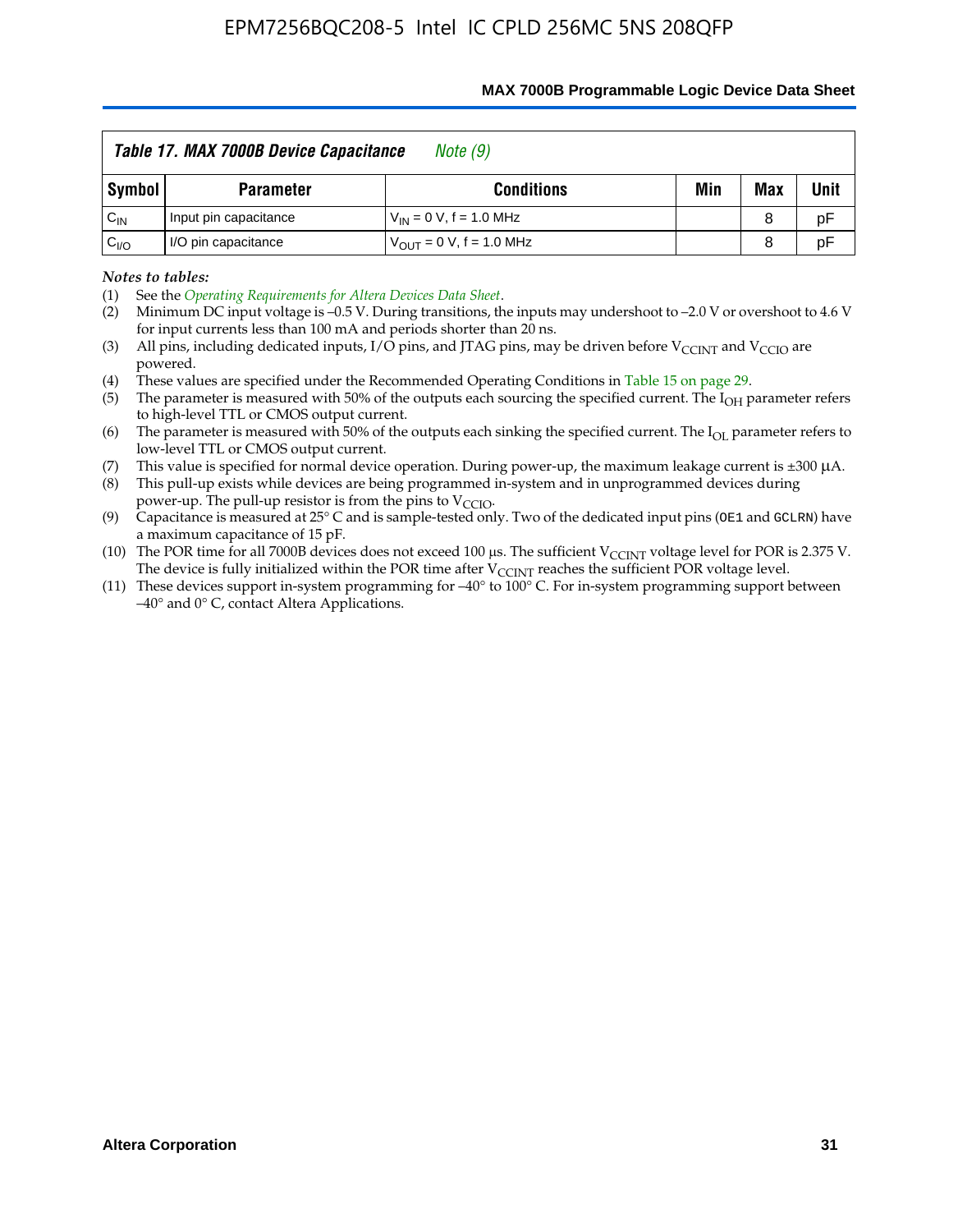### **MAX 7000B Programmable Logic Device Data Sheet**

Figure 12 shows the typical output drive characteristics of MAX 7000B devices.

*Figure 12. Output Drive Characteristics of MAX 7000B Devices*

![](_page_32_Figure_4.jpeg)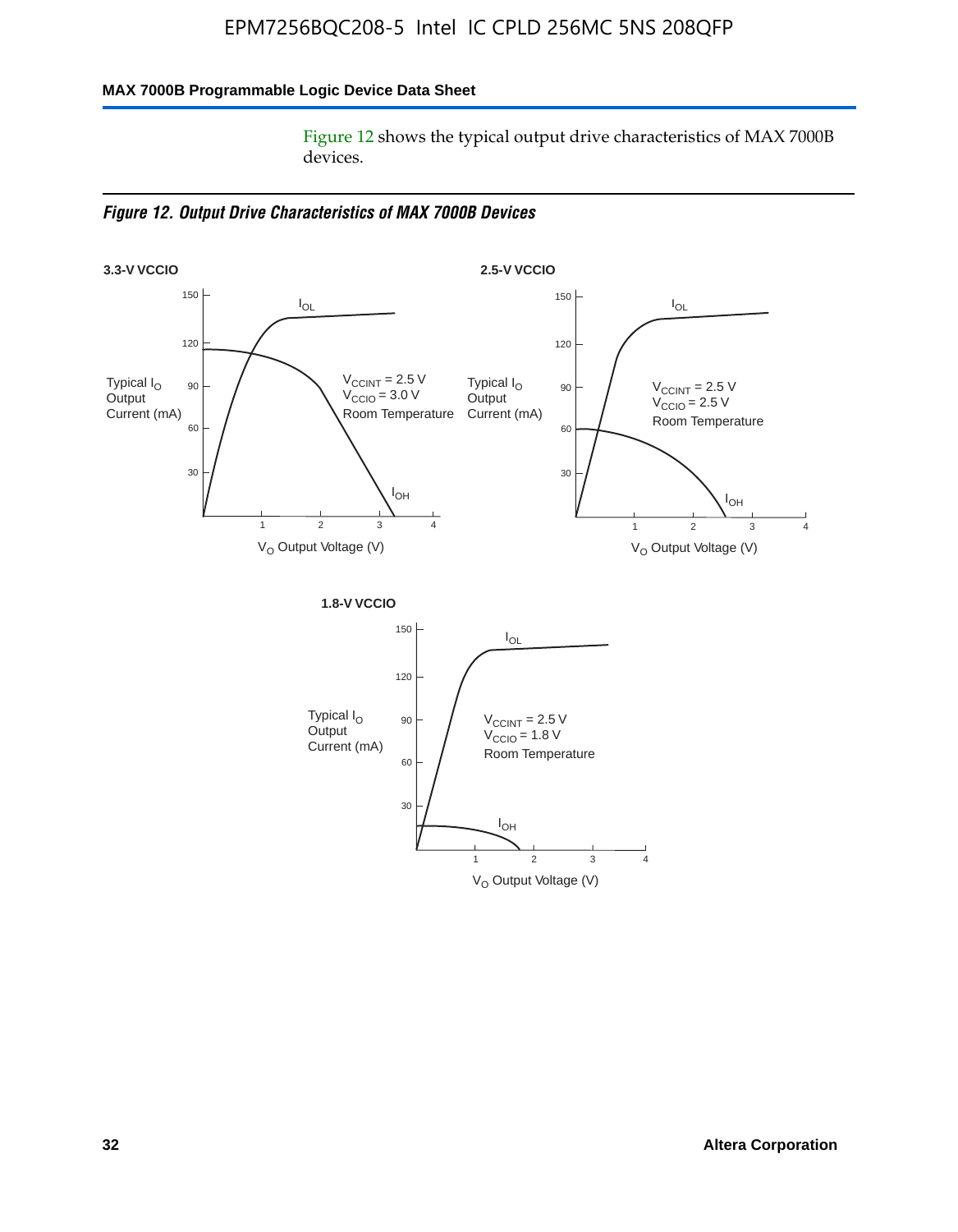#### **MAX 7000B Programmable Logic Device Data Sheet**

**Timing Model** MAX 7000B device timing can be analyzed with the Altera software, with a variety of popular industry-standard EDA simulators and timing analyzers, or with the timing model shown in Figure 13. MAX 7000B devices have predictable internal delays that enable the designer to determine the worst-case timing of any design. The Altera software provides timing simulation, point-to-point delay prediction, and detailed timing analysis for device-wide performance evaluation.

### *Figure 13. MAX 7000B Timing Model*

![](_page_33_Figure_4.jpeg)

The timing characteristics of any signal path can be derived from the timing model and parameters of a particular device. External timing parameters, which represent pin-to-pin timing delays, can be calculated as the sum of internal parameters. Figure 14 shows the timing relationship between internal and external delay parameters.

![](_page_33_Picture_6.jpeg)

f See *Application Note 94 (Understanding MAX 7000 Timing)* for more information.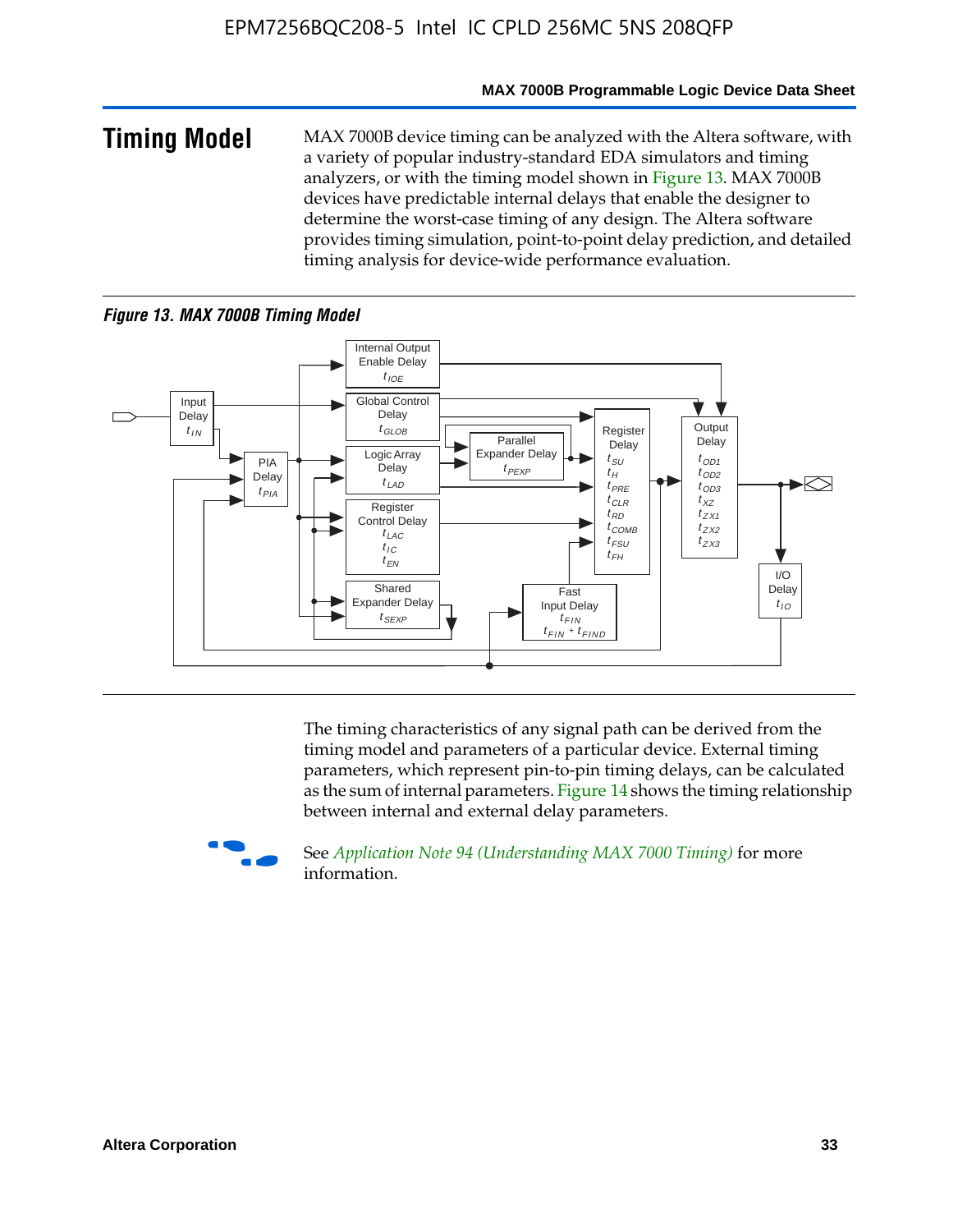#### *Figure 14. MAX 7000B Switching Waveforms*

![](_page_34_Figure_3.jpeg)

**34 Altera Corporation**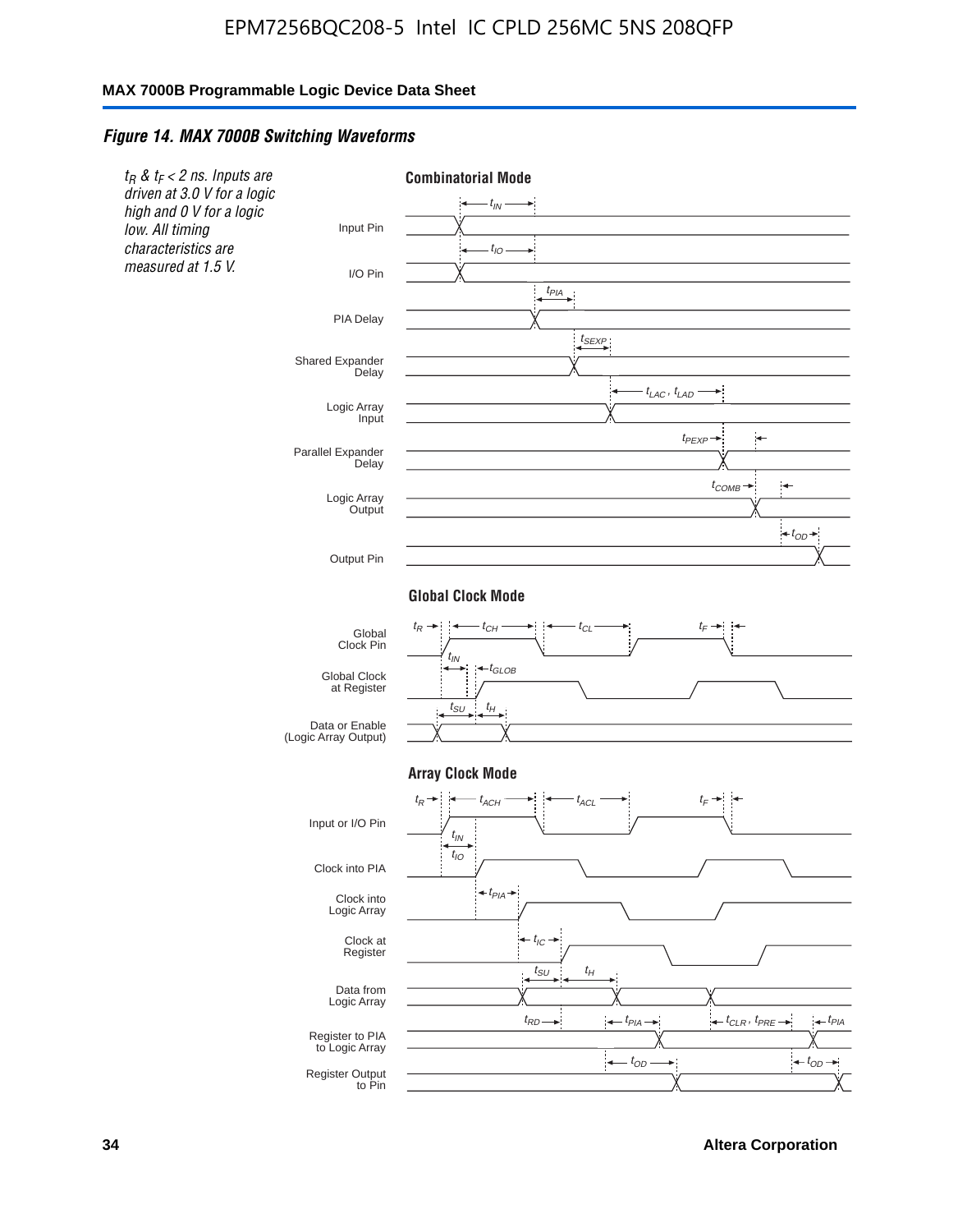|                    | Table 18. EPM7032B External Timing Parameters                   |                    | Notes (1) |            |                    |            |       |            |             |
|--------------------|-----------------------------------------------------------------|--------------------|-----------|------------|--------------------|------------|-------|------------|-------------|
| <b>Symbol</b>      | <b>Parameter</b>                                                | <b>Conditions</b>  |           |            | <b>Speed Grade</b> |            |       |            | <b>Unit</b> |
|                    |                                                                 |                    | $-3.5$    |            | $-5.0$             |            |       | $-7.5$     |             |
|                    |                                                                 |                    | Min       | <b>Max</b> | Min                | <b>Max</b> | Min   | <b>Max</b> |             |
| t <sub>PD1</sub>   | Input to non-registered<br>output                               | $C1 = 35$ pF $(2)$ |           | 3.5        |                    | 5.0        |       | 7.5        | ns          |
| t <sub>PD2</sub>   | I/O input to non-registered<br>output                           | $C1 = 35$ pF $(2)$ |           | 3.5        |                    | 5.0        |       | 7.5        | ns          |
| tsu                | Global clock setup time                                         | (2)                | 2.1       |            | 3.0                |            | 4.5   |            | ns          |
| t <sub>H</sub>     | Global clock hold time                                          | (2)                | 0.0       |            | 0.0                |            | 0.0   |            | ns          |
| t <sub>FSU</sub>   | Global clock setup time of<br>fast input                        |                    | 1.0       |            | 1.0                |            | 1.5   |            | ns          |
| t <sub>FH</sub>    | Global clock hold time of<br>fast input                         |                    | 1.0       |            | 1.0                |            | 1.0   |            | ns          |
| t <sub>FZHSU</sub> | Global clock setup time of<br>fast input with zero hold<br>time |                    | 2.0       |            | 2.5                |            | 3.0   |            | ns          |
| t <sub>FZHH</sub>  | Global clock hold time of<br>fast input with zero hold<br>time  |                    | 0.0       |            | 0.0                |            | 0.0   |            | ns          |
| t <sub>CO1</sub>   | Global clock to output<br>delay                                 | $C1 = 35 pF$       | 1.0       | 2.4        | 1.0                | 3.4        | 1.0   | 5.0        | ns          |
| t <sub>СН</sub>    | Global clock high time                                          |                    | 1.5       |            | 2.0                |            | 3.0   |            | ns          |
| $t_{CL}$           | Global clock low time                                           |                    | 1.5       |            | 2.0                |            | 3.0   |            | ns          |
| t <sub>ASU</sub>   | Array clock setup time                                          | (2)                | 0.9       |            | 1.3                |            | 1.9   |            | ns          |
| t <sub>АН</sub>    | Array clock hold time                                           | (2)                | 0.2       |            | 0.3                |            | 0.6   |            | ns          |
| t <sub>ACO1</sub>  | Array clock to output delay                                     | $C1 = 35$ pF $(2)$ | 1.0       | 3.6        | 1.0                | 5.1        | 1.0   | 7.6        | ns          |
| t <sub>АСН</sub>   | Array clock high time                                           |                    | 1.5       |            | 2.0                |            | 3.0   |            | ns          |
| t <sub>ACL</sub>   | Array clock low time                                            |                    | 1.5       |            | 2.0                |            | 3.0   |            | ns          |
| t <sub>CPPW</sub>  | Minimum pulse width for<br>clear and preset                     |                    | 1.5       |            | 2.0                |            | 3.0   |            | ns          |
| t <sub>CNT</sub>   | Minimum global clock<br>period                                  | (2)                |           | 3.3        |                    | 4.7        |       | 7.0        | ns          |
| f <sub>CNT</sub>   | Maximum internal global<br>clock frequency                      | (2), (3)           | 303.0     |            | 212.8              |            | 142.9 |            | <b>MHz</b>  |
| t <sub>acnt</sub>  | Minimum array clock<br>period                                   | (2)                |           | 3.3        |                    | 4.7        |       | 7.0        | ns          |
| $\sf f_{ACNT}$     | Maximum internal array<br>clock frequency                       | (2), (3)           | 303.0     |            | 212.8              |            | 142.9 |            | MHz         |

# Tables 18 through 32 show MAX 7000B device timing parameters.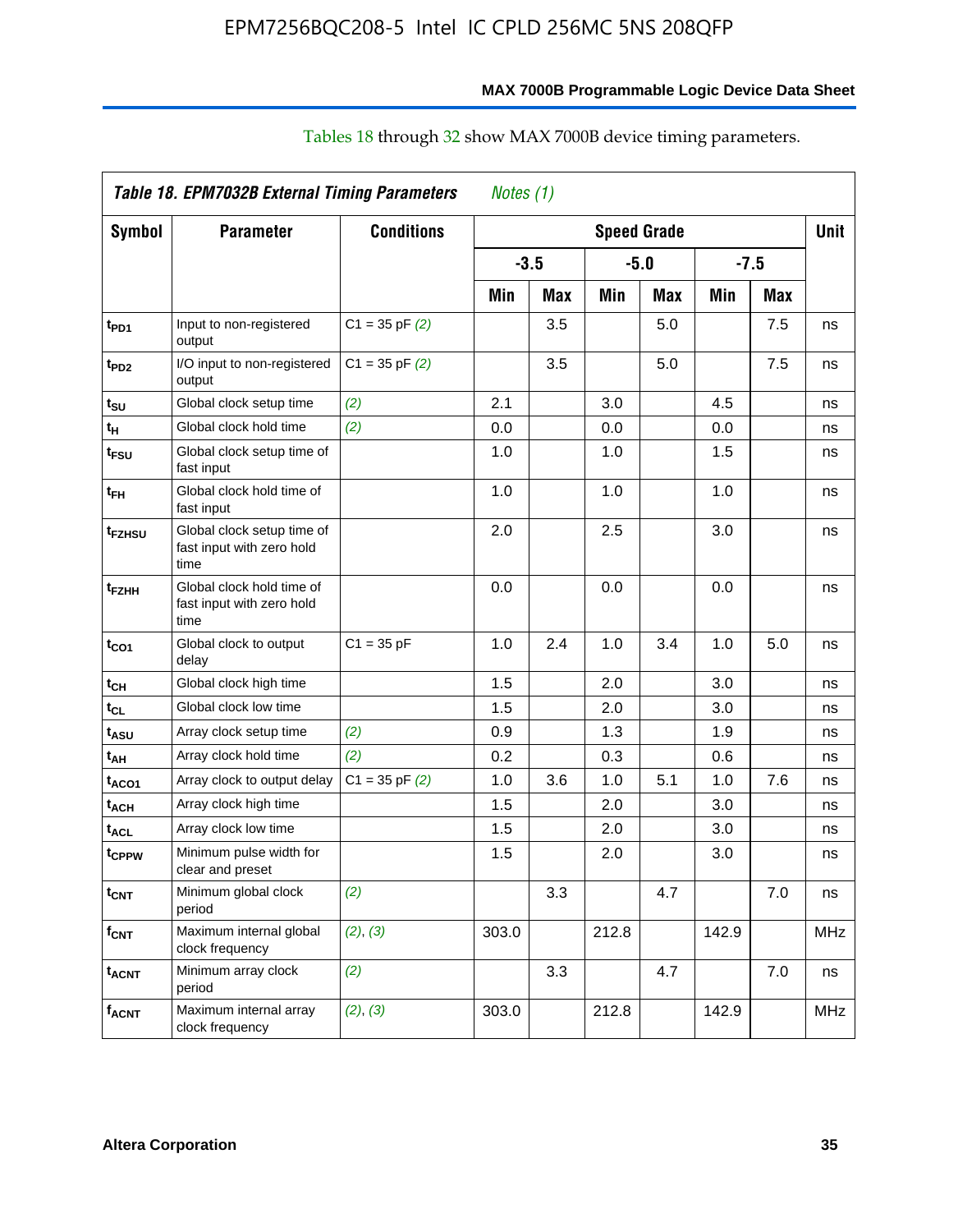| <b>Symbol</b>               | <b>Parameter</b>                                                                                           | <b>Conditions</b> |     |        |     | <b>Speed Grade</b> |     |            | <b>Unit</b> |
|-----------------------------|------------------------------------------------------------------------------------------------------------|-------------------|-----|--------|-----|--------------------|-----|------------|-------------|
|                             |                                                                                                            |                   |     | $-3.5$ |     | -5.0               |     | $-7.5$     |             |
|                             |                                                                                                            |                   | Min | Max    | Min | Max                | Min | <b>Max</b> |             |
| $t_{IN}$                    | Input pad and buffer delay                                                                                 |                   |     | 0.3    |     | 0.5                |     | 0.7        | ns          |
| $t_{IO}$                    | I/O input pad and buffer delay                                                                             |                   |     | 0.3    |     | 0.5                |     | 0.7        | ns          |
| $t_{\sf FIN}$               | Fast input delay                                                                                           |                   |     | 0.9    |     | 1.3                |     | 2.0        | ns          |
| $t_{FIND}$                  | Programmable delay adder for<br>fast input                                                                 |                   |     | 1.0    |     | 1.5                |     | 1.5        | ns          |
| t <sub>SEXP</sub>           | Shared expander delay                                                                                      |                   |     | 1.5    |     | 2.1                |     | 3.2        | ns          |
| t <sub>PEXP</sub>           | Parallel expander delay                                                                                    |                   |     | 0.4    |     | 0.6                |     | 0.9        | ns          |
| $t_{LAD}$                   | Logic array delay                                                                                          |                   |     | 1.4    |     | 2.0                |     | 3.1        | ns          |
| $t_{LAC}$                   | Logic control array delay                                                                                  |                   |     | 1.2    |     | 1.7                |     | 2.6        | ns          |
| t <sub>IOE</sub>            | Internal output enable delay                                                                               |                   |     | 0.1    |     | 0.2                |     | 0.3        | ns          |
| $t_{OD1}$                   | Output buffer and pad delay<br>slow slew rate $=$ off<br>V <sub>CCIO</sub> = 3.3 V                         | $C1 = 35 pF$      |     | 0.9    |     | 1.2                |     | 1.8        | ns          |
| $t_{OD3}$                   | Output buffer and pad delay<br>slow slew rate $=$ on<br>V <sub>CCIO</sub> = 2.5 V or 3.3 V                 | $C1 = 35 pF$      |     | 5.9    |     | 6.2                |     | 6.8        | ns          |
| $t_{ZX1}$                   | Output buffer enable delay<br>slow slew rate $=$ off<br>$V_{\text{CCIO}} = 3.3 \text{ V}$                  | $C1 = 35 pF$      |     | 1.6    |     | 2.2                |     | 3.4        | ns          |
| $t_{ZX3}$                   | Output buffer enable delay<br>slow slew rate $=$ on<br>$V_{\text{CCIO}} = 2.5 \text{ V or } 3.3 \text{ V}$ | $C1 = 35 pF$      |     | 6.6    |     | 7.2                |     | 8.4        | ns          |
| $t_{XZ}$                    | Output buffer disable delay                                                                                | $C1 = 5pF$        |     | 1.6    |     | 2.2                |     | 3.4        | ns          |
| $t_{\scriptstyle\text{SU}}$ | Register setup time                                                                                        |                   | 0.7 |        | 1.1 |                    | 1.6 |            | ns          |
| t <sub>Η</sub>              | Register hold time                                                                                         |                   | 0.4 |        | 0.5 |                    | 0.9 |            | ns          |
| t <sub>FSU</sub>            | Register setup time of fast input                                                                          |                   | 0.8 |        | 0.8 |                    | 1.1 |            | ns          |
| t <sub>FH</sub>             | Register hold time of fast input                                                                           |                   | 1.2 |        | 1.2 |                    | 1.4 |            | ns          |
| $t_{RD}$                    | Register delay                                                                                             |                   |     | 0.5    |     | 0.6                |     | 0.9        | ns          |
| $t_{COMB}$                  | Combinatorial delay                                                                                        |                   |     | 0.2    |     | 0.3                |     | 0.5        | ns          |
| $t_{\mathcal{IC}}$          | Array clock delay                                                                                          |                   |     | 1.2    |     | 1.8                |     | 2.8        | ns          |
| $t_{EN}$                    | Register enable time                                                                                       |                   |     | 1.2    |     | 1.7                |     | 2.6        | ns          |
| t <sub>GLOB</sub>           | Global control delay                                                                                       |                   |     | 0.7    |     | 1.1                |     | 1.6        | ns          |
| t <sub>PRE</sub>            | Register preset time                                                                                       |                   |     | 1.0    |     | 1.3                |     | 1.9        | ns          |
| $t_{\sf CLR}$               | Register clear time                                                                                        |                   |     | 1.0    |     | 1.3                |     | 1.9        | ns          |
| t <sub>PIA</sub>            | PIA delay                                                                                                  | (2)               |     | 0.7    |     | 1.0                |     | 1.4        | ns          |
| $t_{LPA}$                   | Low-power adder                                                                                            | (4)               |     | 1.5    |     | 2.1                |     | 3.2        | ns          |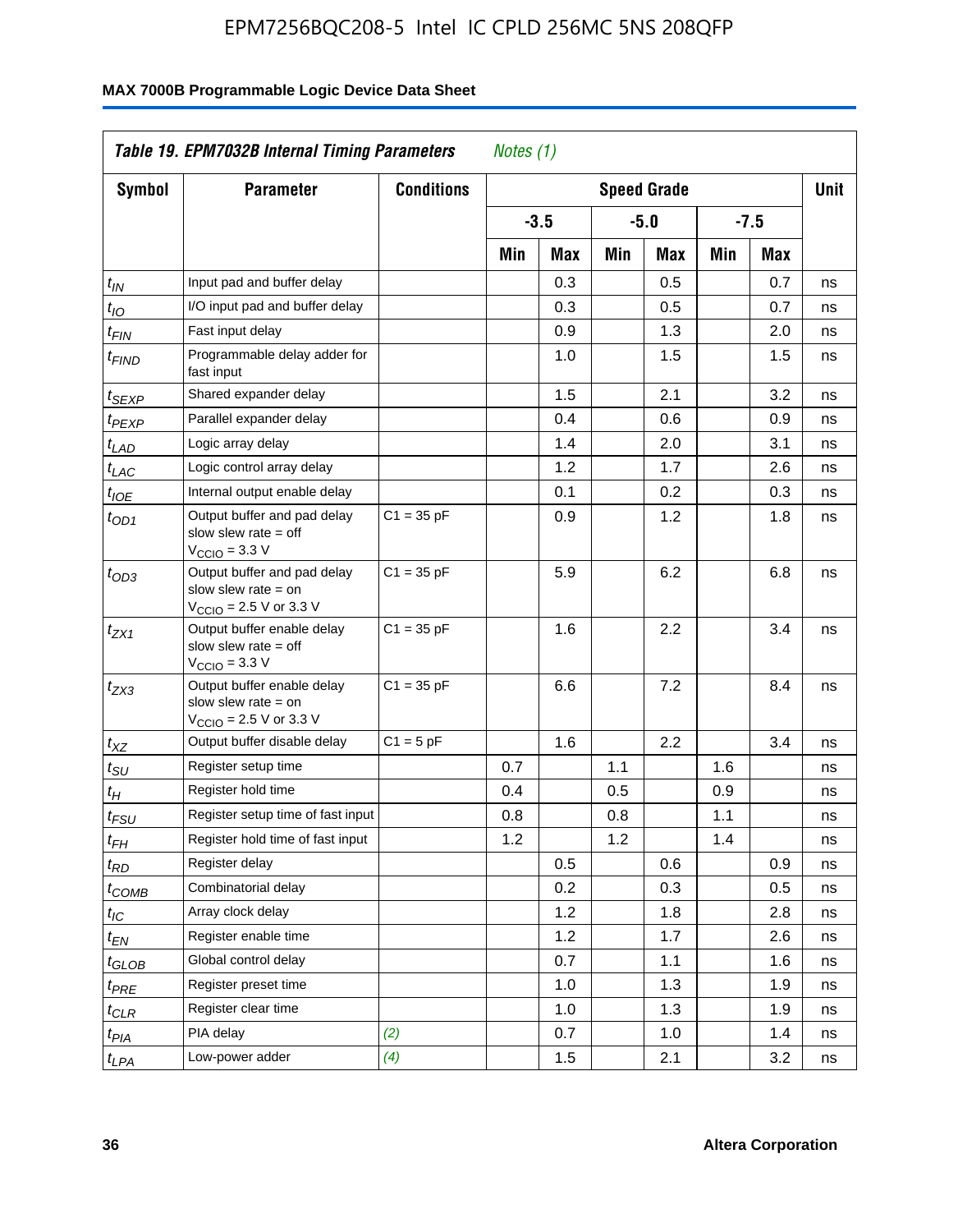| <b>I/O Standard</b> | <b>Parameter</b>                |     |        |     | <b>Speed Grade</b> |     |            | Unit |
|---------------------|---------------------------------|-----|--------|-----|--------------------|-----|------------|------|
|                     |                                 |     | $-3.5$ |     | $-5.0$             |     | -7.5       |      |
|                     |                                 | Min | Max    | Min | Max                | Min | <b>Max</b> |      |
| 3.3 V TTL/CMOS      | Input to (PIA)                  |     | 0.0    |     | 0.0                |     | 0.0        | ns   |
|                     | Input to global clock and clear |     | 0.0    |     | 0.0                |     | 0.0        | ns   |
|                     | Input to fast input register    |     | 0.0    |     | 0.0                |     | 0.0        | ns   |
|                     | All outputs                     |     | 0.0    |     | 0.0                |     | 0.0        | ns   |
| 2.5 V TTL/CMOS      | Input to PIA                    |     | 0.3    |     | 0.4                |     | 0.6        | ns   |
|                     | Input to global clock and clear |     | 0.3    |     | 0.4                |     | 0.6        | ns   |
|                     | Input to fast input register    |     | 0.2    |     | 0.3                |     | 0.4        | ns   |
|                     | All outputs                     |     | 0.2    |     | 0.3                |     | 0.4        | ns   |
| 1.8 V TTL/CMOS      | Input to PIA                    |     | 0.5    |     | 0.8                |     | 1.1        | ns   |
|                     | Input to global clock and clear |     | 0.5    |     | 0.8                |     | 1.1        | ns   |
|                     | Input to fast input register    |     | 0.4    |     | 0.5                |     | 0.8        | ns   |
|                     | All outputs                     |     | 1.2    |     | 1.8                |     | 2.6        | ns   |
| SSTL-2 Class I      | Input to PIA                    |     | 1.3    |     | 1.9                |     | 2.8        | ns   |
|                     | Input to global clock and clear |     | 1.2    |     | 1.8                |     | 2.6        | ns   |
|                     | Input to fast input register    |     | 0.9    |     | 1.3                |     | 1.9        | ns   |
|                     | All outputs                     |     | 0.0    |     | 0.0                |     | 0.0        | ns   |
| SSTL-2 Class II     | Input to PIA                    |     | 1.3    |     | 1.9                |     | 2.8        | ns   |
|                     | Input to global clock and clear |     | 1.2    |     | 1.8                |     | 2.6        | ns   |
|                     | Input to fast input register    |     | 0.9    |     | 1.3                |     | 1.9        | ns   |
|                     | All outputs                     |     | $-0.1$ |     | $-0.1$             |     | $-0.2$     | ns   |
| SSTL-3 Class I      | Input to PIA                    |     | 1.2    |     | 1.8                |     | 2.6        | ns   |
|                     | Input to global clock and clear |     | 0.9    |     | 1.3                |     | 1.9        | ns   |
|                     | Input to fast input register    |     | 0.8    |     | 1.1                |     | 1.7        | ns   |
|                     | All outputs                     |     | 0.0    |     | 0.0                |     | 0.0        | ns   |
| SSTL-3 Class II     | Input to PIA                    |     | 1.2    |     | 1.8                |     | 2.6        | ns   |
|                     | Input to global clock and clear |     | 0.9    |     | 1.3                |     | 1.9        | ns   |
|                     | Input to fast input register    |     | 0.8    |     | 1.1                |     | 1.7        | ns   |
|                     | All outputs                     |     | 0.0    |     | 0.0                |     | 0.0        | ns   |
| GTL+                | Input to PIA                    |     | 1.6    |     | 2.3                |     | 3.4        | ns   |
|                     | Input to global clock and clear |     | 1.6    |     | 2.3                |     | 3.4        | ns   |
|                     | Input to fast input register    |     | 1.5    |     | 2.1                |     | 3.2        | ns   |
|                     | All outputs                     |     | 0.0    |     | 0.0                |     | 0.0        | ns   |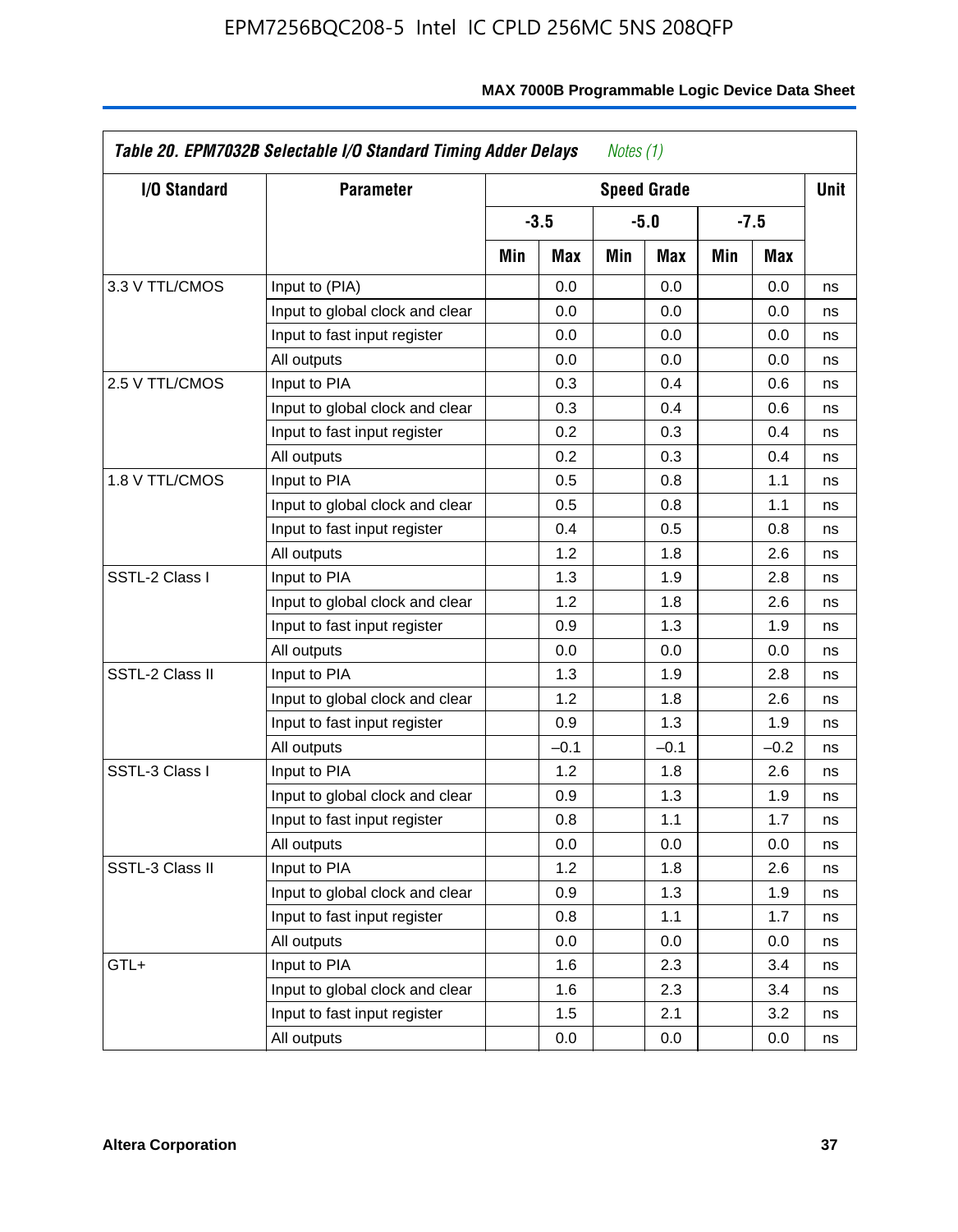### **MAX 7000B Programmable Logic Device Data Sheet**

|              | Table 20. EPM7032B Selectable I/O Standard Timing Adder Delays |     |                    | Notes (1) |            |        |     |    |  |  |
|--------------|----------------------------------------------------------------|-----|--------------------|-----------|------------|--------|-----|----|--|--|
| I/O Standard | <b>Parameter</b>                                               |     | <b>Speed Grade</b> |           |            |        |     |    |  |  |
|              |                                                                |     | $-3.5$             |           | -5.0       | $-7.5$ |     |    |  |  |
|              |                                                                | Min | Max                | Min       | <b>Max</b> | Min    | Max |    |  |  |
| PCI          | Input to PIA                                                   |     | 0.0                |           | 0.0        |        | 0.0 | ns |  |  |
|              | Input to global clock and clear                                |     | 0.0                |           | 0.0        |        | 0.0 | ns |  |  |
|              | Input to fast input register                                   |     | 0.0                |           | 0.0        |        | 0.0 | ns |  |  |
|              | All outputs                                                    |     | 0.0                |           | 0.0        |        | 0.0 | ns |  |  |

*Notes to tables:*

(1) These values are specified under the Recommended Operating Conditions in Table 15 on page 29. See Figure 14 for more information on switching waveforms.

(2) These values are specified for a PIA fan-out of all LABs.

(3) Measured with a 16-bit loadable, enabled, up/down counter programmed into each LAB.

(4) The *tLPA* parameter must be added to the *tLAD*, *tLAC*, *tIC*, *tACL*, *tCPPW*, *tEN*, and *tSEXP* parameters for macrocells running in low-power mode.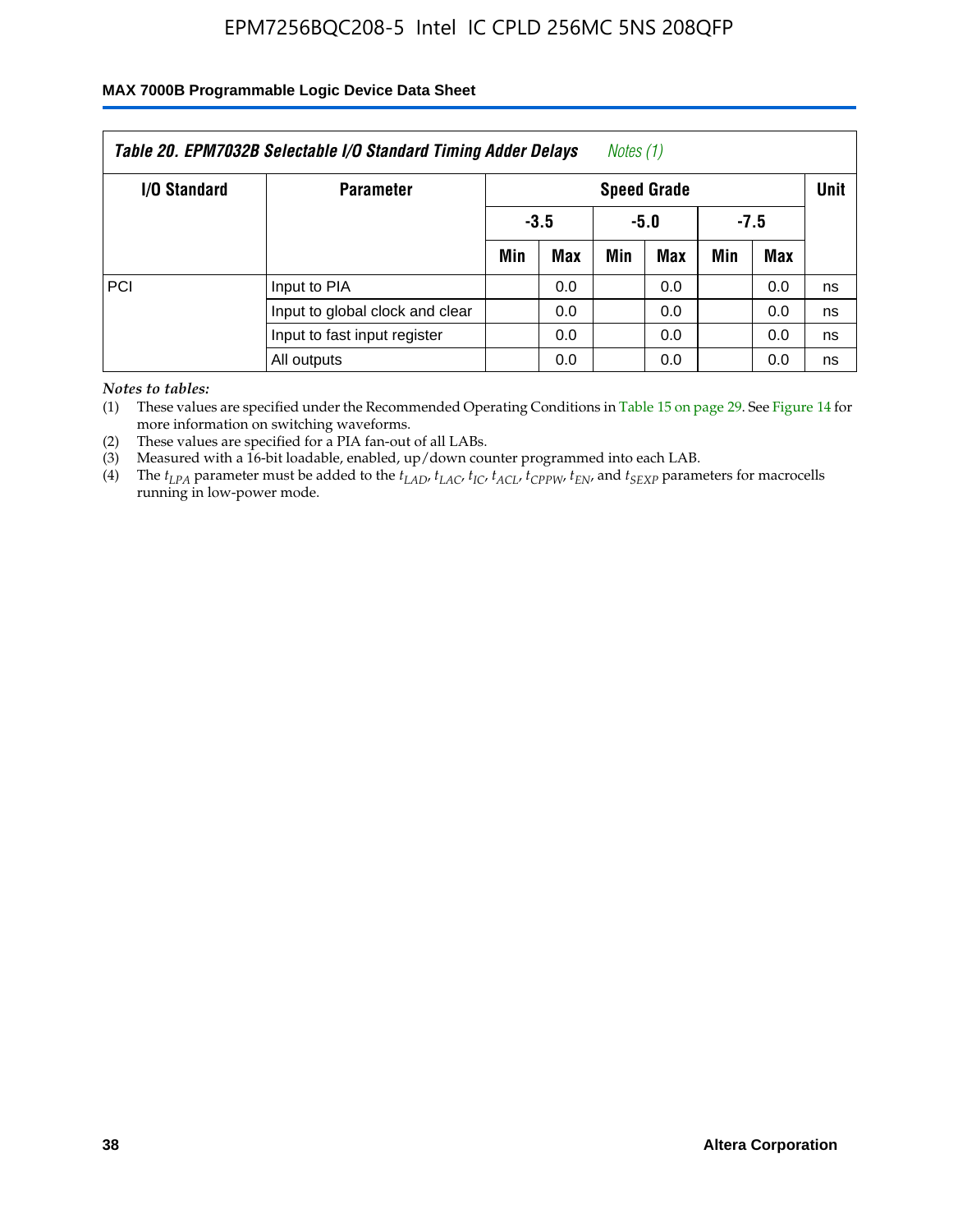|                               | Table 21. EPM7064B External Timing Parameters                   |                    | Note $(1)$ |            |       |                    |       |            |            |
|-------------------------------|-----------------------------------------------------------------|--------------------|------------|------------|-------|--------------------|-------|------------|------------|
| Symbol                        | <b>Parameter</b>                                                | <b>Conditions</b>  |            |            |       | <b>Speed Grade</b> |       |            | Unit       |
|                               |                                                                 |                    |            | -3         |       | -5                 |       | $-7$       |            |
|                               |                                                                 |                    | Min        | <b>Max</b> | Min   | <b>Max</b>         | Min   | <b>Max</b> |            |
| t <sub>PD1</sub>              | Input to non-registered<br>output                               | $C1 = 35$ pF $(2)$ |            | 3.5        |       | 5.0                |       | 7.5        | ns         |
| t <sub>PD2</sub>              | I/O input to non-registered<br>output                           | $C1 = 35$ pF $(2)$ |            | 3.5        |       | 5.0                |       | 7.5        | ns         |
| $t_{\scriptstyle\textrm{SU}}$ | Global clock setup time                                         | (2)                | 2.1        |            | 3.0   |                    | 4.5   |            | ns         |
| t <sub>Η</sub>                | Global clock hold time                                          | (2)                | 0.0        |            | 0.0   |                    | 0.0   |            | ns         |
| t <sub>FSU</sub>              | Global clock setup time of<br>fast input                        |                    | 1.0        |            | 1.0   |                    | 1.5   |            | ns         |
| t <sub>FH</sub>               | Global clock hold time of<br>fast input                         |                    | 1.0        |            | 1.0   |                    | 1.0   |            | ns         |
| t <sub>FZHSU</sub>            | Global clock setup time of<br>fast input with zero hold<br>time |                    | 2.0        |            | 2.5   |                    | 3.0   |            | ns         |
| t <sub>FZНН</sub>             | Global clock hold time of<br>fast input with zero hold<br>time  |                    | 0.0        |            | 0.0   |                    | 0.0   |            | ns         |
| t <sub>CO1</sub>              | Global clock to output<br>delay                                 | $C1 = 35 pF$       | 1.0        | 2.4        | 1.0   | 3.4                | 1.0   | 5.0        | ns         |
| tсн                           | Global clock high time                                          |                    | 1.5        |            | 2.0   |                    | 3.0   |            | ns         |
| tcL                           | Global clock low time                                           |                    | 1.5        |            | 2.0   |                    | 3.0   |            | ns         |
| tasu                          | Array clock setup time                                          | (2)                | 0.9        |            | 1.3   |                    | 1.9   |            | ns         |
| t <sub>АН</sub>               | Array clock hold time                                           | (2)                | 0.2        |            | 0.3   |                    | 0.6   |            | ns         |
| t <sub>ACO1</sub>             | Array clock to output delay                                     | $C1 = 35$ pF $(2)$ | 1.0        | 3.6        | 1.0   | 5.1                | 1.0   | 7.6        | ns         |
| t <sub>ACH</sub>              | Array clock high time                                           |                    | 1.5        |            | 2.0   |                    | 3.0   |            | ns         |
| t <sub>ACL</sub>              | Array clock low time                                            |                    | 1.5        |            | 2.0   |                    | 3.0   |            | ns         |
| t <sub>CPPW</sub>             | Minimum pulse width for<br>clear and preset                     |                    | 1.5        |            | 2.0   |                    | 3.0   |            | ns         |
| $t_{\text{CNT}}$              | Minimum global clock<br>period                                  | (2)                |            | 3.3        |       | 4.7                |       | 7.0        | ns         |
| $f_{\mathsf{CNT}}$            | Maximum internal global<br>clock frequency                      | (2), (3)           | 303.0      |            | 212.8 |                    | 142.9 |            | <b>MHz</b> |
| <b>t<sub>ACNT</sub></b>       | Minimum array clock<br>period                                   | (2)                |            | 3.3        |       | 4.7                |       | 7.0        | ns         |
| $f_{ACNT}$                    | Maximum internal array<br>clock frequency                       | (2), (3)           | 303.0      |            | 212.8 |                    | 142.9 |            | MHz        |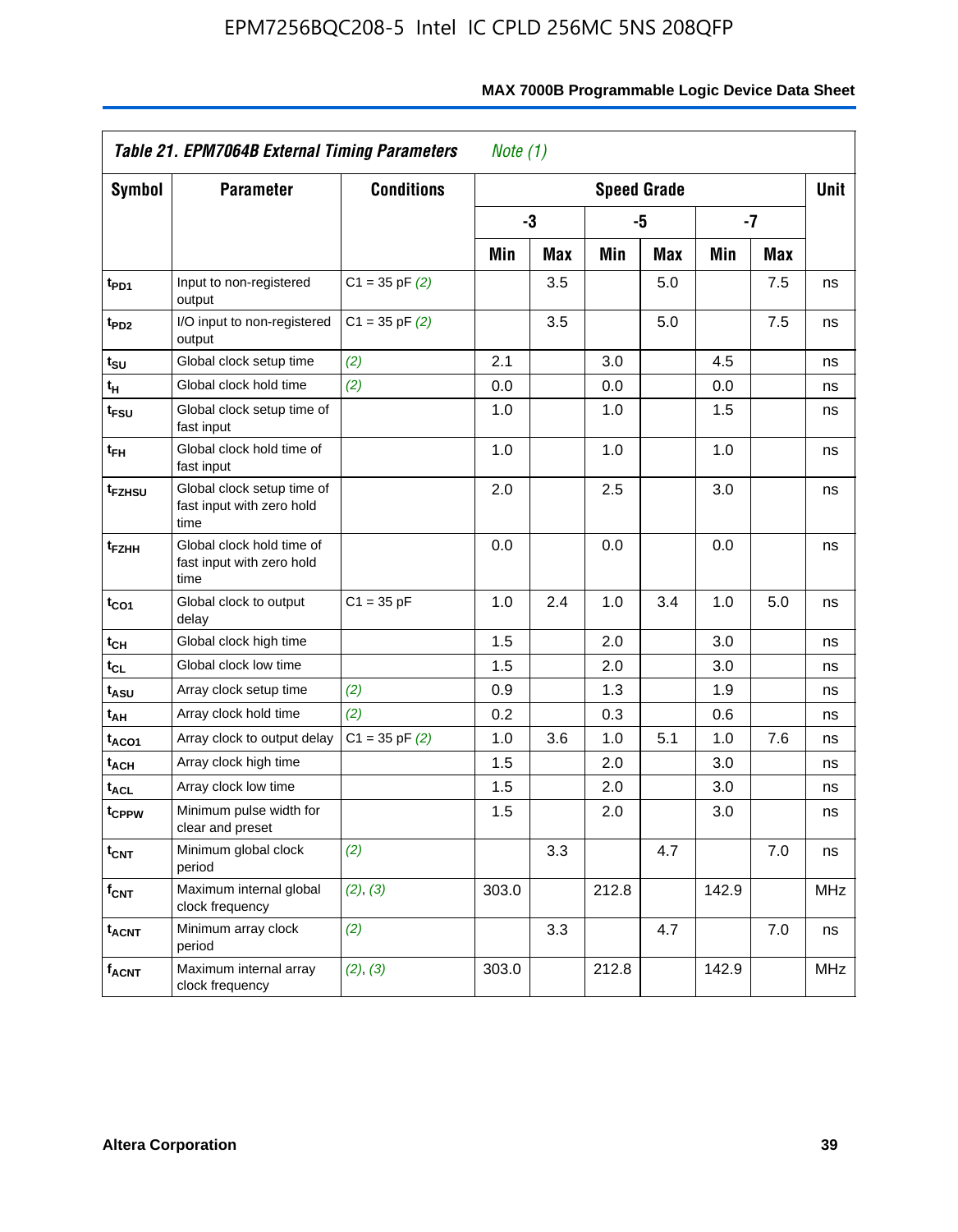| <b>Symbol</b>                 | <b>Parameter</b>                                                                                            | <b>Conditions</b> |     |     |     | <b>Speed Grade</b> |     |            | <b>Unit</b> |
|-------------------------------|-------------------------------------------------------------------------------------------------------------|-------------------|-----|-----|-----|--------------------|-----|------------|-------------|
|                               |                                                                                                             |                   |     | -3  |     | -5                 |     | $-7$       |             |
|                               |                                                                                                             |                   | Min | Max | Min | Max                | Min | <b>Max</b> |             |
| $t_{IN}$                      | Input pad and buffer delay                                                                                  |                   |     | 0.3 |     | 0.5                |     | 0.7        | ns          |
| $t_{IO}$                      | I/O input pad and buffer delay                                                                              |                   |     | 0.3 |     | 0.5                |     | 0.7        | ns          |
| $t_{\sf FIN}$                 | Fast input delay                                                                                            |                   |     | 0.9 |     | 1.3                |     | 2.0        | ns          |
| $t_{FIND}$                    | Programmable delay adder for<br>fast input                                                                  |                   |     | 1.0 |     | 1.5                |     | 1.5        | ns          |
| t <sub>SEXP</sub>             | Shared expander delay                                                                                       |                   |     | 1.5 |     | 2.1                |     | 3.2        | ns          |
| t <sub>PEXP</sub>             | Parallel expander delay                                                                                     |                   |     | 0.4 |     | 0.6                |     | 0.9        | ns          |
| t <sub>LAD</sub>              | Logic array delay                                                                                           |                   |     | 1.4 |     | 2.0                |     | 3.1        | ns          |
| $t_{LAC}$                     | Logic control array delay                                                                                   |                   |     | 1.2 |     | 1.7                |     | 2.6        | ns          |
| $t_{IOE}$                     | Internal output enable delay                                                                                |                   |     | 0.1 |     | 0.2                |     | 0.3        | ns          |
| $t_{OD1}$                     | Output buffer and pad delay<br>slow slew rate $=$ off<br>$VCCIO = 3.3 V$                                    | $C1 = 35 pF$      |     | 0.9 |     | 1.2                |     | 1.8        | ns          |
| $t_{OD3}$                     | Output buffer and pad delay<br>slow slew rate $=$ on<br>$V_{\text{CCIO}} = 2.5 \text{ V or } 3.3 \text{ V}$ | $C1 = 35 pF$      |     | 5.9 |     | 6.2                |     | 6.8        | ns          |
| $t_{ZX1}$                     | Output buffer enable delay<br>slow slew rate $=$ off<br>$V_{\text{CCIO}} = 3.3 \text{ V}$                   | $C1 = 35 pF$      |     | 1.6 |     | 2.2                |     | 3.4        | ns          |
| $t_{ZX3}$                     | Output buffer enable delay<br>slow slew rate $=$ on<br>$V_{\text{CCIO}} = 2.5 \text{ V or } 3.3 \text{ V}$  | $C1 = 35 pF$      |     | 6.6 |     | 7.2                |     | 8.4        | ns          |
| $t_{XZ}$                      | Output buffer disable delay                                                                                 | $C1 = 5pF$        |     | 1.6 |     | 2.2                |     | 3.4        | ns          |
| $t_{\text{SU}}$               | Register setup time                                                                                         |                   | 0.7 |     | 1.1 |                    | 1.6 |            | ns          |
| t <sub>Η</sub>                | Register hold time                                                                                          |                   | 0.4 |     | 0.5 |                    | 0.9 |            | ns          |
| $t_{\it FSU}$                 | Register setup time of fast input                                                                           |                   | 0.8 |     | 0.8 |                    | 1.1 |            | ns          |
| t <sub>FH</sub>               | Register hold time of fast input                                                                            |                   | 1.2 |     | 1.2 |                    | 1.4 |            | ns          |
| $t_{RD}$                      | Register delay                                                                                              |                   |     | 0.5 |     | 0.6                |     | 0.9        | ns          |
| $t_{COMB}$                    | Combinatorial delay                                                                                         |                   |     | 0.2 |     | 0.3                |     | 0.5        | ns          |
| t <sub>IC</sub>               | Array clock delay                                                                                           |                   |     | 1.2 |     | 1.8                |     | 2.8        | ns          |
| t <sub>EN</sub>               | Register enable time                                                                                        |                   |     | 1.2 |     | 1.7                |     | 2.6        | ns          |
| $t_{\scriptstyle\text{GLOB}}$ | Global control delay                                                                                        |                   |     | 0.7 |     | 1.1                |     | 1.6        | ns          |
| $t_{PRE}$                     | Register preset time                                                                                        |                   |     | 1.0 |     | 1.3                |     | 1.9        | ns          |
| $t_{\sf CLR}$                 | Register clear time                                                                                         |                   |     | 1.0 |     | 1.3                |     | 1.9        | ns          |
| t <sub>PIA</sub>              | PIA delay                                                                                                   | (2)               |     | 0.7 |     | 1.0                |     | 1.4        | ns          |
| t <sub>LPA</sub>              | Low-power adder                                                                                             | (4)               |     | 1.5 |     | 2.1                |     | 3.2        | ns          |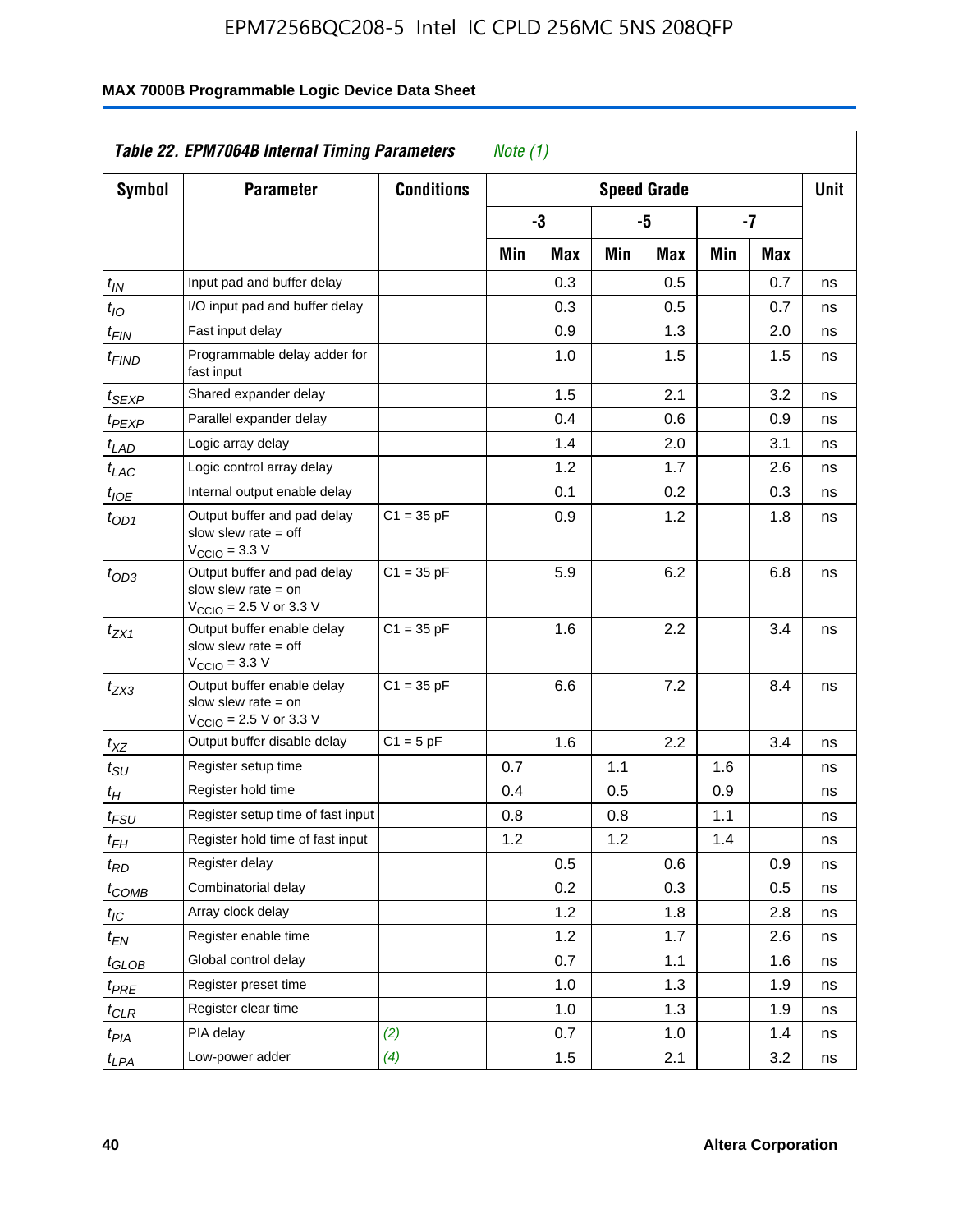| I/O Standard    | <b>Parameter</b>                |     |        |     | <b>Speed Grade</b> |     |        | <b>Unit</b> |
|-----------------|---------------------------------|-----|--------|-----|--------------------|-----|--------|-------------|
|                 |                                 |     | -3     |     | -5                 |     | -7     |             |
|                 |                                 | Min | Max    | Min | Max                | Min | Max    |             |
| 3.3 V TTL/CMOS  | Input to PIA                    |     | 0.0    |     | 0.0                |     | 0.0    | ns          |
|                 | Input to global clock and clear |     | 0.0    |     | 0.0                |     | 0.0    | ns          |
|                 | Input to fast input register    |     | 0.0    |     | 0.0                |     | 0.0    | ns          |
|                 | All outputs                     |     | 0.0    |     | 0.0                |     | 0.0    | ns          |
| 2.5 V TTL/CMOS  | Input to PIA                    |     | 0.3    |     | 0.4                |     | 0.6    | ns          |
|                 | Input to global clock and clear |     | 0.3    |     | 0.4                |     | 0.6    | ns          |
|                 | Input to fast input register    |     | 0.2    |     | 0.3                |     | 0.4    | ns          |
|                 | All outputs                     |     | 0.2    |     | 0.3                |     | 0.4    | ns          |
| 1.8 V TTL/CMOS  | Input to PIA                    |     | 0.5    |     | 0.7                |     | 1.1    | ns          |
|                 | Input to global clock and clear |     | 0.5    |     | 0.7                |     | 1.1    | ns          |
|                 | Input to fast input register    |     | 0.4    |     | 0.6                |     | 0.9    | ns          |
|                 | All outputs                     |     | 1.2    |     | 1.7                |     | 2.6    | ns          |
| SSTL-2 Class I  | Input to PIA                    |     | 1.3    |     | 1.9                |     | 2.8    | ns          |
|                 | Input to global clock and clear |     | 1.2    |     | 1.7                |     | 2.6    | ns          |
|                 | Input to fast input register    |     | 0.9    |     | 1.3                |     | 1.9    | ns          |
|                 | All outputs                     |     | 0.0    |     | 0.0                |     | 0.0    | ns          |
| SSTL-2 Class II | Input to PIA                    |     | 1.3    |     | 1.9                |     | 2.8    | ns          |
|                 | Input to global clock and clear |     | 1.2    |     | 1.7                |     | 2.6    | ns          |
|                 | Input to fast input register    |     | 0.9    |     | 1.3                |     | 1.9    | ns          |
|                 | All outputs                     |     | $-0.1$ |     | $-0.1$             |     | $-0.2$ | ns          |
| SSTL-3 Class I  | Input to PIA                    |     | 1.2    |     | 1.7                |     | 2.6    | ns          |
|                 | Input to global clock and clear |     | 0.9    |     | 1.3                |     | 1.9    | ns          |
|                 | Input to fast input register    |     | 0.8    |     | 1.1                |     | 1.7    | ns          |
|                 | All outputs                     |     | 0.0    |     | 0.0                |     | 0.0    | ns          |
| SSTL-3 Class II | Input to PIA                    |     | 1.2    |     | 1.7                |     | 2.6    | ns          |
|                 | Input to global clock and clear |     | 0.9    |     | 1.3                |     | 1.9    | ns          |
|                 | Input to fast input register    |     | 0.8    |     | 1.1                |     | 1.7    | ns          |
|                 | All outputs                     |     | 0.0    |     | 0.0                |     | 0.0    | ns          |
| GTL+            | Input to PIA                    |     | 1.6    |     | 2.3                |     | 3.4    | ns          |
|                 | Input to global clock and clear |     | 1.6    |     | 2.3                |     | 3.4    | ns          |
|                 | Input to fast input register    |     | 1.5    |     | 2.1                |     | 3.2    | ns          |
|                 | All outputs                     |     | 0.0    |     | 0.0                |     | 0.0    | ns          |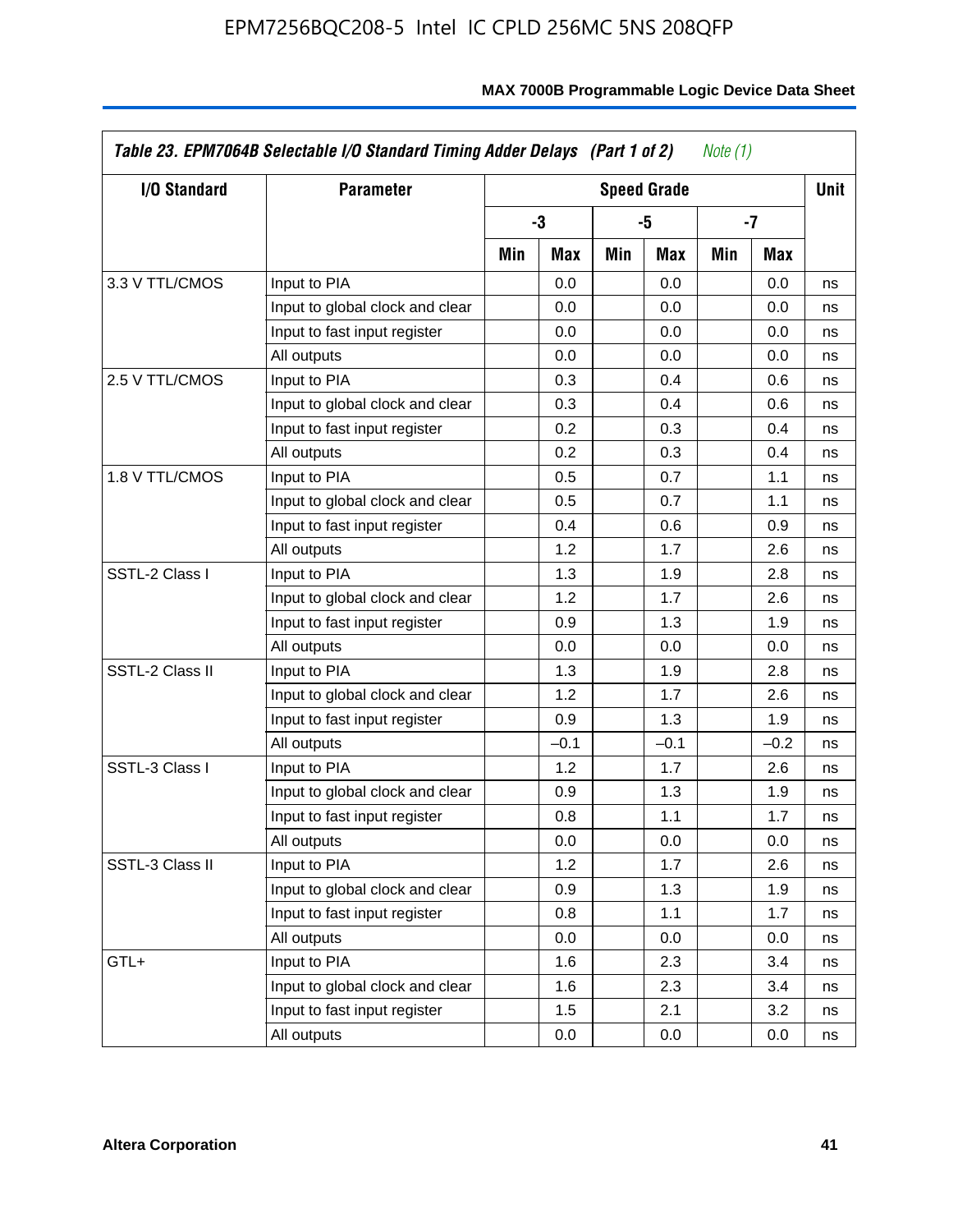### **MAX 7000B Programmable Logic Device Data Sheet**

|                     | Table 23. EPM7064B Selectable I/O Standard Timing Adder Delays (Part 2 of 2) |     |                    |     |     | Note (1) |     |    |  |  |
|---------------------|------------------------------------------------------------------------------|-----|--------------------|-----|-----|----------|-----|----|--|--|
| <b>I/O Standard</b> | <b>Parameter</b>                                                             |     | <b>Speed Grade</b> |     |     |          |     |    |  |  |
|                     |                                                                              |     | -3                 |     | -5  | -7       |     |    |  |  |
|                     |                                                                              | Min | Max                | Min | Max | Min      | Max |    |  |  |
| PCI                 | Input to PIA                                                                 |     | 0.0                |     | 0.0 |          | 0.0 | ns |  |  |
|                     | Input to global clock and clear                                              |     | 0.0                |     | 0.0 |          | 0.0 | ns |  |  |
|                     | Input to fast input register                                                 |     | 0.0                |     | 0.0 |          | 0.0 | ns |  |  |
|                     | All outputs                                                                  |     | 0.0                |     | 0.0 |          | 0.0 | ns |  |  |

*Notes to tables:*

(1) These values are specified under the Recommended Operating Conditions in Table 15 on page 29. See Figure 14 for more information on switching waveforms.

(2) These values are specified for a PIA fan-out of all LABs.

(3) Measured with a 16-bit loadable, enabled, up/down counter programmed into each LAB.

(4) The  $t_{LPA}$  parameter must be added to the  $t_{LAD}$ ,  $t_{LAC}$ ,  $t_{IC}$ ,  $t_{ACL}$ ,  $t_{CPPW}$ ,  $t_{EN}$ , and  $t_{SEXP}$  parameters for macrocells running in low-power mode.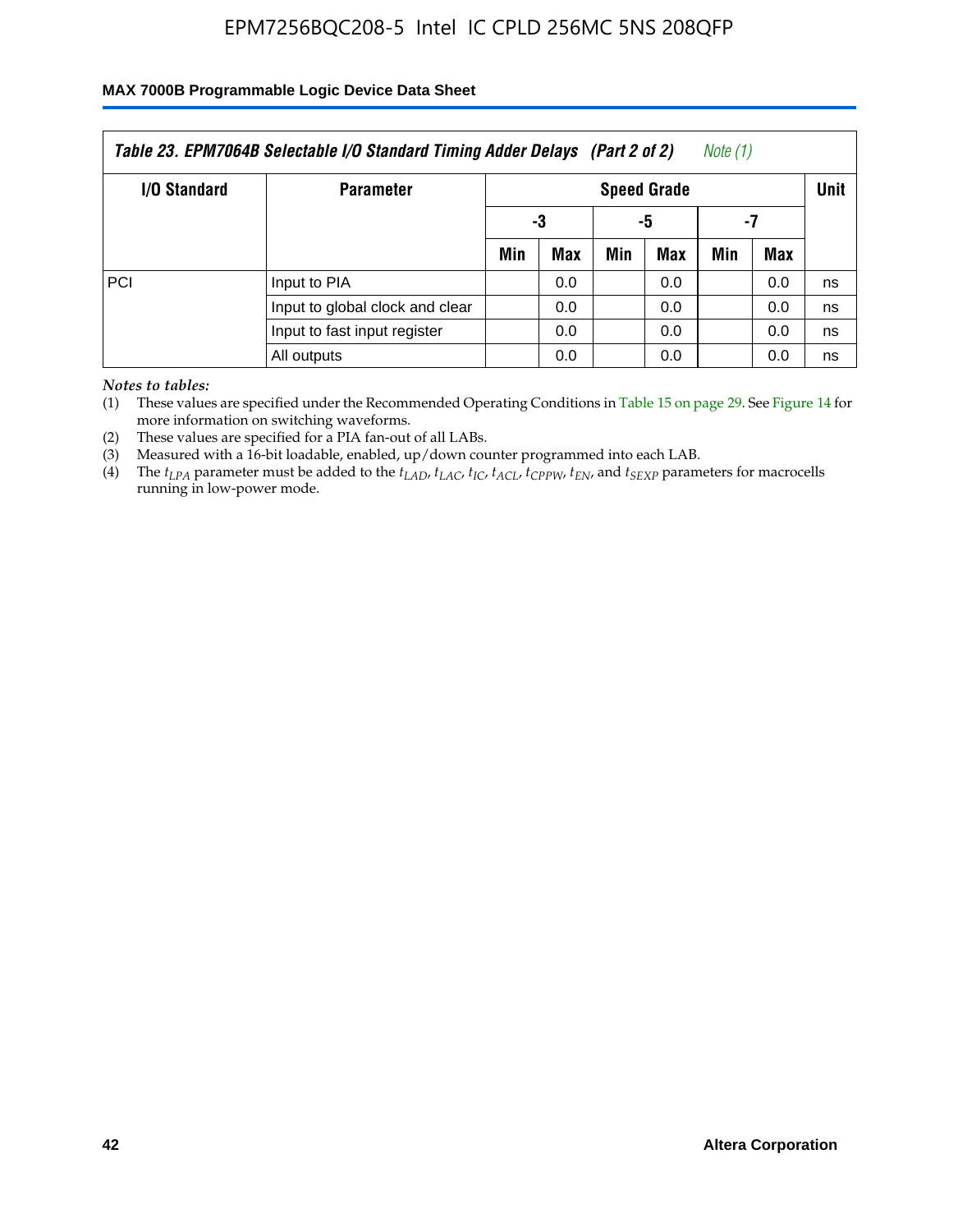|                               | Table 24. EPM7128B External Timing Parameters                   |                    | Note $(1)$ |            |       |                    |      |            |            |
|-------------------------------|-----------------------------------------------------------------|--------------------|------------|------------|-------|--------------------|------|------------|------------|
| Symbol                        | <b>Parameter</b>                                                | <b>Conditions</b>  |            |            |       | <b>Speed Grade</b> |      |            | Unit       |
|                               |                                                                 |                    |            | -4         |       | $-7$               |      | $-10$      |            |
|                               |                                                                 |                    | Min        | <b>Max</b> | Min   | <b>Max</b>         | Min  | <b>Max</b> |            |
| t <sub>PD1</sub>              | Input to non-registered<br>output                               | $C1 = 35$ pF $(2)$ |            | 4.0        |       | 7.5                |      | 10.0       | ns         |
| t <sub>PD2</sub>              | I/O input to non-registered<br>output                           | $C1 = 35$ pF $(2)$ |            | 4.0        |       | 7.5                |      | 10.0       | ns         |
| $t_{\scriptstyle\textrm{SU}}$ | Global clock setup time                                         | (2)                | 2.5        |            | 4.5   |                    | 6.1  |            | ns         |
| t <sub>Η</sub>                | Global clock hold time                                          | (2)                | 0.0        |            | 0.0   |                    | 0.0  |            | ns         |
| t <sub>FSU</sub>              | Global clock setup time of<br>fast input                        |                    | 1.0        |            | 1.5   |                    | 1.5  |            | ns         |
| t <sub>FH</sub>               | Global clock hold time of<br>fast input                         |                    | 1.0        |            | 1.0   |                    | 1.0  |            | ns         |
| t <sub>FZHSU</sub>            | Global clock setup time of<br>fast input with zero hold<br>time |                    | 2.0        |            | 3.0   |                    | 3.0  |            | ns         |
| t <sub>FZНН</sub>             | Global clock hold time of<br>fast input with zero hold<br>time  |                    | 0.0        |            | 0.0   |                    | 0.0  |            | ns         |
| t <sub>CO1</sub>              | Global clock to output<br>delay                                 | $C1 = 35 pF$       | 1.0        | 2.8        | 1.0   | 5.7                | 1.0  | 7.5        | ns         |
| tсн                           | Global clock high time                                          |                    | 1.5        |            | 3.0   |                    | 4.0  |            | ns         |
| tcL                           | Global clock low time                                           |                    | 1.5        |            | 3.0   |                    | 4.0  |            | ns         |
| tasu                          | Array clock setup time                                          | (2)                | 1.2        |            | 2.0   |                    | 2.8  |            | ns         |
| t <sub>АН</sub>               | Array clock hold time                                           | (2)                | 0.2        |            | 0.7   |                    | 0.9  |            | ns         |
| t <sub>ACO1</sub>             | Array clock to output delay                                     | $C1 = 35$ pF $(2)$ | 1.0        | 4.1        | 1.0   | 8.2                | 1.0  | 10.8       | ns         |
| t <sub>ACH</sub>              | Array clock high time                                           |                    | 1.5        |            | 3.0   |                    | 4.0  |            | ns         |
| t <sub>ACL</sub>              | Array clock low time                                            |                    | 1.5        |            | 3.0   |                    | 4.0  |            | ns         |
| t <sub>CPPW</sub>             | Minimum pulse width for<br>clear and preset                     |                    | 1.5        |            | 3.0   |                    | 4.0  |            | ns         |
| $t_{\text{CNT}}$              | Minimum global clock<br>period                                  | (2)                |            | 4.1        |       | 7.9                |      | 10.6       | ns         |
| $f_{\mathsf{CNT}}$            | Maximum internal global<br>clock frequency                      | (2), (3)           | 243.9      |            | 126.6 |                    | 94.3 |            | <b>MHz</b> |
| <b>t<sub>ACNT</sub></b>       | Minimum array clock<br>period                                   | (2)                |            | 4.1        |       | 7.9                |      | 10.6       | ns         |
| $f_{ACNT}$                    | Maximum internal array<br>clock frequency                       | (2), (3)           | 243.9      |            | 126.6 |                    | 94.3 |            | <b>MHz</b> |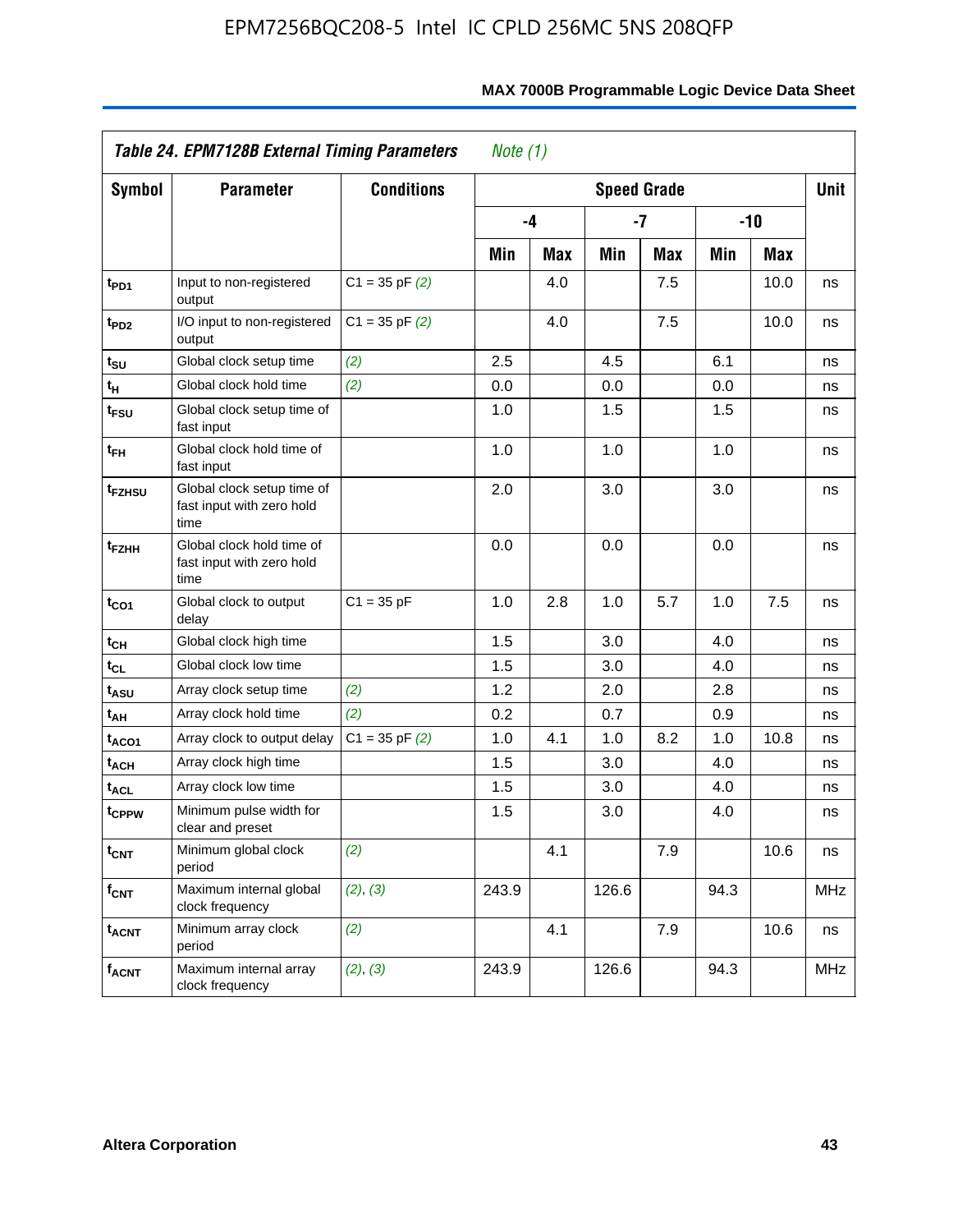| Symbol                      | <b>Parameter</b>                                                                                            | <b>Conditions</b> |     |     |     | <b>Speed Grade</b> |     |            | <b>Unit</b> |
|-----------------------------|-------------------------------------------------------------------------------------------------------------|-------------------|-----|-----|-----|--------------------|-----|------------|-------------|
|                             |                                                                                                             |                   |     | -4  |     | -7                 |     | -10        |             |
|                             |                                                                                                             |                   | Min | Max | Min | Max                | Min | <b>Max</b> |             |
| $t_{IN}$                    | Input pad and buffer delay                                                                                  |                   |     | 0.3 |     | 0.6                |     | 0.8        | ns          |
| $t_{IO}$                    | I/O input pad and buffer delay                                                                              |                   |     | 0.3 |     | 0.6                |     | 0.8        | ns          |
| $t_{\sf FIN}$               | Fast input delay                                                                                            |                   |     | 1.3 |     | 2.9                |     | 3.7        | ns          |
| <sup>t</sup> FIND           | Programmable delay adder for<br>fast input                                                                  |                   |     | 1.0 |     | 1.5                |     | 1.5        | ns          |
| t <sub>SEXP</sub>           | Shared expander delay                                                                                       |                   |     | 1.5 |     | 2.8                |     | 3.8        | ns          |
| t <sub>PEXP</sub>           | Parallel expander delay                                                                                     |                   |     | 0.4 |     | 0.8                |     | 1.0        | ns          |
| $t_{LAD}$                   | Logic array delay                                                                                           |                   |     | 1.6 |     | 2.9                |     | 3.8        | ns          |
| $t_{LAC}$                   | Logic control array delay                                                                                   |                   |     | 1.4 |     | 2.6                |     | 3.4        | ns          |
| $t_{IOE}$                   | Internal output enable delay                                                                                |                   |     | 0.1 |     | 0.3                |     | 0.4        | ns          |
| $t_{OD1}$                   | Output buffer and pad delay<br>slow slew rate $=$ off<br>$V_{\text{CCIO}} = 3.3 \text{ V}$                  | $C1 = 35 pF$      |     | 0.9 |     | 1.7                |     | 2.2        | ns          |
| $t_{OD3}$                   | Output buffer and pad delay<br>slow slew rate $=$ on<br>$V_{\text{CCIO}} = 2.5 \text{ V or } 3.3 \text{ V}$ | $C1 = 35 pF$      |     | 5.9 |     | 6.7                |     | 7.2        | ns          |
| $t_{ZX1}$                   | Output buffer enable delay<br>slow slew rate $=$ off<br>$V_{\text{CCIO}} = 3.3 \text{ V}$                   | $C1 = 35 pF$      |     | 1.8 |     | 3.3                |     | 4.4        | ns          |
| $t_{ZX3}$                   | Output buffer enable delay<br>slow slew rate $=$ on<br>$V_{\text{CCIO}} = 2.5 \text{ V or } 3.3 \text{ V}$  | $C1 = 35 pF$      |     | 6.8 |     | 8.3                |     | 9.4        | ns          |
| $t_{XZ}$                    | Output buffer disable delay                                                                                 | $C1 = 5pF$        |     | 1.8 |     | 3.3                |     | 4.4        | ns          |
| $t_{\scriptstyle\text{SU}}$ | Register setup time                                                                                         |                   | 1.0 |     | 1.9 |                    | 2.6 |            | ns          |
| $t_H$                       | Register hold time                                                                                          |                   | 0.4 |     | 0.8 |                    | 1.1 |            | ns          |
| $t_{FSU}$                   | Register setup time of fast input                                                                           |                   | 0.8 |     | 0.9 |                    | 0.9 |            | ns          |
| t <sub>FH</sub>             | Register hold time of fast input                                                                            |                   | 1.2 |     | 1.6 |                    | 1.6 |            | ns          |
| $t_{RD}$                    | Register delay                                                                                              |                   |     | 0.5 |     | 1.1                |     | 1.4        | ns          |
| $t_{\rm COMB}$              | Combinatorial delay                                                                                         |                   |     | 0.2 |     | 0.3                |     | 0.4        | ns          |
| $t_{\mathcal{IC}}$          | Array clock delay                                                                                           |                   |     | 1.4 |     | 2.8                |     | 3.6        | ns          |
| $t_{EN}$                    | Register enable time                                                                                        |                   |     | 1.4 |     | 2.6                |     | 3.4        | ns          |
| t <sub>GLOB</sub>           | Global control delay                                                                                        |                   |     | 1.1 |     | 2.3                |     | 3.1        | ns          |
| $t_{PRE}$                   | Register preset time                                                                                        |                   |     | 1.0 |     | 1.9                |     | 2.6        | ns          |
| $t_{\text{CLR}}$            | Register clear time                                                                                         |                   |     | 1.0 |     | 1.9                |     | 2.6        | ns          |
| $t_{PI\underline{A}}$       | PIA delay                                                                                                   | (2)               |     | 1.0 |     | 2.0                |     | 2.8        | ns          |
| $t_{LPA}$                   | Low-power adder                                                                                             | (4)               |     | 1.5 |     | 2.8                |     | 3.8        | ns          |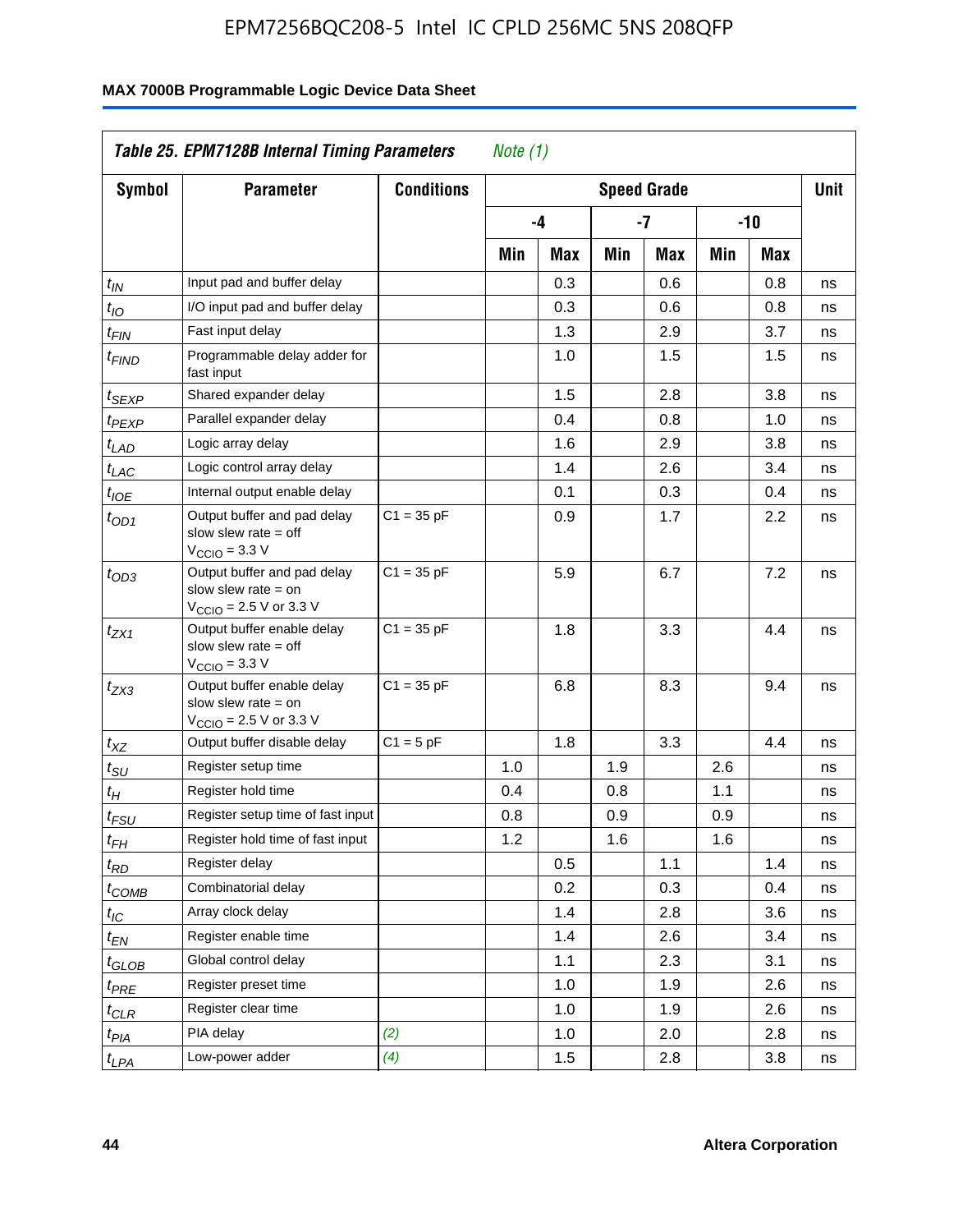| I/O Standard    | <b>Parameter</b>                |     |        |     | <b>Speed Grade</b> |     |        | <b>Unit</b> |
|-----------------|---------------------------------|-----|--------|-----|--------------------|-----|--------|-------------|
|                 |                                 |     | -4     |     | -7                 |     | -10    |             |
|                 |                                 | Min | Max    | Min | Max                | Min | Max    |             |
| 3.3 V TTL/CMOS  | Input to PIA                    |     | 0.0    |     | 0.0                |     | 0.0    | ns          |
|                 | Input to global clock and clear |     | 0.0    |     | 0.0                |     | 0.0    | ns          |
|                 | Input to fast input register    |     | 0.0    |     | 0.0                |     | 0.0    | ns          |
|                 | All outputs                     |     | 0.0    |     | 0.0                |     | 0.0    | ns          |
| 2.5 V TTL/CMOS  | Input to PIA                    |     | 0.3    |     | 0.6                |     | 0.8    | ns          |
|                 | Input to global clock and clear |     | 0.3    |     | 0.6                |     | 0.8    | ns          |
|                 | Input to fast input register    |     | 0.2    |     | 0.4                |     | 0.5    | ns          |
|                 | All outputs                     |     | 0.2    |     | 0.4                |     | 0.5    | ns          |
| 1.8 V TTL/CMOS  | Input to PIA                    |     | 0.5    |     | 0.9                |     | 1.3    | ns          |
|                 | Input to global clock and clear |     | 0.5    |     | 0.9                |     | 1.3    | ns          |
|                 | Input to fast input register    |     | 0.4    |     | 0.8                |     | 1.0    | ns          |
|                 | All outputs                     |     | 1.2    |     | 2.3                |     | 3.0    | ns          |
| SSTL-2 Class I  | Input to PIA                    |     | 1.4    |     | 2.6                |     | 3.5    | ns          |
|                 | Input to global clock and clear |     | 1.2    |     | 2.3                |     | 3.0    | ns          |
|                 | Input to fast input register    |     | 1.0    |     | 1.9                |     | 2.5    | ns          |
|                 | All outputs                     |     | 0.0    |     | 0.0                |     | 0.0    | ns          |
| SSTL-2 Class II | Input to PIA                    |     | 1.4    |     | 2.6                |     | 3.5    | ns          |
|                 | Input to global clock and clear |     | 1.2    |     | 2.3                |     | 3.0    | ns          |
|                 | Input to fast input register    |     | 1.0    |     | 1.9                |     | 2.5    | ns          |
|                 | All outputs                     |     | $-0.1$ |     | $-0.2$             |     | $-0.3$ | ns          |
| SSTL-3 Class I  | Input to PIA                    |     | 1.3    |     | 2.4                |     | 3.3    | ns          |
|                 | Input to global clock and clear |     | 1.0    |     | 1.9                |     | 2.5    | ns          |
|                 | Input to fast input register    |     | 0.9    |     | 1.7                |     | 2.3    | ns          |
|                 | All outputs                     |     | 0.0    |     | 0.0                |     | 0.0    | ns          |
| SSTL-3 Class II | Input to PIA                    |     | 1.3    |     | 2.4                |     | 3.3    | ns          |
|                 | Input to global clock and clear |     | 1.0    |     | 1.9                |     | 2.5    | ns          |
|                 | Input to fast input register    |     | 0.9    |     | 1.7                |     | 2.3    | ns          |
|                 | All outputs                     |     | 0.0    |     | 0.0                |     | 0.0    | ns          |
| GTL+            | Input to PIA                    |     | 1.7    |     | 3.2                |     | 4.3    | ns          |
|                 | Input to global clock and clear |     | 1.7    |     | 3.2                |     | 4.3    | ns          |
|                 | Input to fast input register    |     | 1.6    |     | 3.0                |     | 4.0    | ns          |
|                 | All outputs                     |     | 0.0    |     | 0.0                |     | 0.0    | ns          |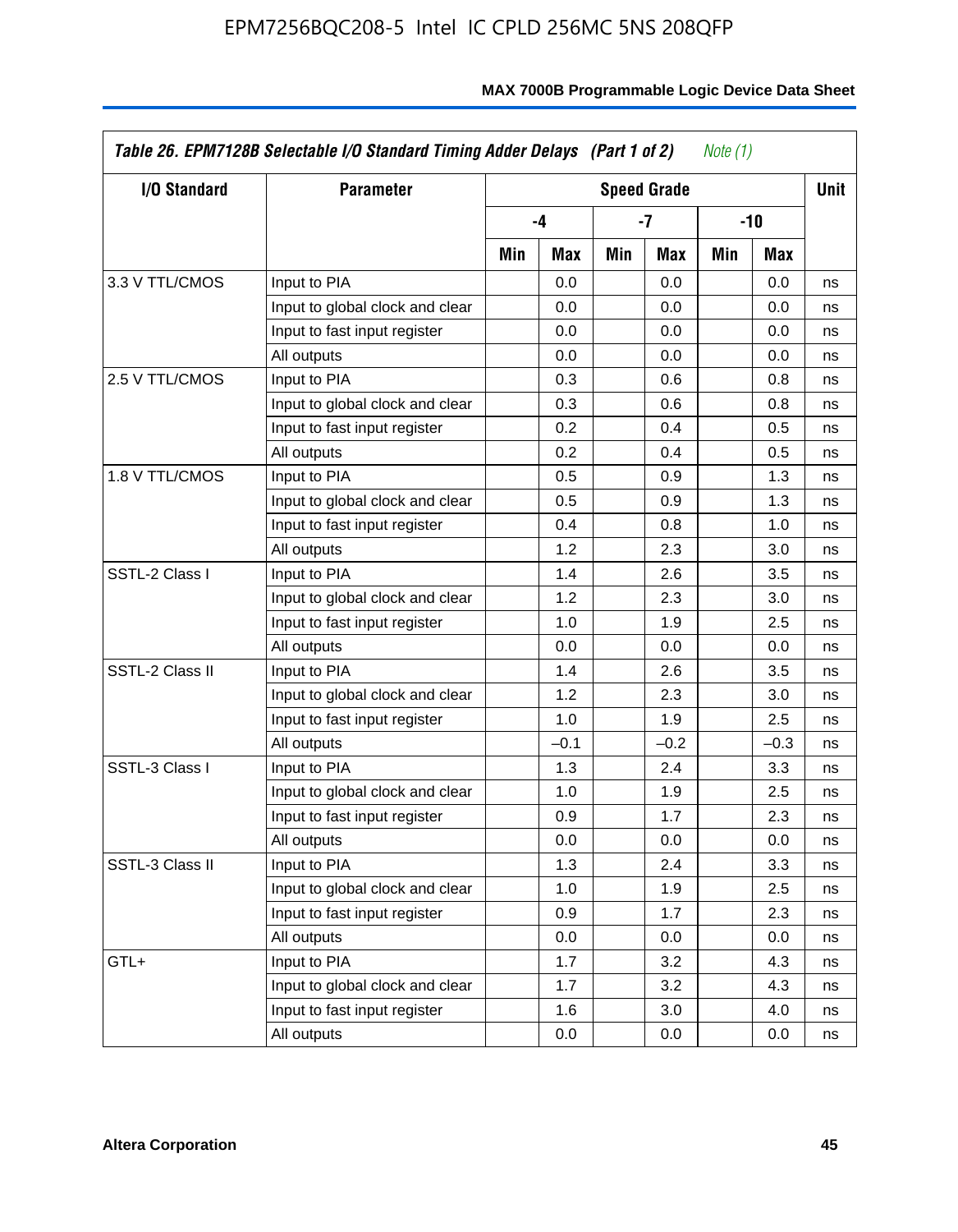### **MAX 7000B Programmable Logic Device Data Sheet**

| Table 26. EPM7128B Selectable I/O Standard Timing Adder Delays (Part 2 of 2)<br>Note (1) |                                 |                    |     |     |     |     |      |    |  |
|------------------------------------------------------------------------------------------|---------------------------------|--------------------|-----|-----|-----|-----|------|----|--|
| <b>I/O Standard</b>                                                                      | <b>Parameter</b>                | <b>Speed Grade</b> |     |     |     |     | Unit |    |  |
|                                                                                          |                                 | -4                 |     | -7  |     | -10 |      |    |  |
|                                                                                          |                                 | Min                | Max | Min | Max | Min | Max  |    |  |
| PCI                                                                                      | Input to PIA                    |                    | 0.0 |     | 0.0 |     | 0.0  | ns |  |
|                                                                                          | Input to global clock and clear |                    | 0.0 |     | 0.0 |     | 0.0  | ns |  |
|                                                                                          | Input to fast input register    |                    | 0.0 |     | 0.0 |     | 0.0  | ns |  |
|                                                                                          | All outputs                     |                    | 0.0 |     | 0.0 |     | 0.0  | ns |  |

*Notes to tables:*

(1) These values are specified under the Recommended Operating Conditions in Table 15 on page 29. See Figure 14 for more information on switching waveforms.

(2) These values are specified for a PIA fan-out of one LAB (16 macrocells). For each additional LAB fan-out in these devices, add an additional 0.1 ns to the PIA timing value.

(3) Measured with a 16-bit loadable, enabled, up/down counter programmed into each LAB.

(4) The  $t_{LPA}$  parameter must be added to the  $t_{LAP}$ ,  $t_{LAC}$ ,  $t_{IC}$ ,  $t_{ACL}$ ,  $t_{CPPW}$ ,  $t_{EN}$ , and  $t_{SEXP}$  parameters for macrocells running in low-power mode.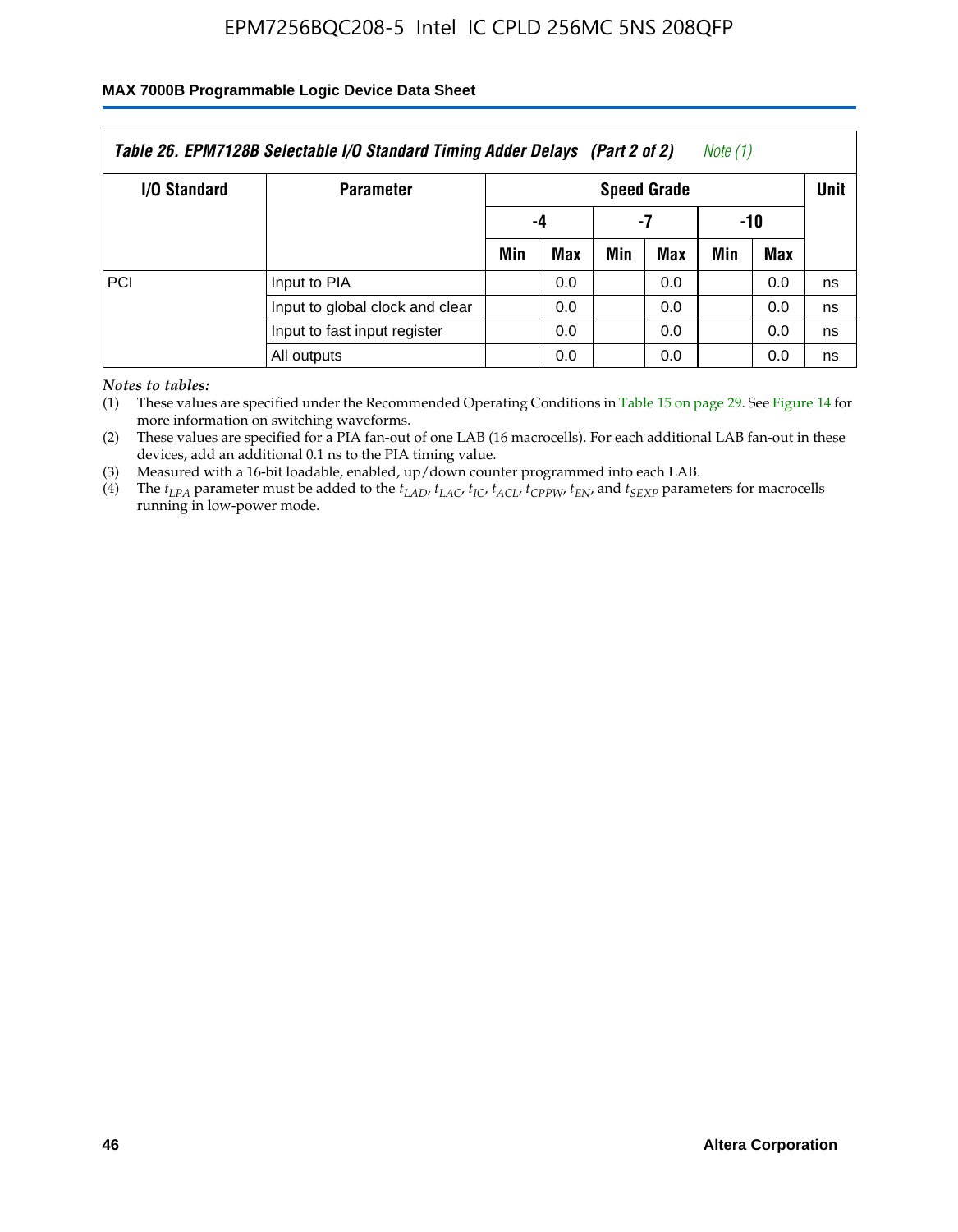|                              | Table 27. EPM7256B External Timing Parameters                   |                    |       |            |       |                    |       |            |             |
|------------------------------|-----------------------------------------------------------------|--------------------|-------|------------|-------|--------------------|-------|------------|-------------|
| <b>Symbol</b>                | Parameter                                                       | <b>Conditions</b>  |       |            |       | <b>Speed Grade</b> |       |            | <b>Unit</b> |
|                              |                                                                 |                    |       | -5         |       | -7                 | $-10$ |            |             |
|                              |                                                                 |                    | Min   | <b>Max</b> | Min   | <b>Max</b>         | Min   | <b>Max</b> |             |
| t <sub>PD1</sub>             | Input to non-registered<br>output                               | $C1 = 35$ pF $(2)$ |       | 5.0        |       | 7.5                |       | 10.0       | ns          |
| t <sub>PD2</sub>             | I/O input to non-registered<br>output                           | $C1 = 35$ pF $(2)$ |       | 5.0        |       | 7.5                |       | 10.0       | ns          |
| t <sub>SU</sub>              | Global clock setup time                                         | (2)                | 3.3   |            | 4.8   |                    | 6.6   |            | ns          |
| t <sub>Η</sub>               | Global clock hold time                                          | (2)                | 0.0   |            | 0.0   |                    | 0.0   |            | ns          |
| $t_{FSU}$                    | Global clock setup time of<br>fast input                        |                    | 1.0   |            | 1.5   |                    | 1.5   |            | ns          |
| t <sub>FH</sub>              | Global clock hold time for<br>fast input                        |                    | 1.0   |            | 1.0   |                    | 1.0   |            | ns          |
| t <sub>FZHSU</sub>           | Global clock setup time of<br>fast input with zero hold<br>time |                    | 2.5   |            | 3.0   |                    | 3.0   |            | ns          |
| t <sub>FZHH</sub>            | Global clock hold time of<br>fast input with zero hold<br>time  |                    | 0.0   |            | 0.0   |                    | 0.0   |            | ns          |
| $t_{CO1}$                    | Global clock to output<br>delay                                 | $C1 = 35 pF$       | 1.0   | 3.3        | 1.0   | 5.1                | 1.0   | 6.7        | ns          |
| $\mathfrak{t}_{\textsf{CH}}$ | Global clock high time                                          |                    | 2.0   |            | 3.0   |                    | 4.0   |            | ns          |
| $t_{CL}$                     | Global clock low time                                           |                    | 2.0   |            | 3.0   |                    | 4.0   |            | ns          |
| t <sub>ASU</sub>             | Array clock setup time                                          | (2)                | 1.4   |            | 2.0   |                    | 2.8   |            | ns          |
| t <sub>АН</sub>              | Array clock hold time                                           | (2)                | 0.4   |            | 0.8   |                    | 1.0   |            | ns          |
| t <sub>ACO1</sub>            | Array clock to output delay                                     | $C1 = 35$ pF $(2)$ | 1.0   | 5.2        | 1.0   | 7.9                | 1.0   | 10.5       | ns          |
| t <sub>ACH</sub>             | Array clock high time                                           |                    | 2.0   |            | 3.0   |                    | 4.0   |            | ns          |
| <sup>t</sup> ACL             | Array clock low time                                            |                    | 2.0   |            | 3.0   |                    | 4.0   |            | ns          |
| t <sub>CPPW</sub>            | Minimum pulse width for<br>clear and preset                     |                    | 2.0   |            | 3.0   |                    | 4.0   |            | ns          |
| <b>t<sub>CNT</sub></b>       | Minimum global clock<br>period                                  | (2)                |       | 5.3        |       | 7.9                |       | 10.6       | ns          |
| $f_{CNT}$                    | Maximum internal global<br>clock frequency                      | (2), (3)           | 188.7 |            | 126.6 |                    | 94.3  |            | <b>MHz</b>  |
| $t_{ACNT}$                   | Minimum array clock<br>period                                   | (2)                |       | 5.3        |       | 7.9                |       | 10.6       | ns          |
| <b>f<sub>ACNT</sub></b>      | Maximum internal array<br>clock frequency                       | (2), (3)           | 188.7 |            | 126.6 |                    | 94.3  |            | <b>MHz</b>  |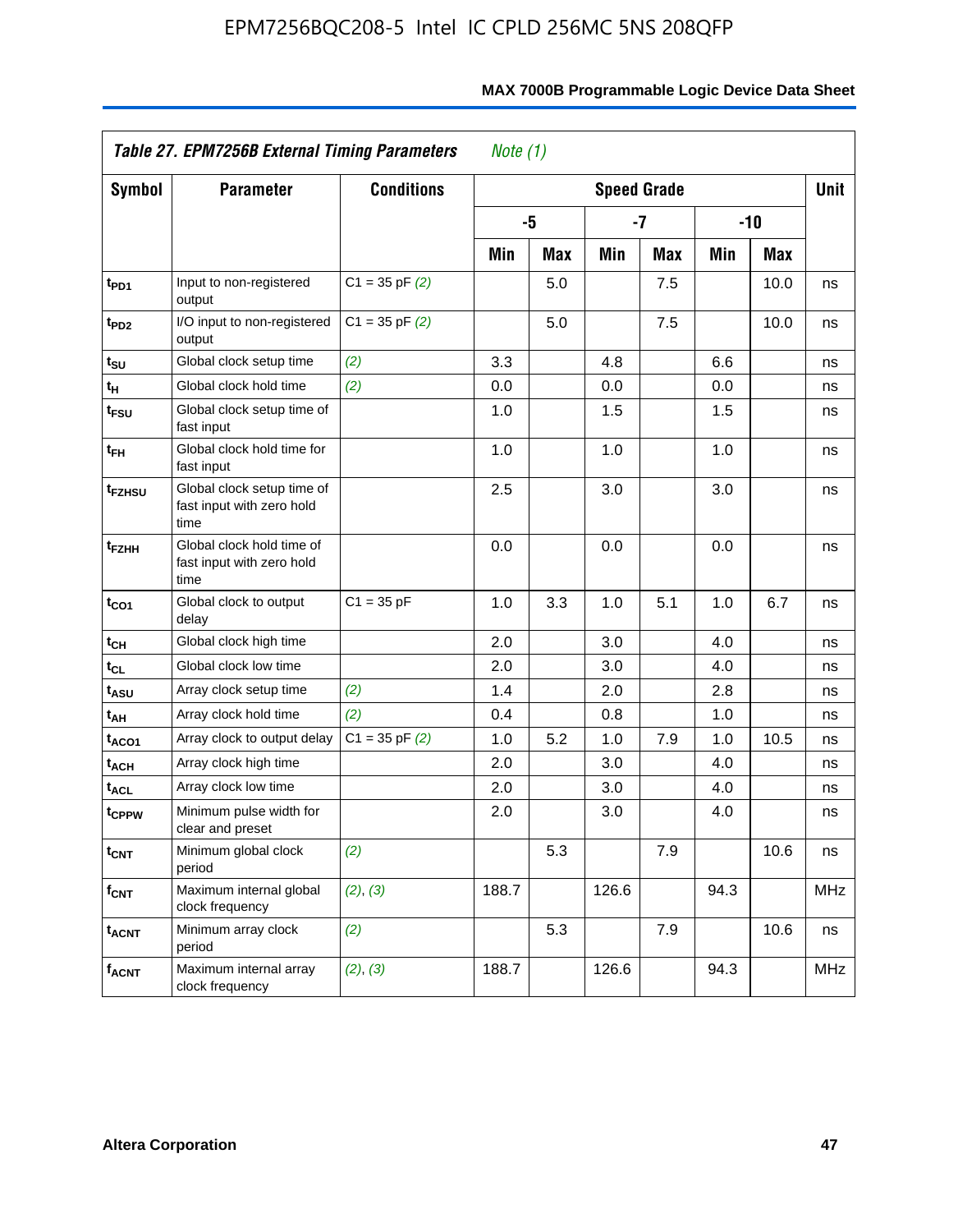| Symbol                      | <b>Parameter</b>                                                                                            | <b>Conditions</b> | <b>Speed Grade</b> |                  |     |     |     |       |    |
|-----------------------------|-------------------------------------------------------------------------------------------------------------|-------------------|--------------------|------------------|-----|-----|-----|-------|----|
|                             |                                                                                                             |                   |                    | -5               |     | -7  |     | $-10$ |    |
|                             |                                                                                                             |                   | Min                | Max              | Min | Max | Min | Max   |    |
| $t_{IN}$                    | Input pad and buffer delay                                                                                  |                   |                    | 0.4              |     | 0.6 |     | 0.8   | ns |
| $t_{IO}$                    | I/O input pad and buffer delay                                                                              |                   |                    | 0.4              |     | 0.6 |     | 0.8   | ns |
| $t_{\sf FIN}$               | Fast input delay                                                                                            |                   |                    | 1.5              |     | 2.5 |     | 3.1   | ns |
| <sup>t</sup> FIND           | Programmable delay adder for<br>fast input                                                                  |                   |                    | 1.5              |     | 1.5 |     | 1.5   | ns |
| t <sub>SEXP</sub>           | Shared expander delay                                                                                       |                   |                    | 1.5              |     | 2.3 |     | 3.0   | ns |
| t <sub>PEXP</sub>           | Parallel expander delay                                                                                     |                   |                    | 0.4              |     | 0.6 |     | 0.8   | ns |
| $t_{LAD}$                   | Logic array delay                                                                                           |                   |                    | 1.7              |     | 2.5 |     | 3.3   | ns |
| $t_{LAC}$                   | Logic control array delay                                                                                   |                   |                    | 1.5              |     | 2.2 |     | 2.9   | ns |
| $t_{\mathit{IOE}}$          | Internal output enable delay                                                                                |                   |                    | 0.1              |     | 0.2 |     | 0.3   | ns |
| $t_{OD1}$                   | Output buffer and pad delay<br>slow slew rate $=$ off<br>$V_{\text{CCIO}} = 3.3 \text{ V}$                  | $C1 = 35 pF$      |                    | 0.9              |     | 1.4 |     | 1.9   | ns |
| $t_{OD3}$                   | Output buffer and pad delay<br>slow slew rate $=$ on<br>$V_{\text{CCIO}} = 2.5 \text{ V or } 3.3 \text{ V}$ | $C1 = 35 pF$      |                    | 5.9              |     | 6.4 |     | 6.9   | ns |
| $t_{ZX1}$                   | Output buffer enable delay<br>slow slew rate $=$ off<br>$V_{\text{CCIO}} = 3.3 \text{ V}$                   | $C1 = 35 pF$      |                    | $2.2\phantom{0}$ |     | 3.3 |     | 4.5   | ns |
| $t_{ZX3}$                   | Output buffer enable delay<br>slow slew rate $=$ on<br>$V_{\text{CCIO}} = 2.5 \text{ V or } 3.3 \text{ V}$  | $C1 = 35 pF$      |                    | 7.2              |     | 8.3 |     | 9.5   | ns |
| $t_{XZ}$                    | Output buffer disable delay                                                                                 | $C1 = 5pF$        |                    | 2.2              |     | 3.3 |     | 4.5   | ns |
| $t_{\scriptstyle\text{SU}}$ | Register setup time                                                                                         |                   | 1.2                |                  | 1.8 |     | 2.5 |       | ns |
| $t_H$                       | Register hold time                                                                                          |                   | 0.6                |                  | 1.0 |     | 1.3 |       | ns |
| $t_{FSU}$                   | Register setup time of fast input                                                                           |                   | 0.8                |                  | 1.1 |     | 1.1 |       | ns |
| t <sub>FH</sub>             | Register hold time of fast input                                                                            |                   | 1.2                |                  | 1.4 |     | 1.4 |       | ns |
| $t_{RD}$                    | Register delay                                                                                              |                   |                    | 0.7              |     | 1.0 |     | 1.3   | ns |
| $t_{\rm COMB}$              | Combinatorial delay                                                                                         |                   |                    | 0.3              |     | 0.4 |     | 0.5   | ns |
| $t_{\mathcal{IC}}$          | Array clock delay                                                                                           |                   |                    | 1.5              |     | 2.3 |     | 3.0   | ns |
| $t_{EN}$                    | Register enable time                                                                                        |                   |                    | 1.5              |     | 2.2 |     | 2.9   | ns |
| t <sub>GLOB</sub>           | Global control delay                                                                                        |                   |                    | 1.3              |     | 2.1 |     | 2.7   | ns |
| $t_{PRE}$                   | Register preset time                                                                                        |                   |                    | 1.0              |     | 1.6 |     | 2.1   | ns |
| $t_{\text{CLR}}$            | Register clear time                                                                                         |                   |                    | 1.0              |     | 1.6 |     | 2.1   | ns |
| $t_{PI\underline{A}}$       | PIA delay                                                                                                   | (2)               |                    | 1.7              |     | 2.6 |     | 3.3   | ns |
| $t_{LPA}$                   | Low-power adder                                                                                             | (4)               |                    | 2.0              |     | 3.0 |     | 4.0   | ns |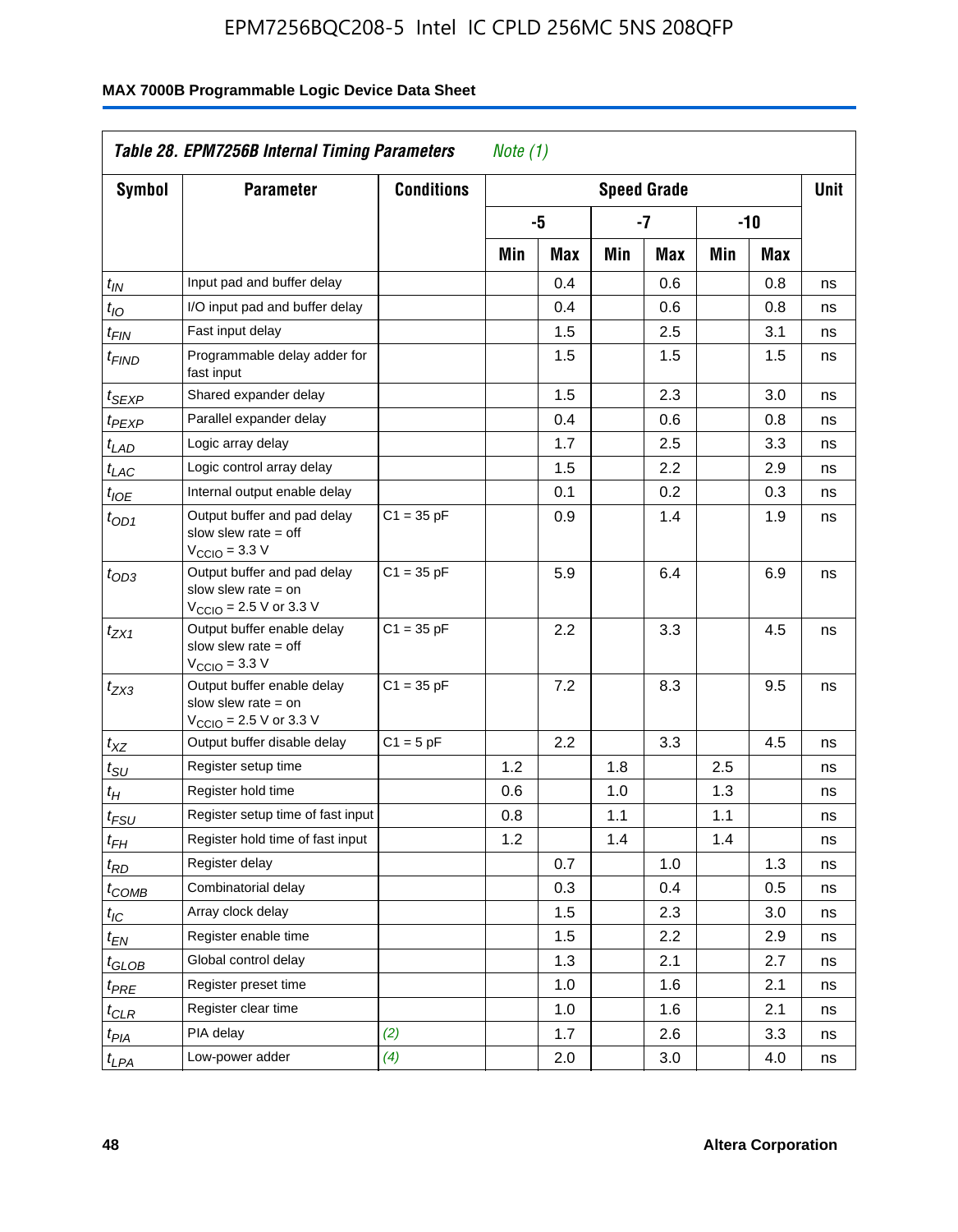| I/O Standard    | <b>Parameter</b>                | <b>Speed Grade</b> |        |     |        |     |        | <b>Unit</b> |
|-----------------|---------------------------------|--------------------|--------|-----|--------|-----|--------|-------------|
|                 |                                 |                    | -5     |     | $-7$   |     | $-10$  |             |
|                 |                                 | Min                | Max    | Min | Max    | Min | Max    |             |
| 3.3 V TTL/CMOS  | Input to PIA                    |                    | 0.0    |     | 0.0    |     | 0.0    | ns          |
|                 | Input to global clock and clear |                    | 0.0    |     | 0.0    |     | 0.0    | ns          |
|                 | Input to fast input register    |                    | 0.0    |     | 0.0    |     | 0.0    | ns          |
|                 | All outputs                     |                    | 0.0    |     | 0.0    |     | 0.0    | ns          |
| 2.5 V TTL/CMOS  | Input to PIA                    |                    | 0.4    |     | 0.6    |     | 0.8    | ns          |
|                 | Input to global clock and clear |                    | 0.3    |     | 0.5    |     | 0.6    | ns          |
|                 | Input to fast input register    |                    | 0.2    |     | 0.3    |     | 0.4    | ns          |
|                 | All outputs                     |                    | 0.2    |     | 0.3    |     | 0.4    | ns          |
| 1.8 V TTL/CMOS  | Input to PIA                    |                    | 0.6    |     | 0.9    |     | 1.2    | ns          |
|                 | Input to global clock and clear |                    | 0.6    |     | 0.9    |     | 1.2    | ns          |
|                 | Input to fast input register    |                    | 0.5    |     | 0.8    |     | 1.0    | ns          |
|                 | All outputs                     |                    | 1.3    |     | 2.0    |     | 2.6    | ns          |
| SSTL-2 Class I  | Input to PIA                    |                    | 1.5    |     | 2.3    |     | 3.0    | ns          |
|                 | Input to global clock and clear |                    | 1.3    |     | 2.0    |     | 2.6    | ns          |
|                 | Input to fast input register    |                    | 1.1    |     | 1.7    |     | 2.2    | ns          |
|                 | All outputs                     |                    | 0.0    |     | 0.0    |     | 0.0    | ns          |
| SSTL-2 Class II | Input to PIA                    |                    | 1.5    |     | 2.3    |     | 3.0    | ns          |
|                 | Input to global clock and clear |                    | 1.3    |     | 2.0    |     | 2.6    | ns          |
|                 | Input to fast input register    |                    | 1.1    |     | 1.7    |     | 2.2    | ns          |
|                 | All outputs                     |                    | $-0.1$ |     | $-0.2$ |     | $-0.2$ | ns          |
| SSTL-3 Class I  | Input to PIA                    |                    | 1.4    |     | 2.1    |     | 2.8    | ns          |
|                 | Input to global clock and clear |                    | 1.1    |     | 1.7    |     | 2.2    | ns          |
|                 | Input to fast input register    |                    | 1.0    |     | 1.5    |     | 2.0    | ns          |
|                 | All outputs                     |                    | 0.0    |     | 0.0    |     | 0.0    | ns          |
| SSTL-3 Class II | Input to PIA                    |                    | 1.4    |     | 2.1    |     | 2.8    | ns          |
|                 | Input to global clock and clear |                    | 1.1    |     | 1.7    |     | 2.2    | ns          |
|                 | Input to fast input register    |                    | 1.0    |     | 1.5    |     | 2.0    | ns          |
|                 | All outputs                     |                    | 0.0    |     | 0.0    |     | 0.0    | ns          |
| GTL+            | Input to PIA                    |                    | 1.8    |     | 2.7    |     | 3.6    | ns          |
|                 | Input to global clock and clear |                    | 1.8    |     | 2.7    |     | 3.6    | ns          |
|                 | Input to fast input register    |                    | 1.7    |     | 2.6    |     | 3.4    | ns          |
|                 | All outputs                     |                    | 0.0    |     | 0.0    |     | 0.0    | ns          |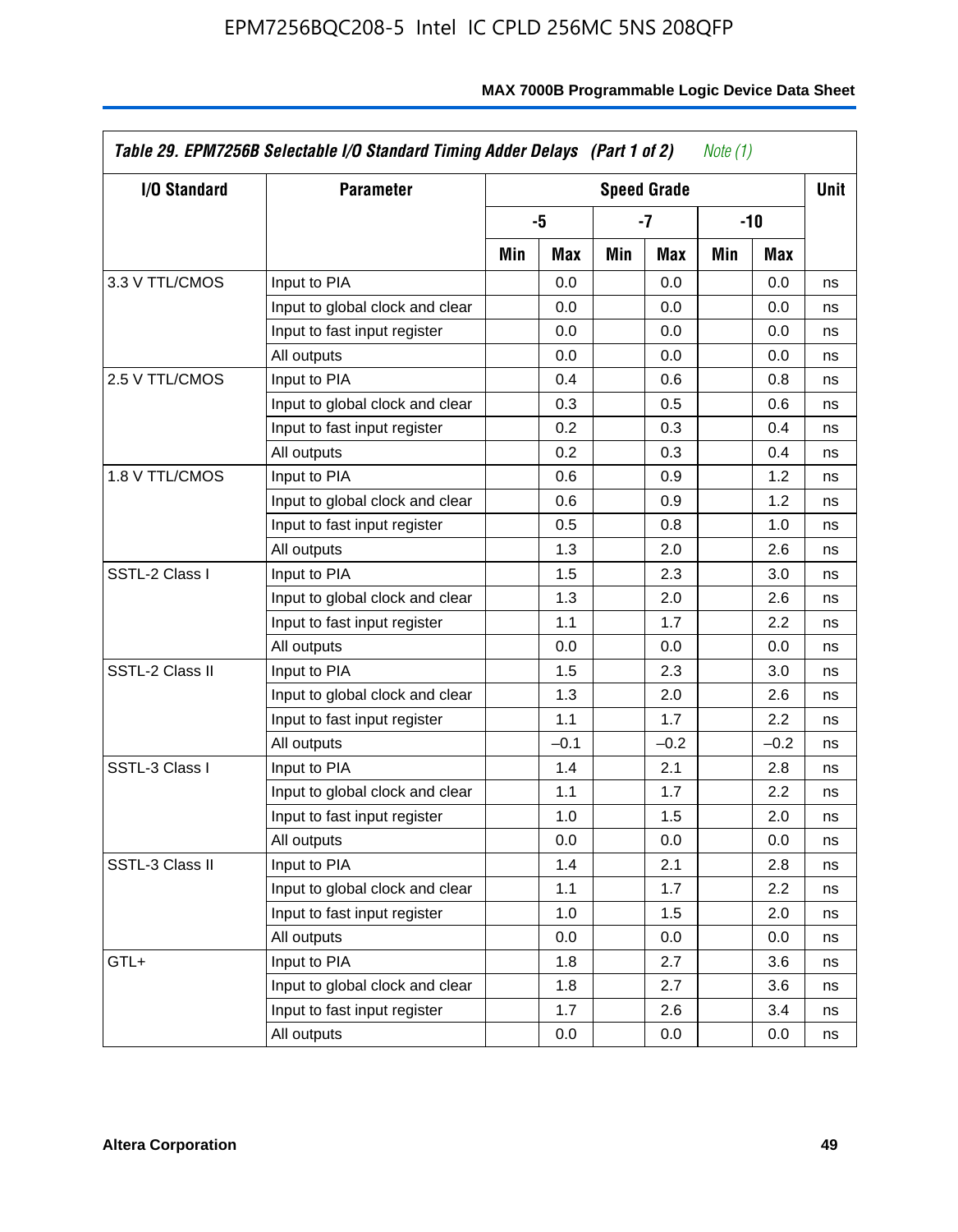### **MAX 7000B Programmable Logic Device Data Sheet**

| Table 29. EPM7256B Selectable I/O Standard Timing Adder Delays (Part 2 of 2)<br>Note (1) |                                 |                    |     |     |     |     |             |    |  |
|------------------------------------------------------------------------------------------|---------------------------------|--------------------|-----|-----|-----|-----|-------------|----|--|
| <b>I/O Standard</b>                                                                      | <b>Parameter</b>                | <b>Speed Grade</b> |     |     |     |     | <b>Unit</b> |    |  |
|                                                                                          |                                 | -5                 |     | -7  |     | -10 |             |    |  |
|                                                                                          |                                 | Min                | Max | Min | Max | Min | <b>Max</b>  |    |  |
| <b>PCI</b>                                                                               | Input to PIA                    |                    | 0.0 |     | 0.0 |     | 0.0         | ns |  |
|                                                                                          | Input to global clock and clear |                    | 0.0 |     | 0.0 |     | 0.0         | ns |  |
|                                                                                          | Input to fast input register    |                    | 0.0 |     | 0.0 |     | 0.0         | ns |  |
|                                                                                          | All outputs                     |                    | 0.0 |     | 0.0 |     | 0.0         | ns |  |

*Notes to tables:*

(1) These values are specified under the Recommended Operating Conditions in Table 15 on page 29. See Figure 14 for more information on switching waveforms.

(2) These values are specified for a PIA fan-out of one LAB (16 macrocells). For each additional LAB fan-out in these devices, add an additional 0.1 ns to the PIA timing value.

(3) Measured with a 16-bit loadable, enabled, up/down counter programmed into each LAB.

(4) The  $t_{LPA}$  parameter must be added to the  $t_{LAP}$ ,  $t_{LAP}$ ,  $t_{LCP}$ ,  $t_{ACL}$ ,  $t_{CPPW}$ ,  $t_{EN}$ , and  $t_{SEXP}$  parameters for macrocells running in low-power mode.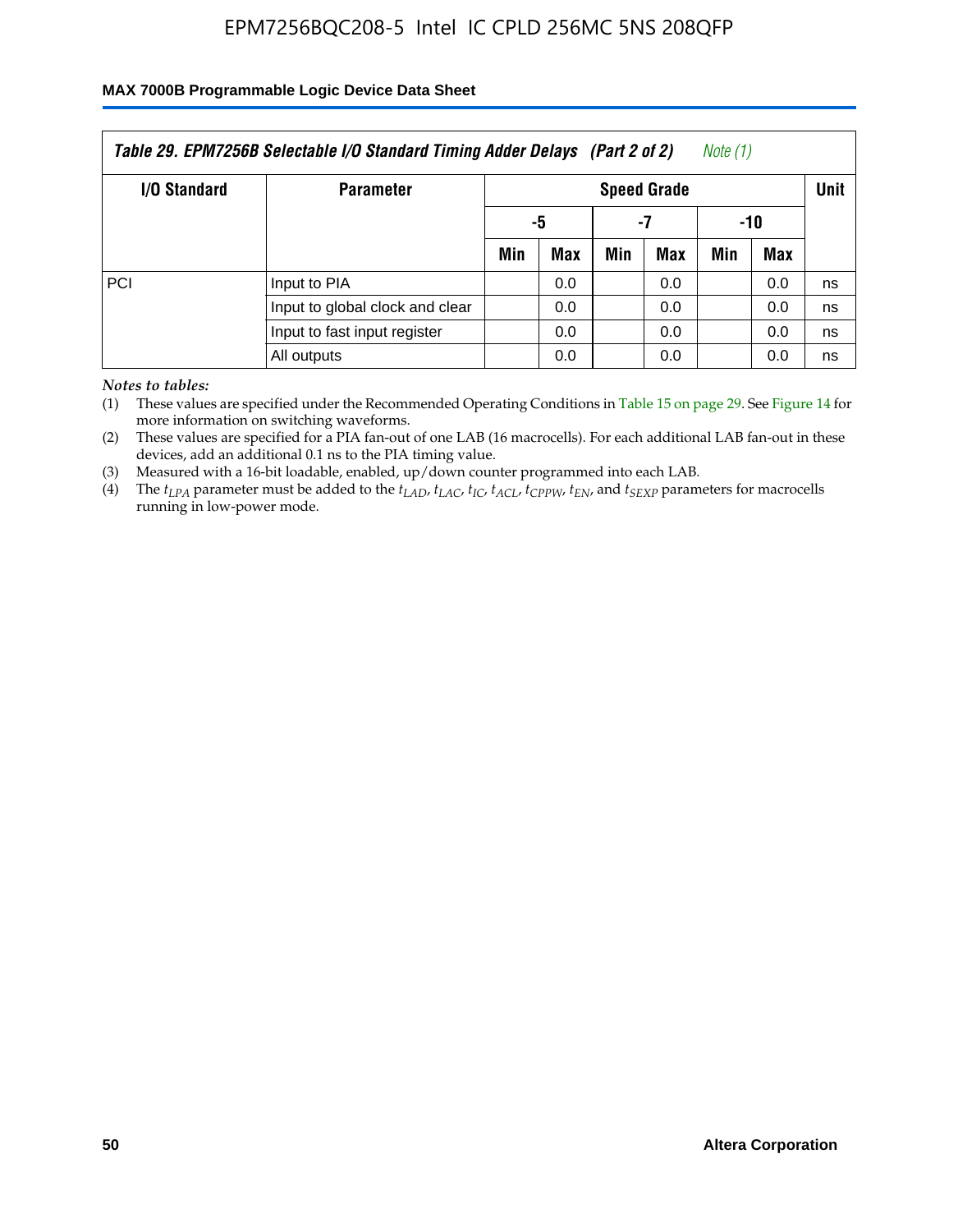|                         | Table 30. EPM7512B External Timing Parameters<br>Note $(1)$     |                    |       |            |       |                    |      |            |             |
|-------------------------|-----------------------------------------------------------------|--------------------|-------|------------|-------|--------------------|------|------------|-------------|
| Symbol                  | <b>Parameter</b>                                                | <b>Conditions</b>  |       |            |       | <b>Speed Grade</b> |      |            | <b>Unit</b> |
|                         |                                                                 |                    |       | -5         |       | $-7$               |      | $-10$      |             |
|                         |                                                                 |                    | Min   | <b>Max</b> | Min   | <b>Max</b>         | Min  | <b>Max</b> |             |
| t <sub>PD1</sub>        | Input to non-registered<br>output                               | $C1 = 35$ pF $(2)$ |       | 5.5        |       | 7.5                |      | 10.0       | ns          |
| t <sub>PD2</sub>        | I/O input to non-registered<br>output                           | $C1 = 35$ pF $(2)$ |       | 5.5        |       | 7.5                |      | 10.0       | ns          |
| $t_{\text{SU}}$         | Global clock setup time                                         | (2)                | 3.6   |            | 4.9   |                    | 6.5  |            | ns          |
| tμ                      | Global clock hold time                                          | (2)                | 0.0   |            | 0.0   |                    | 0.0  |            | ns          |
| t <sub>FSU</sub>        | Global clock setup time of<br>fast input                        |                    | 1.0   |            | 1.5   |                    | 1.5  |            | ns          |
| $t_{FH}$                | Global clock hold time of<br>fast input                         |                    | 1.0   |            | 1.0   |                    | 1.0  |            | ns          |
| t <sub>FZHSU</sub>      | Global clock setup time of<br>fast input with zero hold<br>time |                    | 2.5   |            | 3.0   |                    | 3.0  |            | ns          |
| t <sub>FZHH</sub>       | Global clock hold time of<br>fast input with zero hold<br>time  |                    | 0.0   |            | 0.0   |                    | 0.0  |            | ns          |
| $t_{CO1}$               | Global clock to output<br>delay                                 | $C1 = 35 pF$       | 1.0   | 3.7        | 1.0   | 5.0                | 1.0  | 6.7        | ns          |
| $t_{CH}$                | Global clock high time                                          |                    | 3.0   |            | 3.0   |                    | 4.0  |            | ns          |
| $t_{CL}$                | Global clock low time                                           |                    | 3.0   |            | 3.0   |                    | 4.0  |            | ns          |
| t <sub>ASU</sub>        | Array clock setup time                                          | (2)                | 1.4   |            | 1.9   |                    | 2.5  |            | ns          |
| t <sub>AH</sub>         | Array clock hold time                                           | (2)                | 0.5   |            | 0.6   |                    | 0.8  |            | ns          |
| t <sub>ACO1</sub>       | Array clock to output delay                                     | $C1 = 35$ pF $(2)$ | 1.0   | 5.9        | 1.0   | 8.0                | 1.0  | 10.7       | ns          |
| t <sub>ACH</sub>        | Array clock high time                                           |                    | 3.0   |            | 3.0   |                    | 4.0  |            | ns          |
| <b>t<sub>ACL</sub></b>  | Array clock low time                                            |                    | 3.0   |            | 3.0   |                    | 4.0  |            | ns          |
| tcppw                   | Minimum pulse width for<br>clear and preset                     |                    | 3.0   |            | 3.0   |                    | 4.0  |            | ns          |
| $t_{\text{CNT}}$        | Minimum global clock<br>period                                  | (2)                |       | 6.1        |       | 8.4                |      | 11.1       | ns          |
| $f_{CNT}$               | Maximum internal global<br>clock frequency                      | (2), (3)           | 163.9 |            | 119.0 |                    | 90.1 |            | <b>MHz</b>  |
| <b>t<sub>ACNT</sub></b> | Minimum array clock<br>period                                   | (2)                |       | 6.1        |       | 8.4                |      | 11.1       | ns          |
| f <sub>ACNT</sub>       | Maximum internal array<br>clock frequency                       | (2), (3)           | 163.9 |            | 119.0 |                    | 90.1 |            | <b>MHz</b>  |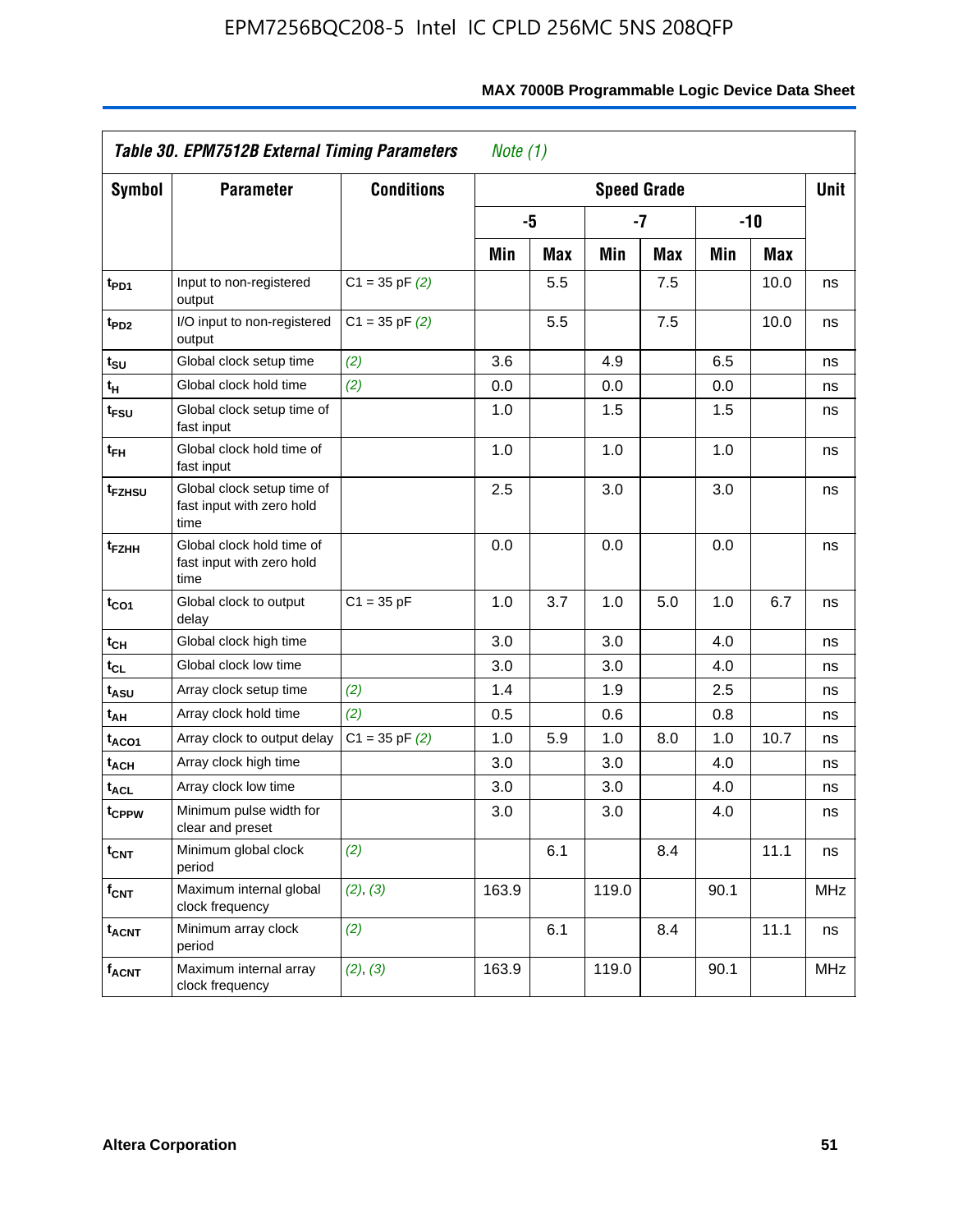| <b>Symbol</b>              | <b>Parameter</b>                                                                                            | <b>Conditions</b> | <b>Speed Grade</b> |     |     |      |     |      | <b>Unit</b> |
|----------------------------|-------------------------------------------------------------------------------------------------------------|-------------------|--------------------|-----|-----|------|-----|------|-------------|
|                            |                                                                                                             |                   |                    | -5  |     | $-7$ |     | -10  |             |
|                            |                                                                                                             |                   | Min                | Max | Min | Max  | Min | Max  |             |
| $t_{\mathsf{IN}}$          | Input pad and buffer delay                                                                                  |                   |                    | 0.3 |     | 0.3  |     | 0.5  | ns          |
| $t_{IO}$                   | I/O input pad and buffer delay                                                                              |                   |                    | 0.3 |     | 0.3  |     | 0.5  | ns          |
| $t_{\sf FIN}$              | Fast input delay                                                                                            |                   |                    | 2.2 |     | 3.2  |     | 4.0  | ns          |
| t <sub>FIND</sub>          | Programmable delay adder for<br>fast input                                                                  |                   |                    | 1.5 |     | 1.5  |     | 1.5  | ns          |
| t <sub>SEXP</sub>          | Shared expander delay                                                                                       |                   |                    | 1.5 |     | 2.1  |     | 2.7  | ns          |
| t <sub>PEXP</sub>          | Parallel expander delay                                                                                     |                   |                    | 0.4 |     | 0.5  |     | 0.7  | ns          |
| t <sub>LAD</sub>           | Logic array delay                                                                                           |                   |                    | 1.7 |     | 2.3  |     | 3.0  | ns          |
| $t_{LAC}$                  | Logic control array delay                                                                                   |                   |                    | 1.5 |     | 2.0  |     | 2.6  | ns          |
| $t_{IOE}$                  | Internal output enable delay                                                                                |                   |                    | 0.1 |     | 0.2  |     | 0.2  | ns          |
| $t_{OD1}$                  | Output buffer and pad delay<br>slow slew rate $=$ off<br>$V_{\text{CCIO}} = 3.3 \text{ V}$                  | $C1 = 35 pF$      |                    | 0.9 |     | 1.2  |     | 1.6  | ns          |
| $t_{OD3}$                  | Output buffer and pad delay<br>slow slew rate $=$ on<br>$V_{\text{CCIO}} = 2.5 \text{ V or } 3.3 \text{ V}$ | $C1 = 35 pF$      |                    | 5.9 |     | 6.2  |     | 6.6  | ns          |
| tzx1                       | Output buffer enable delay<br>slow slew rate $=$ off<br>$V_{\text{CCIO}} = 3.3 \text{ V}$                   | $C1 = 35 pF$      |                    | 2.8 |     | 3.8  |     | 5.0  | ns          |
| $t_{ZX3}$                  | Output buffer enable delay<br>slow slew rate $=$ on<br>$V_{\text{CCIO}} = 2.5 \text{ V or } 3.3 \text{ V}$  | $C1 = 35 pF$      |                    | 7.8 |     | 8.8  |     | 10.0 | ns          |
| $t_{XZ}$                   | Output buffer disable delay                                                                                 | $C1 = 5pF$        |                    | 2.8 |     | 3.8  |     | 5.0  | ns          |
| $t_{\text{SU}}$            | Register setup time                                                                                         |                   | 1.5                |     | 2.0 |      | 2.6 |      | ns          |
| $t_H$                      | Register hold time                                                                                          |                   | 0.4                |     | 0.5 |      | 0.7 |      | ns          |
| $t_{\mathit{FSU}}$         | Register setup time of fast input                                                                           |                   | 0.8                |     | 1.1 |      | 1.1 |      | ns          |
| t <sub>FH</sub>            | Register hold time of fast input                                                                            |                   | 1.2                |     | 1.4 |      | 1.4 |      | ns          |
| $t_{RD}$                   | Register delay                                                                                              |                   |                    | 0.5 |     | 0.7  |     | 1.0  | ns          |
| $t_{\rm COMB}$             | Combinatorial delay                                                                                         |                   |                    | 0.2 |     | 0.3  |     | 0.4  | ns          |
| $t_{IC}$                   | Array clock delay                                                                                           |                   |                    | 1.8 |     | 2.4  |     | 3.1  | ns          |
| $t_{EN}$                   | Register enable time                                                                                        |                   |                    | 1.5 |     | 2.0  |     | 2.6  | ns          |
| $t_{\scriptstyle\rm GLOB}$ | Global control delay                                                                                        |                   |                    | 2.0 |     | 2.8  |     | 3.6  | ns          |
| $t_{PRE}$                  | Register preset time                                                                                        |                   |                    | 1.0 |     | 1.4  |     | 1.9  | ns          |
| $t_{\text{CLR}}$           | Register clear time                                                                                         |                   |                    | 1.0 |     | 1.4  |     | 1.9  | ns          |
| t <sub>PIA</sub>           | PIA delay                                                                                                   | (2)               |                    | 2.4 |     | 3.4  |     | 4.5  | ns          |
| $t_{LPA}$                  | Low-power adder                                                                                             | (4)               |                    | 2.0 |     | 2.7  |     | 3.6  | ns          |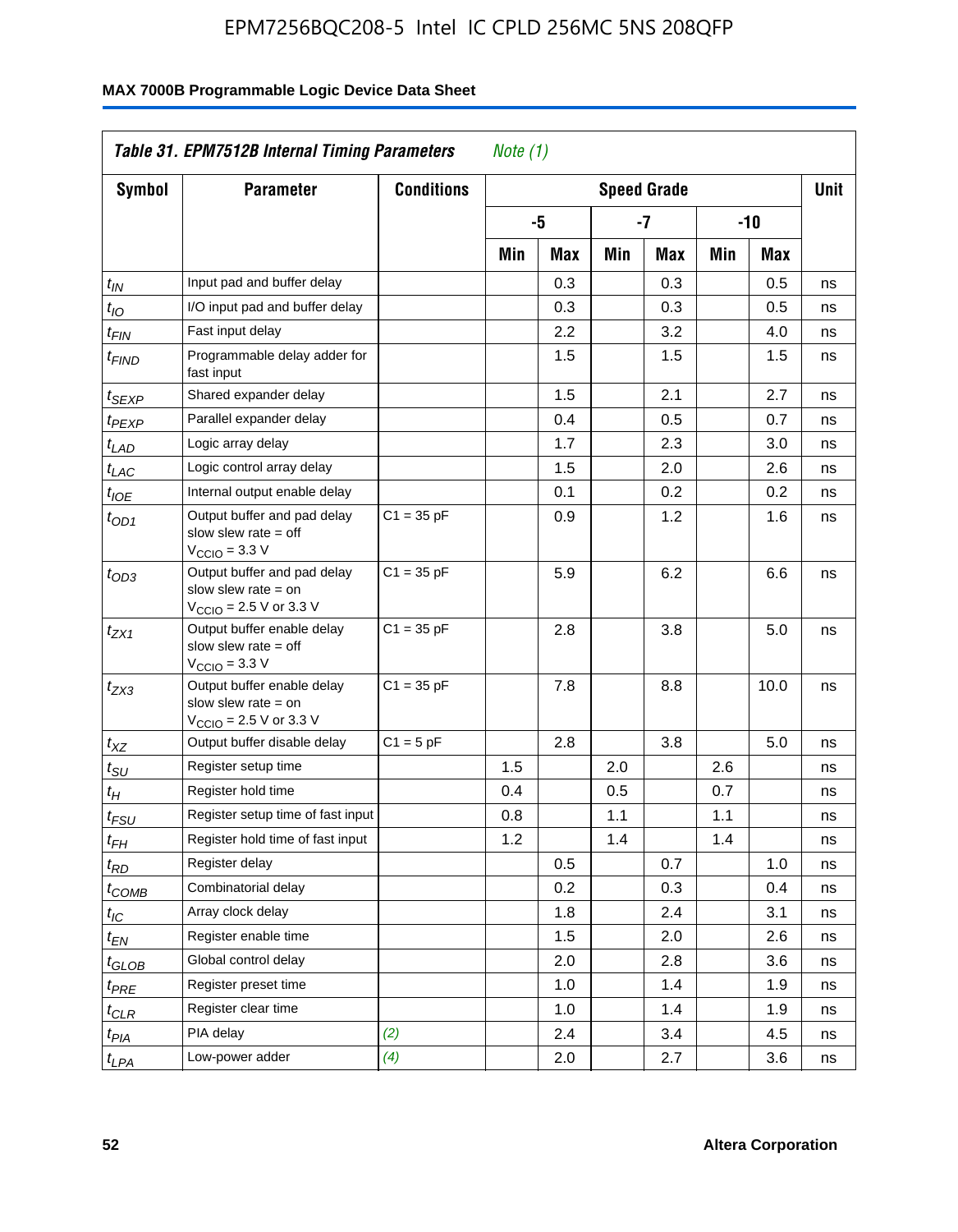| I/O Standard    | <b>Parameter</b>                | <b>Speed Grade</b> |        |     |        |     |        | <b>Unit</b> |
|-----------------|---------------------------------|--------------------|--------|-----|--------|-----|--------|-------------|
|                 |                                 |                    | -5     |     | $-7$   |     | -10    |             |
|                 |                                 | Min                | Max    | Min | Max    | Min | Max    |             |
| 3.3 V TTL/CMOS  | Input to PIA                    |                    | 0.0    |     | 0.0    |     | 0.0    | ns          |
|                 | Input to global clock and clear |                    | 0.0    |     | 0.0    |     | 0.0    | ns          |
|                 | Input to fast input register    |                    | 0.0    |     | 0.0    |     | 0.0    | ns          |
|                 | All outputs                     |                    | 0.0    |     | 0.0    |     | 0.0    | ns          |
| 2.5 V TTL/CMOS  | Input to PIA                    |                    | 0.4    |     | 0.5    |     | 0.7    | ns          |
|                 | Input to global clock and clear |                    | 0.3    |     | 0.4    |     | 0.5    | ns          |
|                 | Input to fast input register    |                    | 0.2    |     | 0.3    |     | 0.3    | ns          |
|                 | All outputs                     |                    | 0.2    |     | 0.3    |     | 0.3    | ns          |
| 1.8 V TTL/CMOS  | Input to PIA                    |                    | 0.7    |     | 1.0    |     | 1.3    | ns          |
|                 | Input to global clock and clear |                    | 0.6    |     | 0.8    |     | 1.0    | ns          |
|                 | Input to fast input register    |                    | 0.5    |     | 0.6    |     | 0.8    | ns          |
|                 | All outputs                     |                    | 1.3    |     | 1.8    |     | 2.3    | ns          |
| SSTL-2 Class I  | Input to PIA                    |                    | 1.5    |     | 2.0    |     | 2.7    | ns          |
|                 | Input to global clock and clear |                    | 1.4    |     | 1.9    |     | 2.5    | ns          |
|                 | Input to fast input register    |                    | 1.1    |     | 1.5    |     | 2.0    | ns          |
|                 | All outputs                     |                    | 0.0    |     | 0.0    |     | 0.0    | ns          |
| SSTL-2 Class II | Input to PIA                    |                    | 1.5    |     | 2.0    |     | 2.7    | ns          |
|                 | Input to global clock and clear |                    | 1.4    |     | 1.9    |     | 2.5    | ns          |
|                 | Input to fast input register    |                    | 1.1    |     | 1.5    |     | 2.0    | ns          |
|                 | All outputs                     |                    | $-0.1$ |     | $-0.1$ |     | $-0.2$ | ns          |
| SSTL-3 Class I  | Input to PIA                    |                    | 1.4    |     | 1.9    |     | 2.5    | ns          |
|                 | Input to global clock and clear |                    | 1.2    |     | 1.6    |     | 2.2    | ns          |
|                 | Input to fast input register    |                    | 1.0    |     | 1.4    |     | 1.8    | ns          |
|                 | All outputs                     |                    | 0.0    |     | 0.0    |     | 0.0    | ns          |
| SSTL-3 Class II | Input to PIA                    |                    | 1.4    |     | 1.9    |     | 2.5    | ns          |
|                 | Input to global clock and clear |                    | 1.2    |     | 1.6    |     | 2.2    | ns          |
|                 | Input to fast input register    |                    | 1.0    |     | 1.4    |     | 1.8    | ns          |
|                 | All outputs                     |                    | 0.0    |     | 0.0    |     | 0.0    | ns          |
| GTL+            | Input to PIA                    |                    | 1.8    |     | 2.5    |     | 3.3    | ns          |
|                 | Input to global clock and clear |                    | 1.9    |     | 2.6    |     | 3.5    | ns          |
|                 | Input to fast input register    |                    | 1.8    |     | 2.5    |     | 3.3    | ns          |
|                 | All outputs                     |                    | 0.0    |     | 0.0    |     | 0.0    | ns          |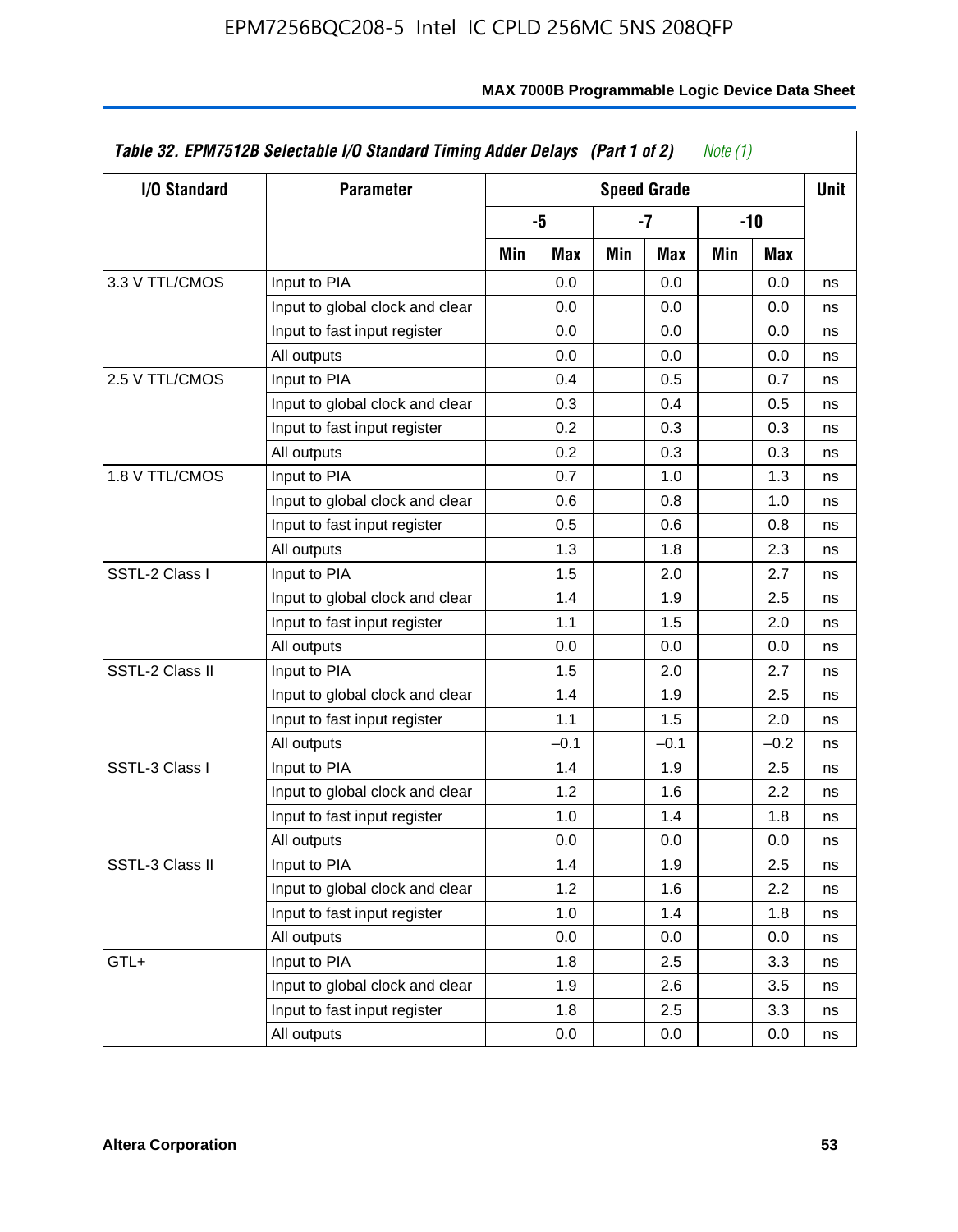#### **MAX 7000B Programmable Logic Device Data Sheet**

| Table 32. EPM7512B Selectable I/O Standard Timing Adder Delays (Part 2 of 2)<br>Note (1) |                                 |                    |            |     |     |     |             |    |  |
|------------------------------------------------------------------------------------------|---------------------------------|--------------------|------------|-----|-----|-----|-------------|----|--|
| <b>I/O Standard</b>                                                                      | <b>Parameter</b>                | <b>Speed Grade</b> |            |     |     |     | <b>Unit</b> |    |  |
|                                                                                          |                                 | -5                 |            | -7  |     | -10 |             |    |  |
|                                                                                          |                                 | Min                | <b>Max</b> | Min | Max | Min | <b>Max</b>  |    |  |
| <b>PCI</b>                                                                               | Input to PIA                    |                    | 0.0        |     | 0.0 |     | 0.0         | ns |  |
|                                                                                          | Input to global clock and clear |                    | 0.0        |     | 0.0 |     | 0.0         | ns |  |
|                                                                                          | Input to fast input register    |                    | 0.0        |     | 0.0 |     | 0.0         | ns |  |
|                                                                                          | All outputs                     |                    | 0.0        |     | 0.0 |     | 0.0         | ns |  |

*Notes to tables:*

(1) These values are specified under the Recommended Operating Conditions in Table 15 on page 29. See Figure 14 for more information on switching waveforms.

(2) These values are specified for a PIA fan-out of one LAB (16 macrocells). For each additional LAB fan-out in these devices, add an additional 0.12 ns to the PIA timing value.

(3) Measured with a 16-bit loadable, enabled, up/down counter programmed into each LAB.

(4) The  $t_{LPA}$  parameter must be added to the  $t_{LAD}$ ,  $t_{LAC}$ ,  $t_{IC}$ ,  $t_{ACL}$ ,  $t_{CPPW}$ ,  $t_{EN}$ , and  $t_{SEXP}$  parameters for macrocells running in low-power mode.

# **Power Consumption**

Supply power (P) versus frequency ( $f_{MAX}$ , in MHz) for MAX 7000B devices is calculated with the following equation:

 $P = P_{INT} + P_{IO} = I_{CCINT} \times V_{CC} + P_{IO}$ 

The  $P_{IO}$  value, which depends on the device output load characteristics and switching frequency, can be calculated using the guidelines given in *Application Note 74 (Evaluating Power for Altera Devices)*.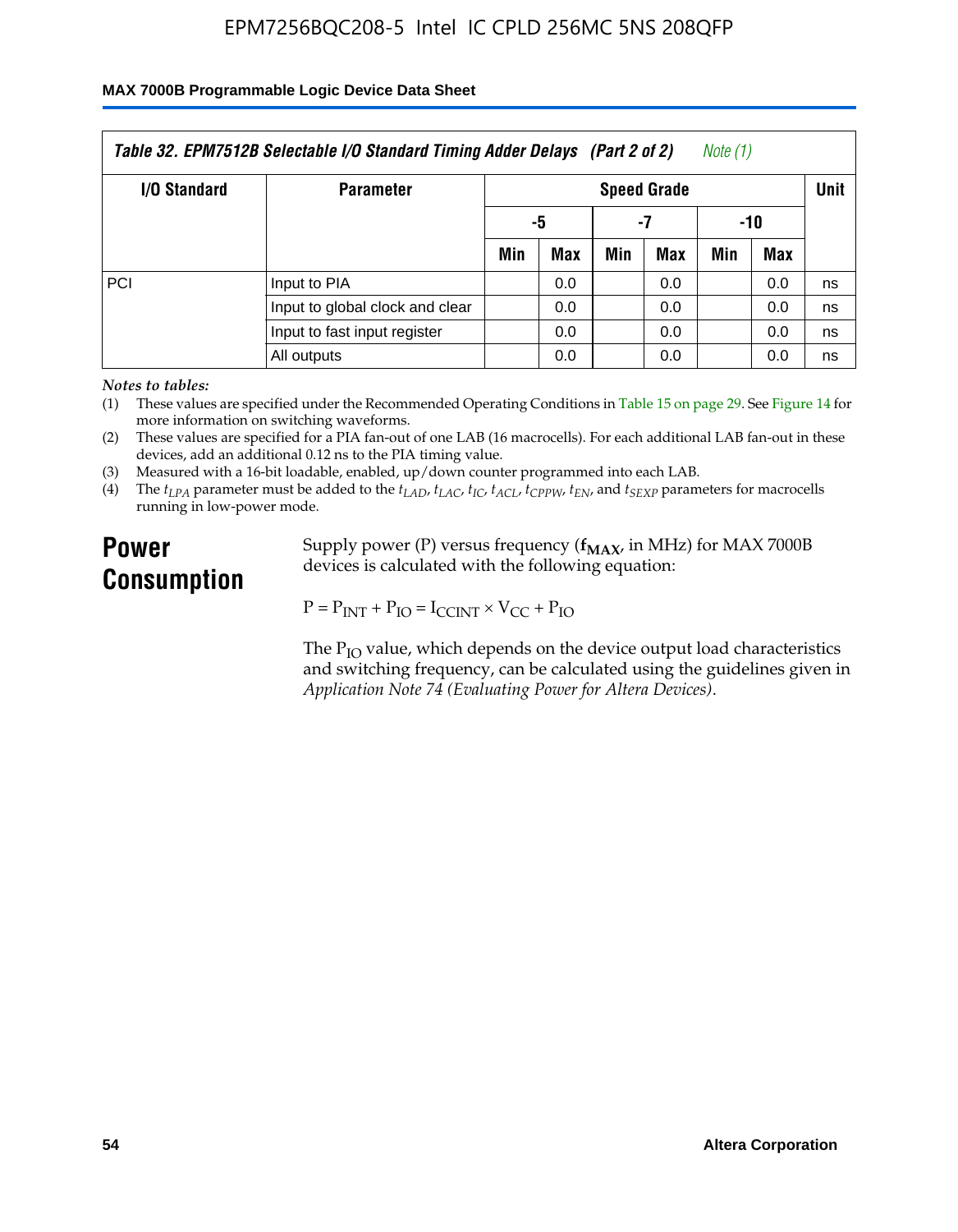The I<sub>CCINT</sub> value depends on the switching frequency and the application logic. The  $I_{\text{CCINT}}$  value is calculated with the following equation:

 $I_{\text{CCINT}} =$ 

 $(A \times MC_{TON}) + [B \times (MC_{DEV} - MC_{TON})] + (C \times MC_{USED} \times f_{MAX} \times tog_{LC})$ 

The parameters in this equation are:

| MC <sub>TON</sub> | $=$ Number of macrocells with the Turbo Bit <sup>TM</sup> option turned |
|-------------------|-------------------------------------------------------------------------|
|                   | on, as reported in the MAX+PLUS II Report File (.rpt)                   |
| MC <sub>DFV</sub> | = Number of macrocells in the device                                    |
| $MC_{\rm{USED}}$  | $=$ Total number of macrocells in the design, as reported in            |
|                   | the Report File                                                         |
| $f_{MAX}$         | = Highest clock frequency to the device                                 |
| $tog_{LC}$        | = Average percentage of logic cells toggling at each clock              |
|                   | (typically 12.5%)                                                       |
| A, B, C           | $=$ Constants, shown in Table 33                                        |
|                   |                                                                         |

| Table 33. MAX 7000B I <sub>CC</sub> Equation Constants |      |      |       |  |  |  |  |  |
|--------------------------------------------------------|------|------|-------|--|--|--|--|--|
| <b>Device</b>                                          | A    | B    | C     |  |  |  |  |  |
| <b>EPM7032B</b>                                        | 0.91 | 0.54 | 0.010 |  |  |  |  |  |
| <b>EPM7064B</b>                                        | 0.91 | 0.54 | 0.012 |  |  |  |  |  |
| <b>EPM7128B</b>                                        | 0.91 | 0.54 | 0.016 |  |  |  |  |  |
| <b>EPM7256B</b>                                        | 0.91 | 0.54 | 0.017 |  |  |  |  |  |
| <b>EPM7512B</b>                                        | 0.91 | 0.54 | 0.019 |  |  |  |  |  |

This calculation provides an  $I_{CC}$  estimate based on typical conditions using a pattern of a 16-bit, loadable, enabled, up/down counter in each LAB with no output load. Actual  $I_{CC}$  should be verified during operation because this measurement is sensitive to the actual pattern in the device and the environmental operating conditions.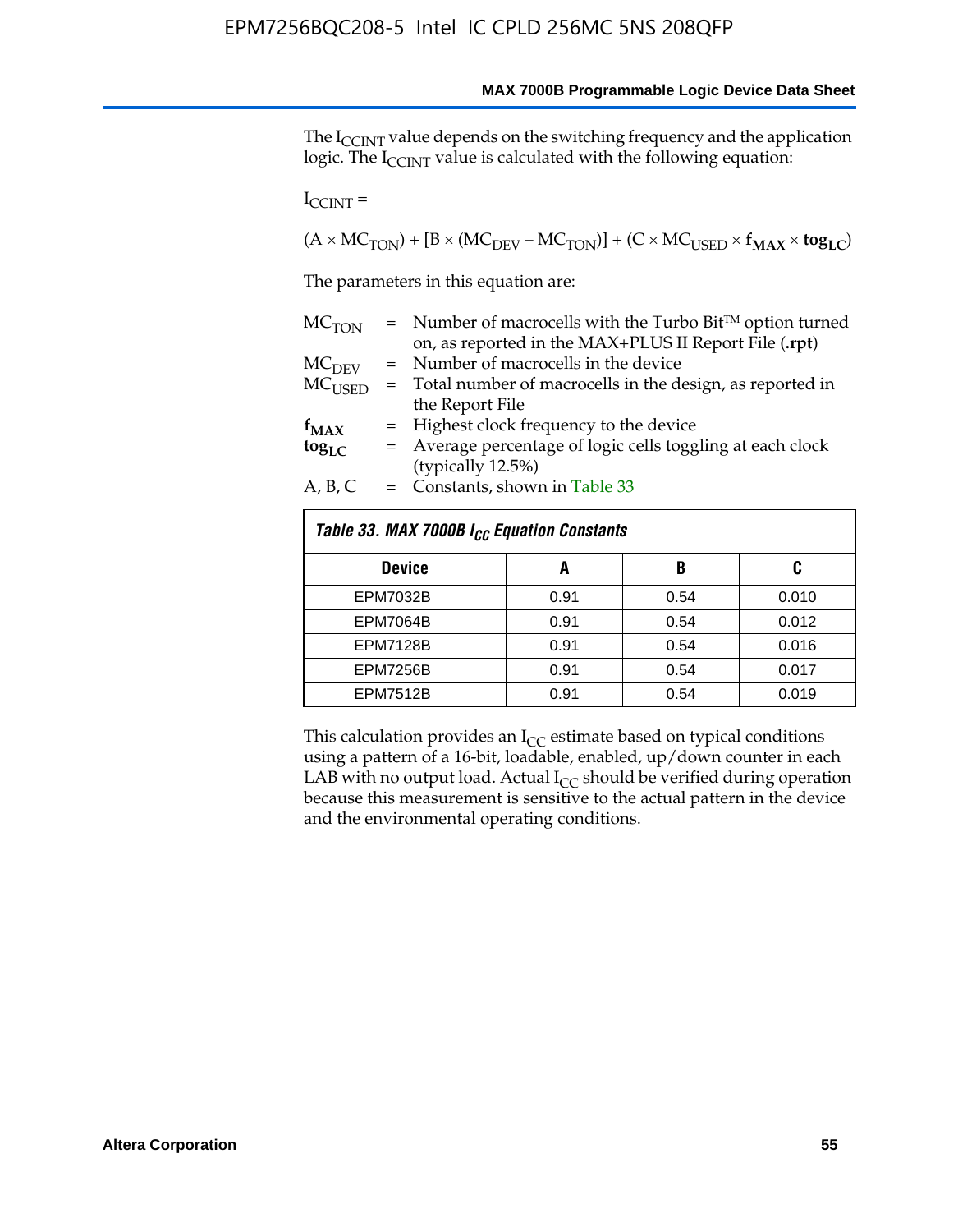![](_page_56_Figure_2.jpeg)

*Figure 15. ICC vs. Frequency for EPM7032B Devices*

![](_page_56_Figure_4.jpeg)

![](_page_56_Figure_5.jpeg)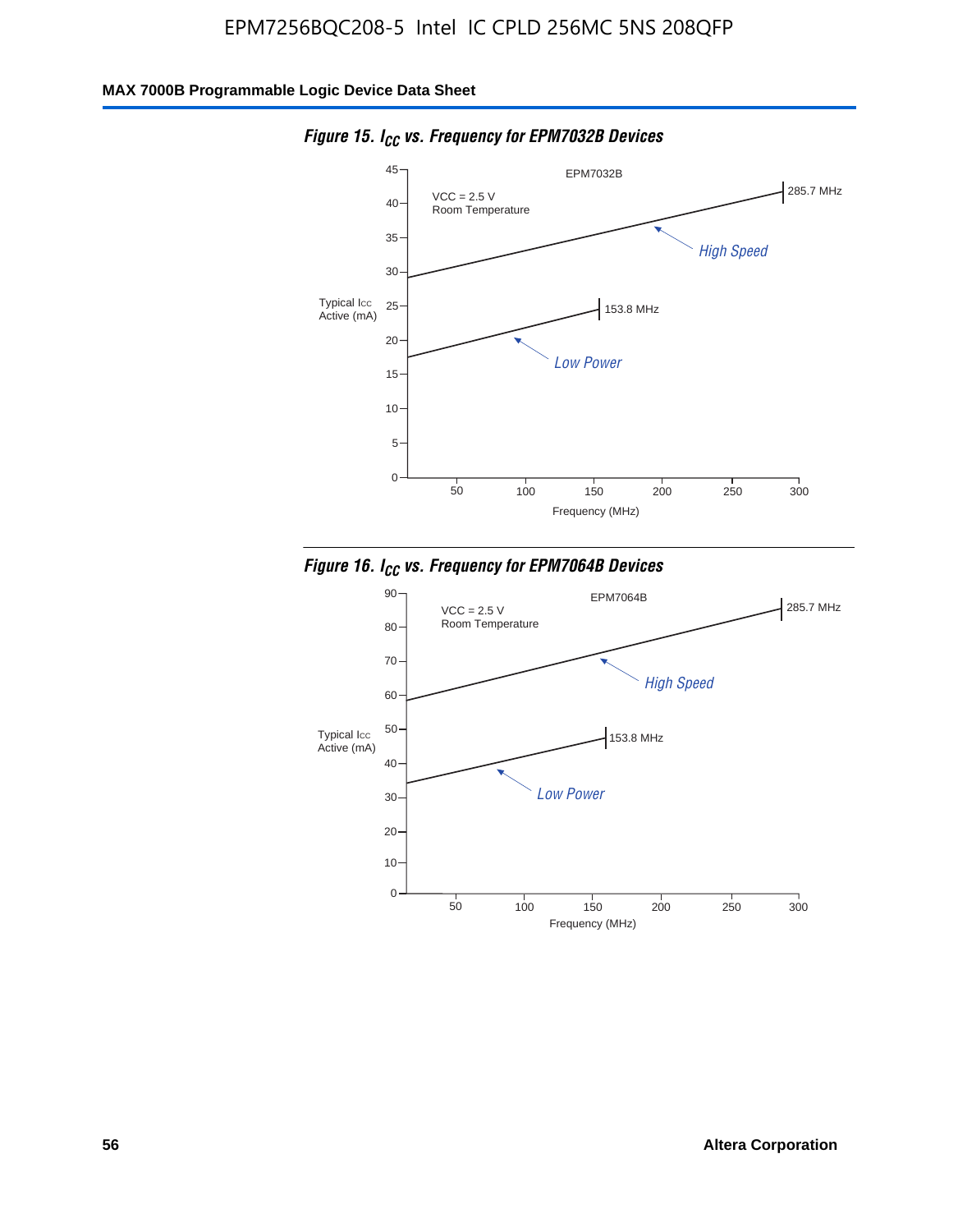![](_page_57_Figure_2.jpeg)

*Figure 17. ICC vs. Frequency for EPM7128B Devices*

![](_page_57_Figure_4.jpeg)

![](_page_57_Figure_5.jpeg)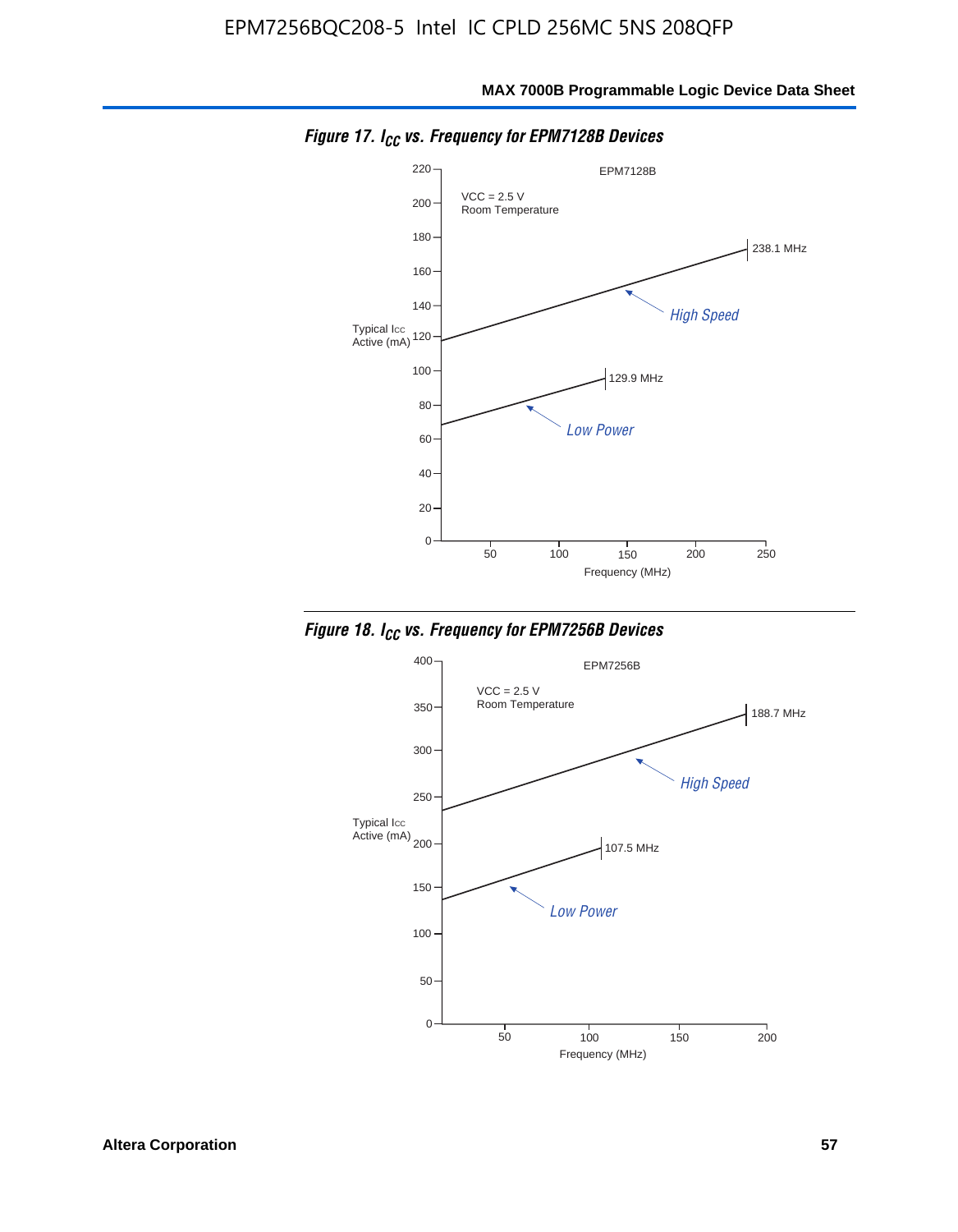![](_page_58_Figure_2.jpeg)

*Figure 19. I<sub>CC</sub> vs. Frequency for EPM7512B Devices*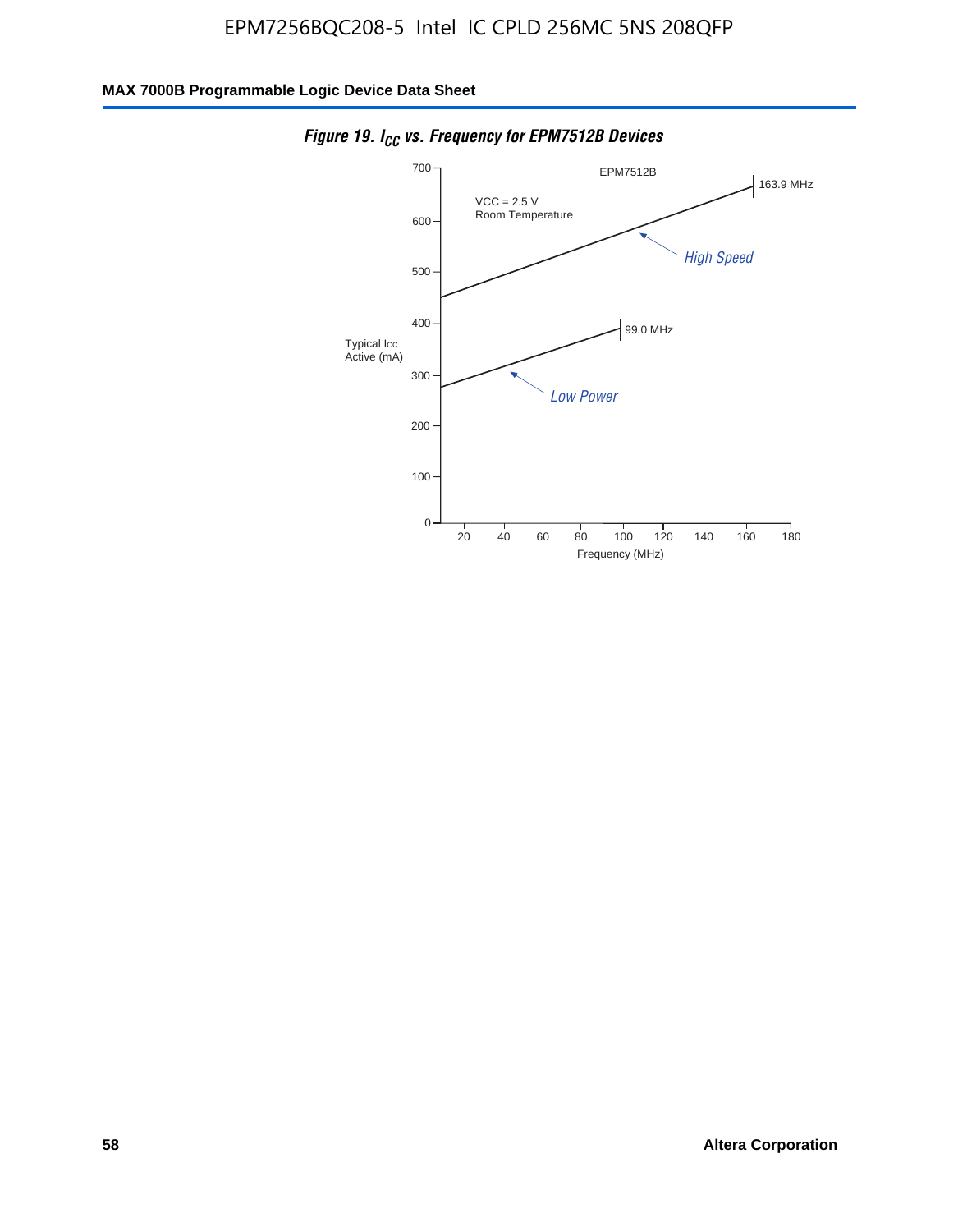#### **MAX 7000B Programmable Logic Device Data Sheet**

# **Device Pin-Outs**

See the Altera web site (**http://www.altera.com**) or the *Altera Digital Library* for pin-out information.

Figures 20 through 29 show the package pin-out diagrams for MAX 7000B devices.

#### *Figure 20. 44-Pin PLCC/TQFP Package Pin-Out Diagram*

![](_page_59_Figure_6.jpeg)

*Package outlines not drawn to scale.*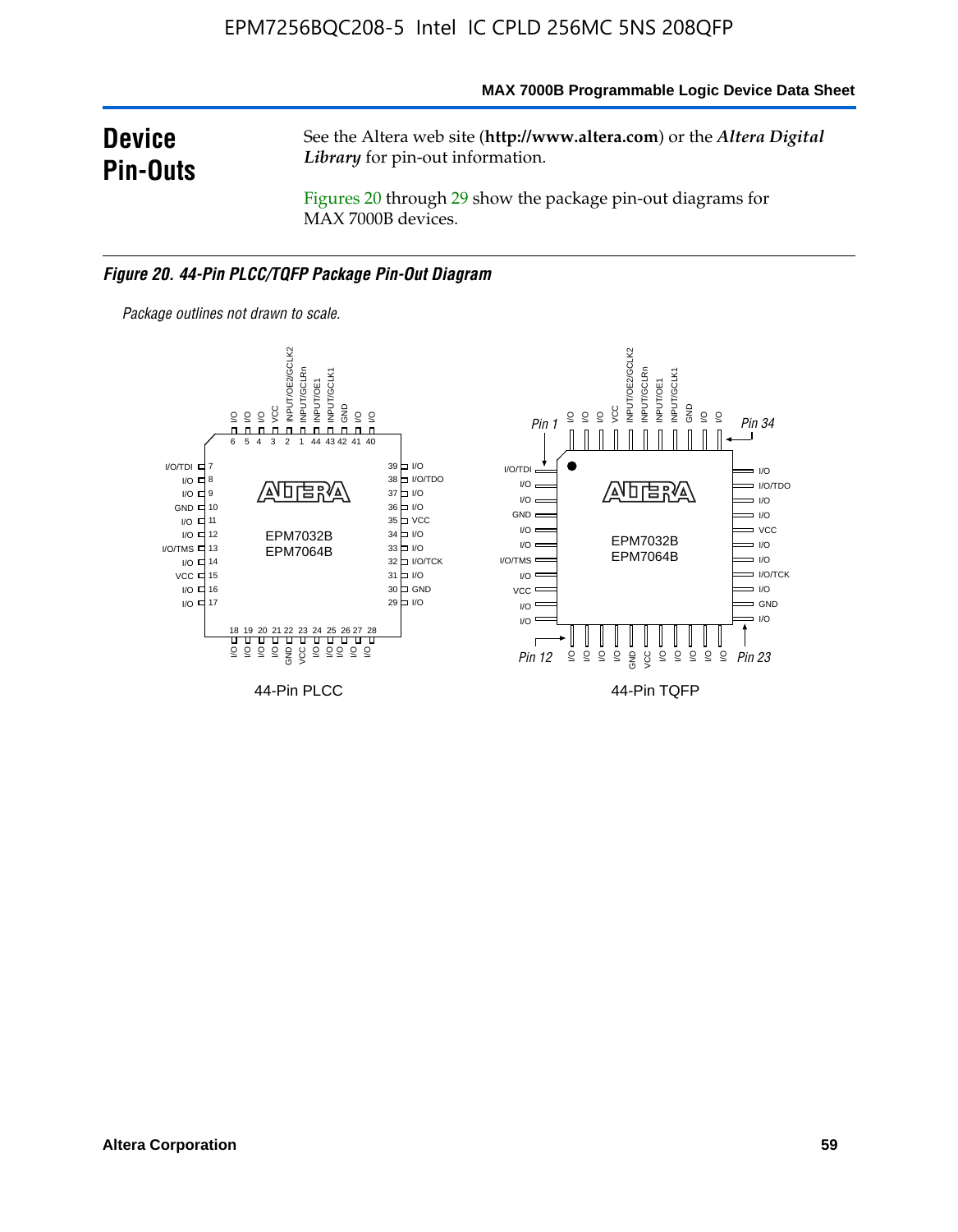![](_page_60_Figure_2.jpeg)

*Package outlines not drawn to scale.*

![](_page_60_Figure_4.jpeg)

*Figure 22. 49-Pin Ultra FineLine BGA Package Pin-Out Diagram*

*Package outline not drawn to scale.*

![](_page_60_Figure_7.jpeg)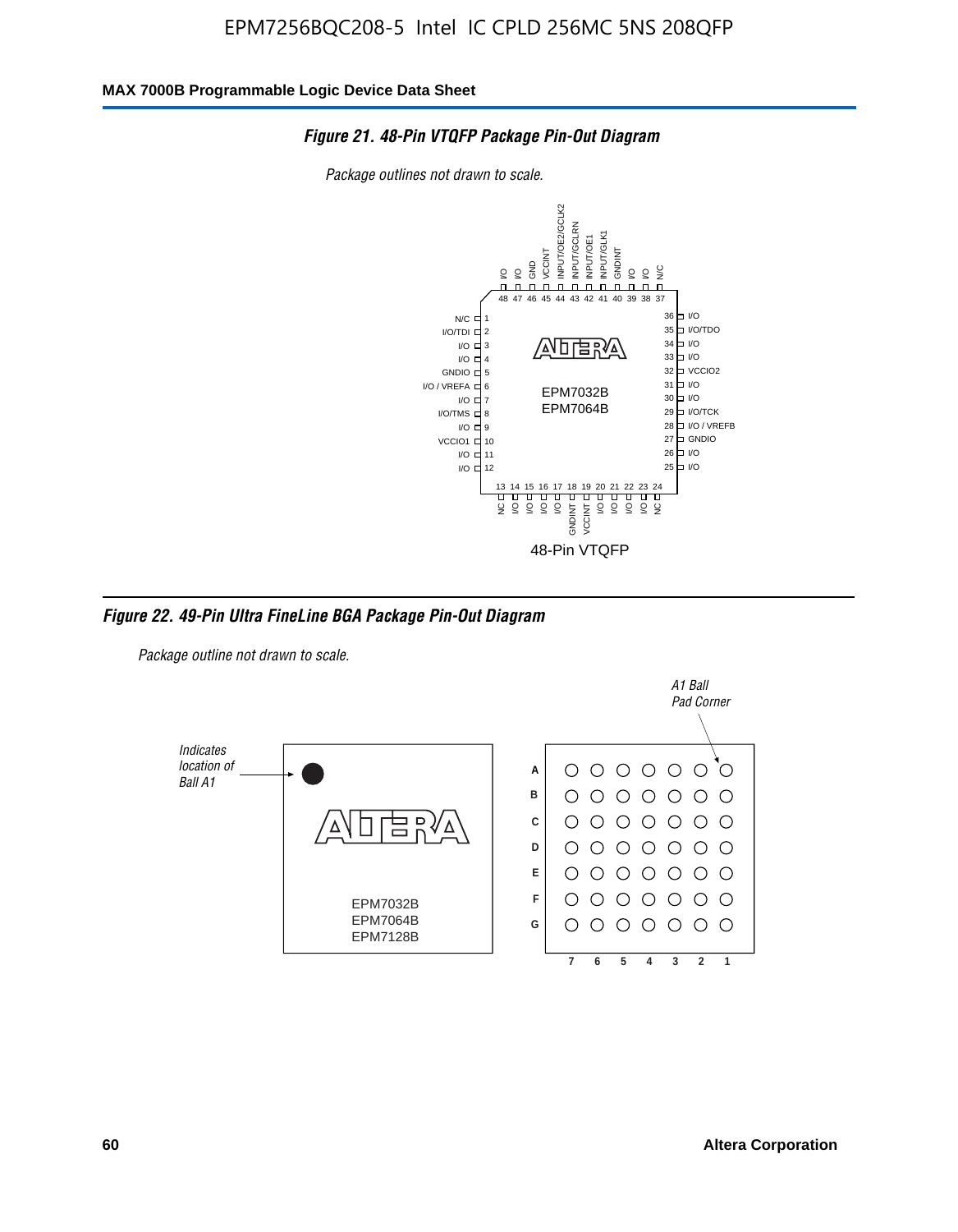![](_page_61_Figure_2.jpeg)

*Package outline not drawn to scale.*

![](_page_61_Figure_4.jpeg)

*Figure 24. 100-Pin FineLine BGA Package Pin-Out Diagram*

![](_page_61_Figure_6.jpeg)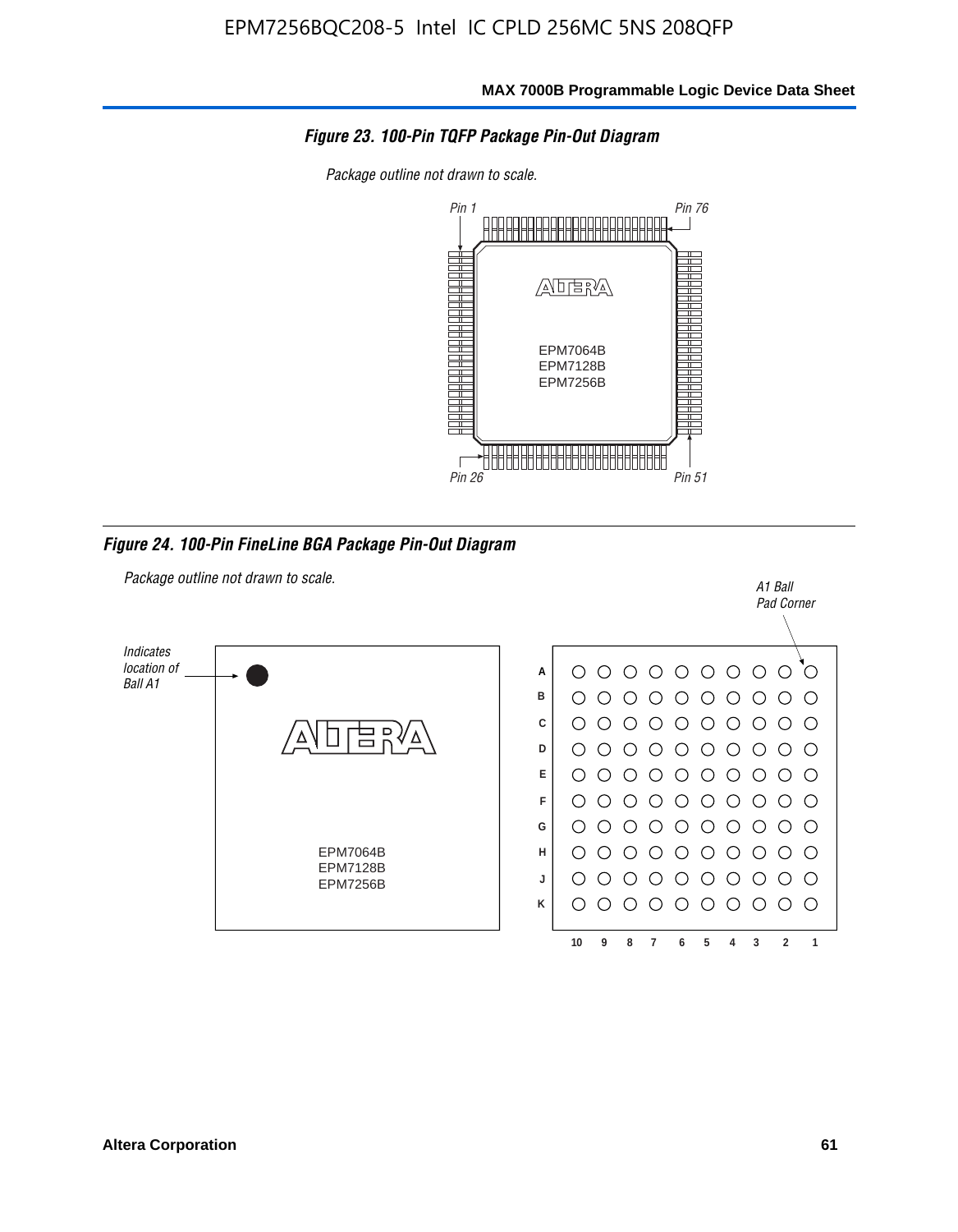![](_page_62_Figure_2.jpeg)

#### *Figure 25. 144-Pin TQFP Package Pin-Out Diagram*

*Package outline not drawn to scale*.

*Figure 26. 169-Pin Ultra FineLine BGA Pin-Out Diagram*

*Package outline not drawn to scale.*

![](_page_62_Figure_7.jpeg)

A1 Ball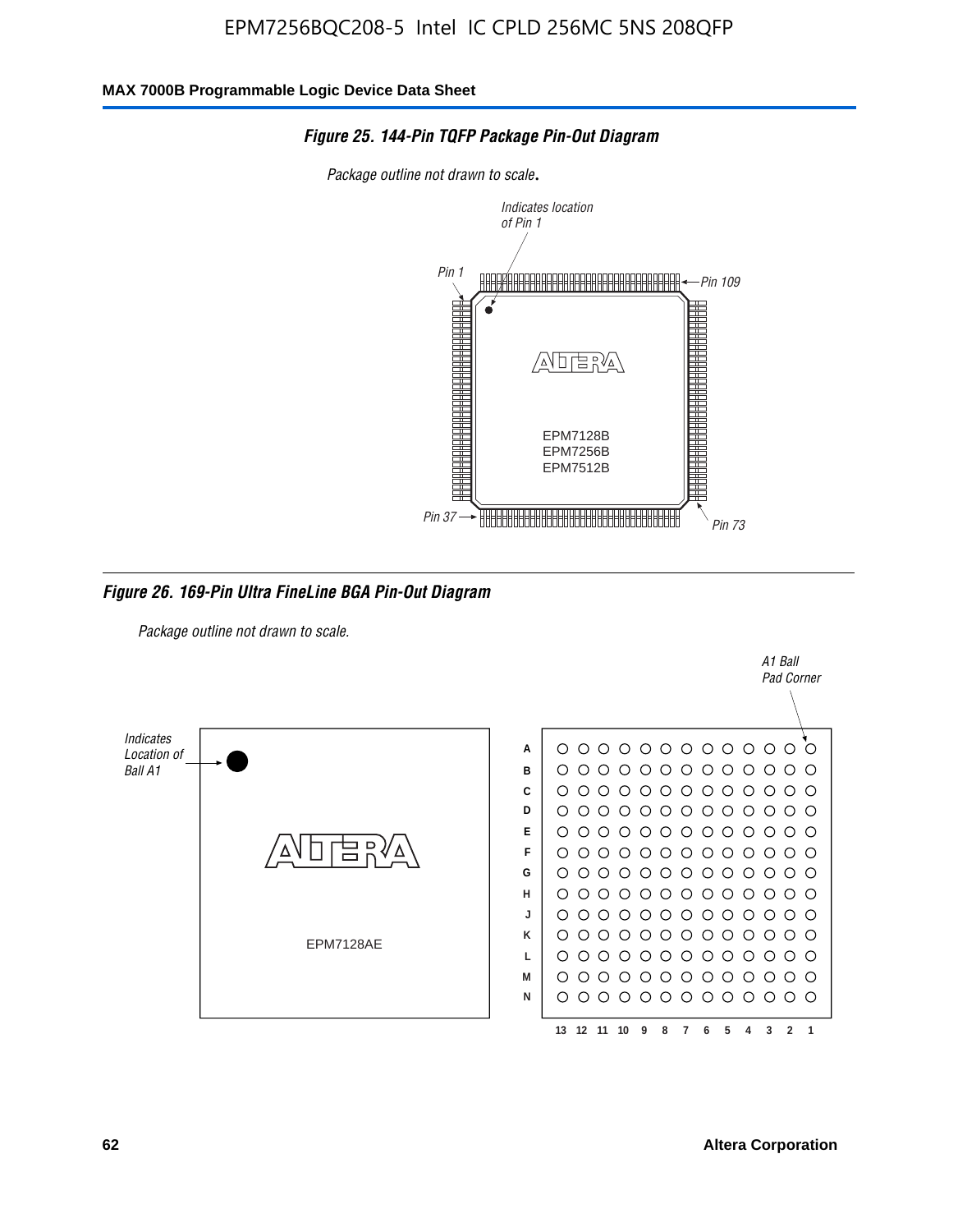#### *Figure 27. 208-Pin PQFP Package Pin-Out Diagram*

*Package outline not drawn to scale*.

![](_page_63_Figure_4.jpeg)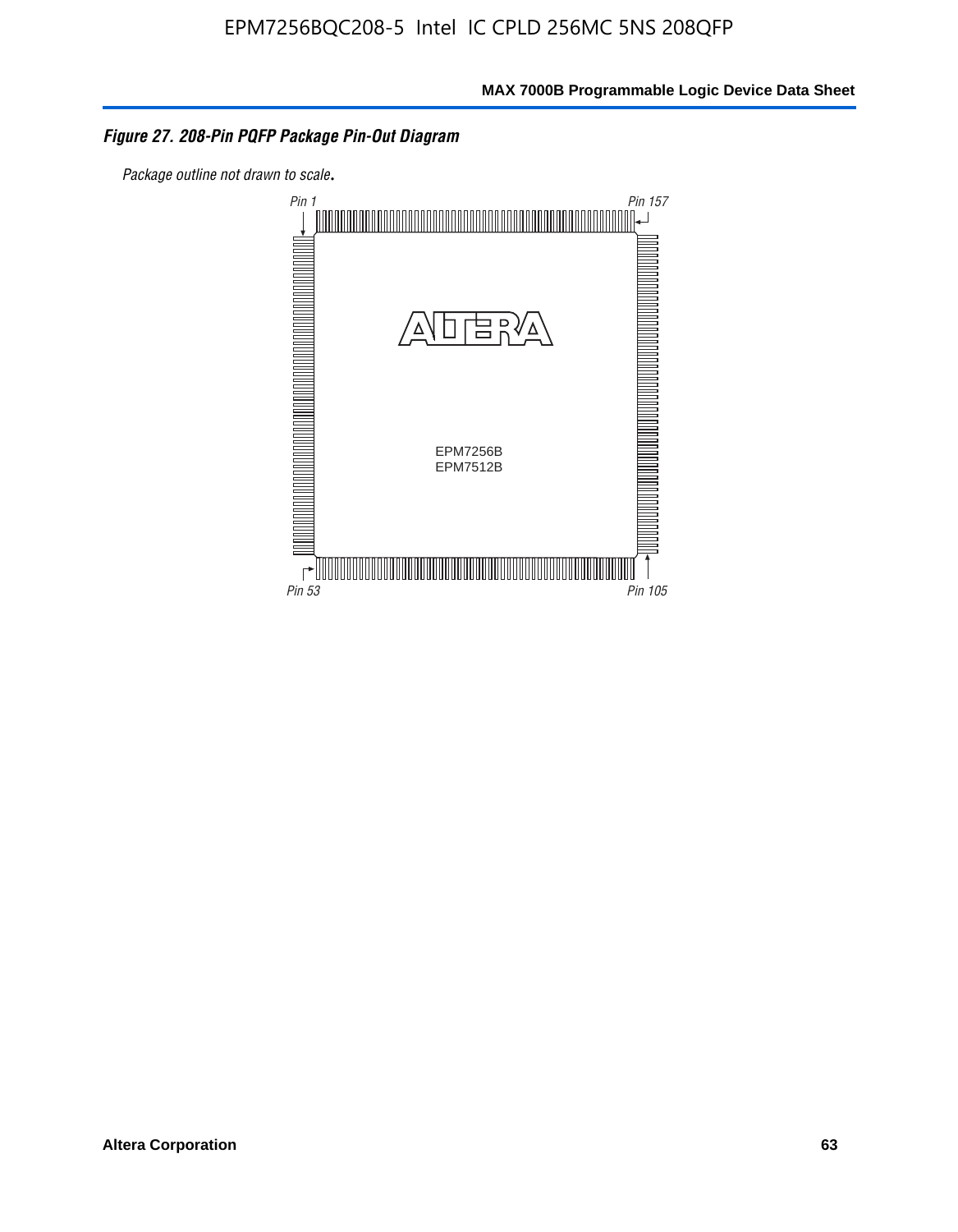#### *Figure 28. 256-Pin BGA Package Pin-Out Diagram*

*Package outline not drawn to scale.*

![](_page_64_Figure_4.jpeg)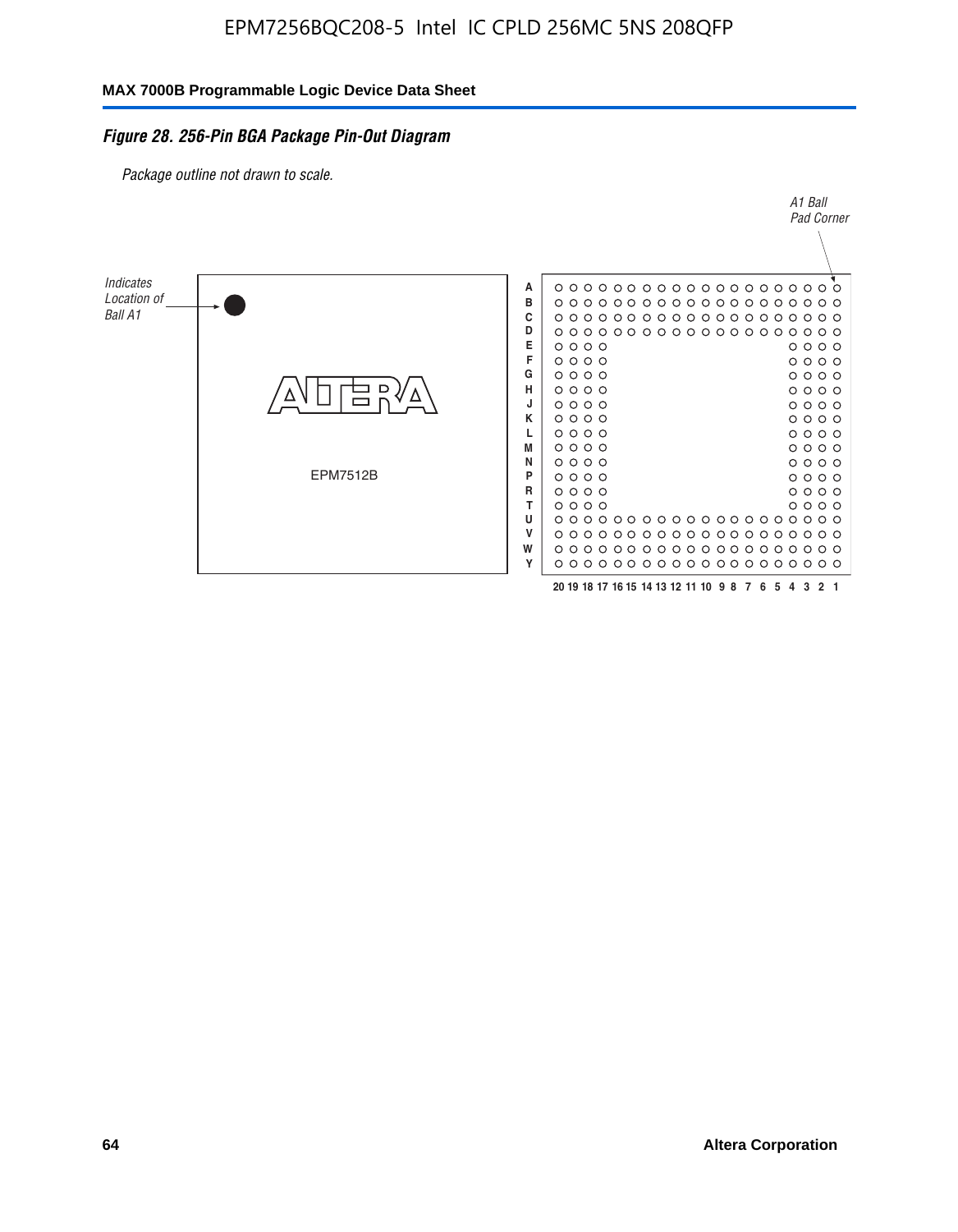**MAX 7000B Programmable Logic Device Data Sheet**

#### *Figure 29. 256-Pin FineLine BGA Package Pin-Out Diagram*

*Package outline not drawn to scale*.

![](_page_65_Figure_4.jpeg)

# **Revision History**

The information contained in the *MAX 7000B Programmable Logic Device Family Data Sheet* version 3.5 supersedes information published in previous versions.

### **Version 3.5**

The following changes were made to the *MAX 7000B Programmable Logic Device Family Data Sheet* version 3.5:

Updated Figure 28.

### **Version 3.4**

The following changes were made to the *MAX 7000B Programmable Logic Device Family Data Sheet* version 3.4:

Updated text in the "Power Sequencing & Hot-Socketing" section.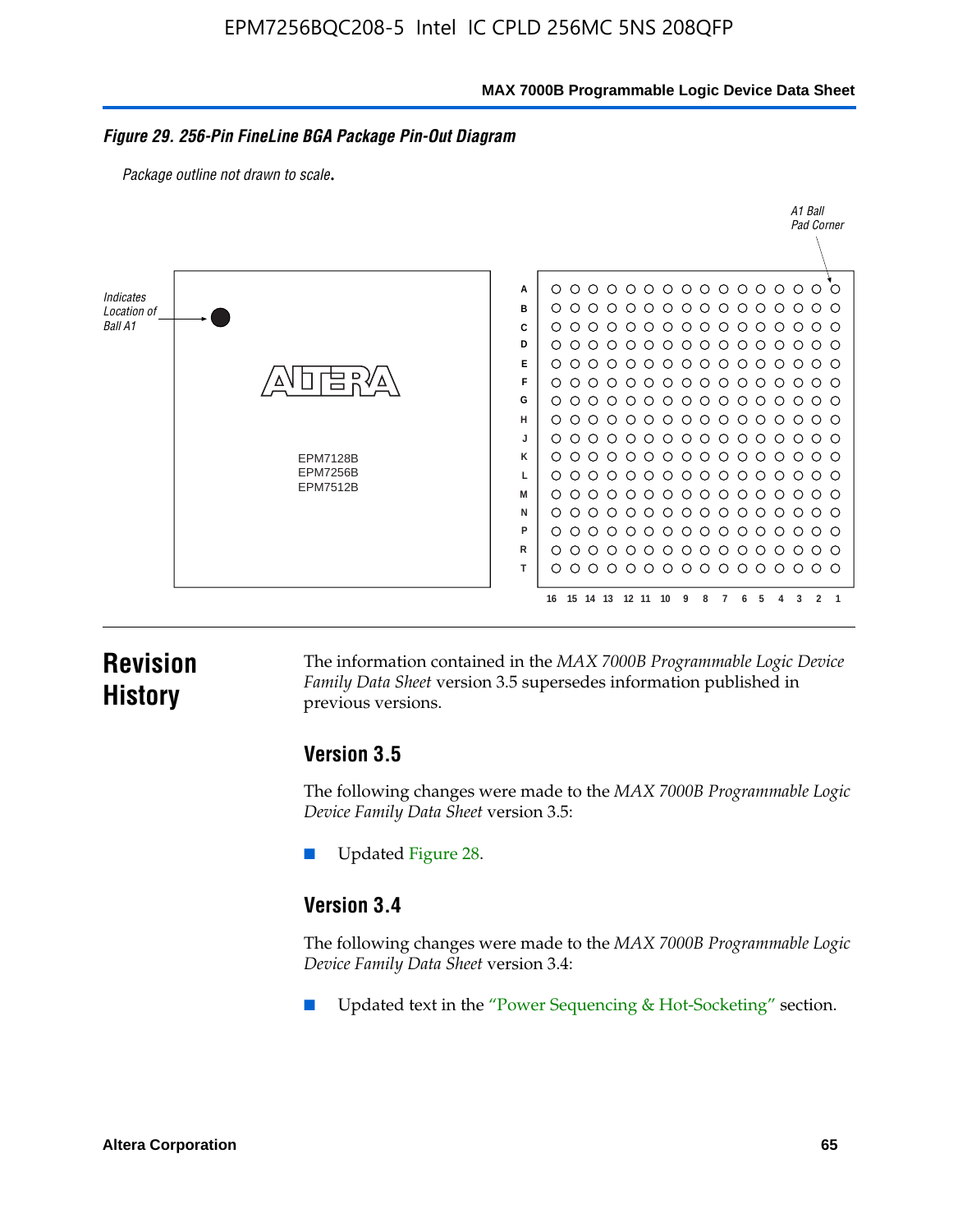#### **MAX 7000B Programmable Logic Device Data Sheet**

#### **Version 3.3**

The following changes were made to the *MAX 7000B Programmable Logic Device Family Data Sheet* version 3.3:

- Updated Table 3.
- Added Tables 4 through 6.

### **Version 3.2**

The following changes were made to the *MAX 7000B Programmable Logic Device Family Data Sheet* version 3.2:

Updated *Note* (10) and added ambient temperature  $(T_A)$  information to Table 15.

### **Version 3.1**

The following changes were made to the *MAX 7000B Programmable Logic Device Family Data Sheet* version 3.1:

- Updated  $V_{\text{IH}}$  and  $V_{\text{II}}$  specifications in Table 16.
- Updated leakage current conditions in Table 16.

### **Version 3.0**

The following changes were made to the *MAX 7000B Programmable Logic Device Family Data Sheet* version 3.0:

- Updated timing numbers in Table 1.
- Updated Table 16.
- Updated timing in Tables 18, 19, 21, 22, 24, 25, 27, 28, 30, and 31.

![](_page_66_Picture_18.jpeg)

101 Innovation Drive San Jose, CA 95134 (408) 544-7000 http://www.altera.com Applications Hotline: (800) 800-EPLD Customer Marketing: (408) 544-7104 Literature Services: lit\_req@altera.com

Copyright © 2003 Altera Corporation. All rights reserved. Altera, The Programmable Solutions Company, the stylized Altera logo, specific device designations, and all other words and logos that are identified as trademarks and/or service marks are, unless noted otherwise, the trademarks and service marks of Altera Corporation in the U.S. and other countries. All other product or service names are the property of their respective holders. Altera products are protected under numerous U.S. and foreign patents and pending applications, maskwork rights, and copyrights. Altera warrants performance of its semiconductor products to current specifications in accordance with Altera's standard warranty, but reserves the right **TSAI** to make changes to any products and services at any time without notice. Altera assumes no responsibility or liability arising out of the application or use of any information, product, or service described herein except as expressly agreed to in writing by Altera Corporation.

Altera customers are advised to obtain the latest version of device specifications before relying on any published information and before placing orders for products or services.

![](_page_66_Picture_22.jpeg)

**66 Altera Corporation**

![](_page_66_Picture_25.jpeg)